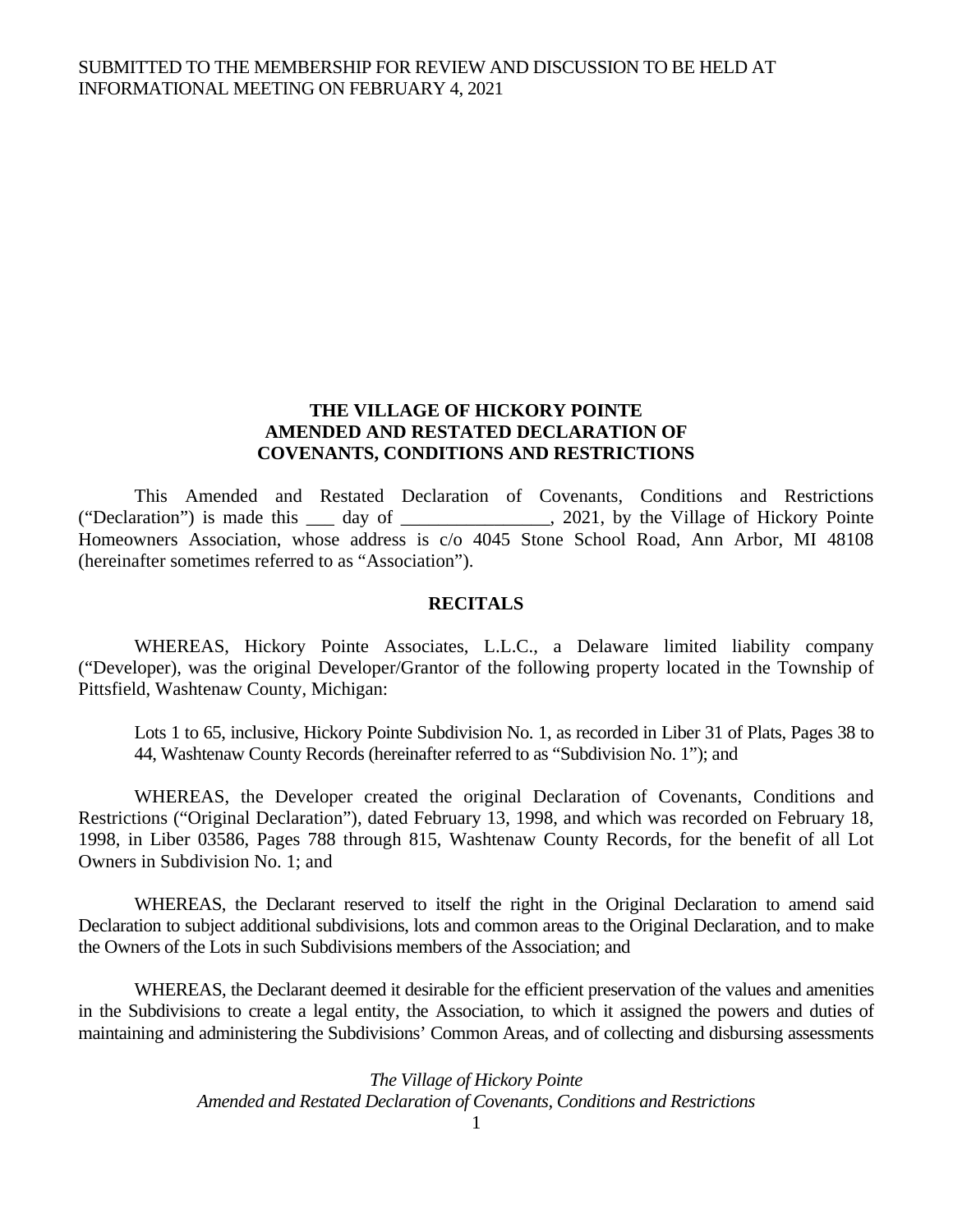and charges created in the Original Declaration, and of promoting the recreation, health, safety, welfare, common benefit and enjoyment of the Owners; and

WHEREAS, the Developer recorded a First Amendment to the Original Declaration dated May 15, 1998, and recorded on May 18, 1998, in Liber 3660, Pages 988 through 989, Washtenaw County Records;

 WHEREAS, the Developer recorded a Second Amendment to the Original Declaration on May 26, 1998, at Liber 3667, Pages 445 through 447, Washtenaw County Records;

 WHEREAS, the Developer recorded a Third Amendment to the Original Declaration on August 24, 1999, at Liber 3895, Pages 37 through 39, Washtenaw County Records;

 WHEREAS, the Developer recorded a Fourth Amendment to the Original Declaration on October 20, 2000, at Liber 3974, Pages 887 through 888, Washtenaw County Records, which added the following property to the land that is subject to the Declaration:

Lots 66 to 126, inclusive, Hickory Pointe Subdivision No. 2, as recorded in Liber 32 of Plats, Pages 10 to 18, Washtenaw County Records (hereinafter referred to as "Subdivision No. 2"); and

 WHEREAS, the Developer recorded a Fifth Amendment to the Original Declaration on May 23, 2001, at Liber 4018, Pages 139 through 140, Washtenaw County Records, which added the following property to the land that is subject to the Declaration:

Lots 127 to 193, inclusive, Hickory Pointe Subdivision No. 3, as recorded in Liber 32 of Plats, Pages 91 to 98, Washtenaw County Records (hereinafter referred to as "Subdivision No. 3"); and

 WHEREAS, the Developer recorded a Sixth Amendment to the Original Declaration on May 23, 2001, at Liber 4018, Pages 140 through 141, Washtenaw County Records which added the following property to the land that is subject to the Declaration:

Lots 194 to 258, inclusive, Hickory Pointe Subdivision No. 4, as recorded in Liber 34 of Plats, Pages 76 to 80, Washtenaw County Records (hereinafter referred to as "Subdivision No. 4"); and

 WHEREAS, by virtue of the aforesaid amendments, Village of Hickory Pointe Subdivision Phases No. 1, 2, 3 and 4 are all subject to the terms of the Original Declaration, as amended;

 WHEREAS, the Association's Board of Directors has proposed certain changes to the terms of the Original Declaration, as amended, which are contained herein and which have been approved by the Owners via a written instrument signed by the Owners of at least seventy-five (75%) percent of all of the Lots in the Subdivisions, in accordance with Article VIII, Section 8.01 of the Original Declaration, and Article VI, Section 6 of the Association Bylaws regarding Amendments;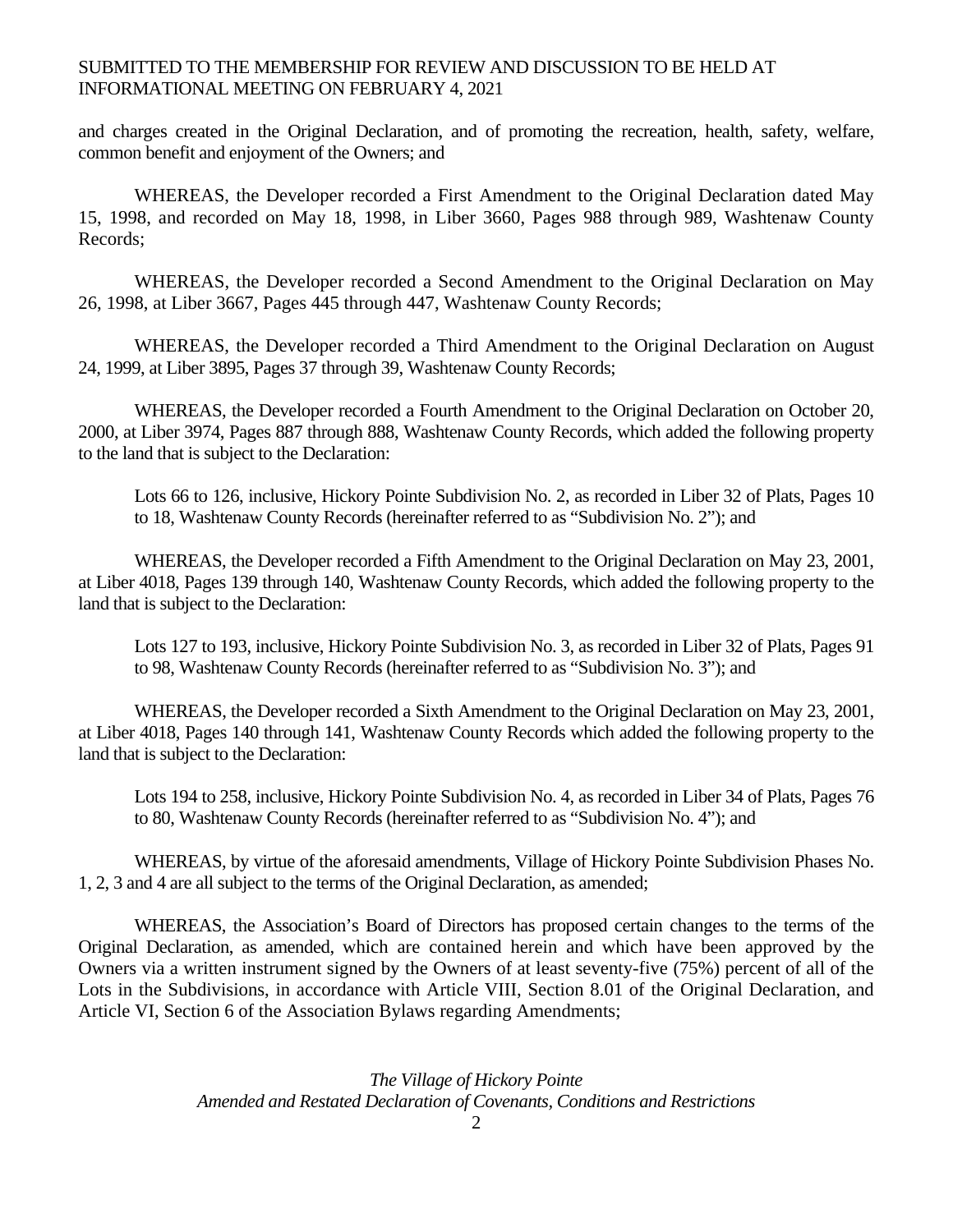WHEREAS, the written instrument signed by the Owners which indicates the approval of the Owners of seventy-five percent of the Lots to the amendments contained in this Declaration are the signed, written consents attached hereto as Exhibits B-1 through B-\_\_\_, which are hereby incorporated by reference into this Declaration; and

 WHEREAS, the Association desires to promote the proper use and appropriate development and improvement of the above-referenced property; protect the owners of the property against improper use of surrounding lots as may depreciate the value of the property; guard against the construction of buildings with improper or unsuitable materials; promote adequate and reasonable development of said property; encourage the construction of attractive improvements thereon and establish appropriate locations thereof to secure and maintain proper setbacks from the streets and adequate free spaces between structures; promote high standards of maintenance and operation of community facilities, open areas and services for the benefit and convenience of all owners of the property and all residents; and, in general, provide for a residential subdivision of the highest quality and character;

 NOW THEREFORE, the Association hereby re-declares that the land described in the said "Exhibit A" attached hereto shall be held, sold, conveyed, used and occupied subject to the terms, conditions and restrictions set forth in this Amended and Restated Declaration. The restrictions are for the purpose of protecting the value and enjoyment of the land and shall run with the land and each Lot, and shall be binding on and inure to the benefit of all parties having or acquiring any right, title or interest in the land described in the said "Exhibit A" and their respective heirs, personal representatives, successors and assigns, including the Lot Owners and the Association.

This Amended and Restated Declaration amends and restates in its entirety the Original Declaration, as previously amended.

#### **ARTICLE I**

# **DEFINITIONS**

**Section 1.1 "Association"** shall mean the Village of Hickory Pointe Homeowners Association, a Michigan non-profit corporation, and its successors and assigns.

**Section 1.2** "Boulevard Islands" shall mean the Boulevard Islands located at the intersections of Hickory Pointe Boulevard and Munger Road, and Bitternut Boulevard and Hickory Pointe Boulevard, respectively.

**Section 1.3 "Common Areas"** shall mean those portions of the Subdivisions designated for the common use and enjoyment of the Owners, including all Parks, Boulevard Islands, Greenbelt Areas, Community Pool Facilities, Storm Water Management System and/or Signage, Landscaping, and Irrigation Improvements, or other common areas on the recorded plat(s) for the Subdivisions or as otherwise referenced in this Declaration, and any improvements constructed within the Parks, Boulevard Islands, Signage, Landscaping, and Irrigation Improvements, Greenbelt Areas, Community Pool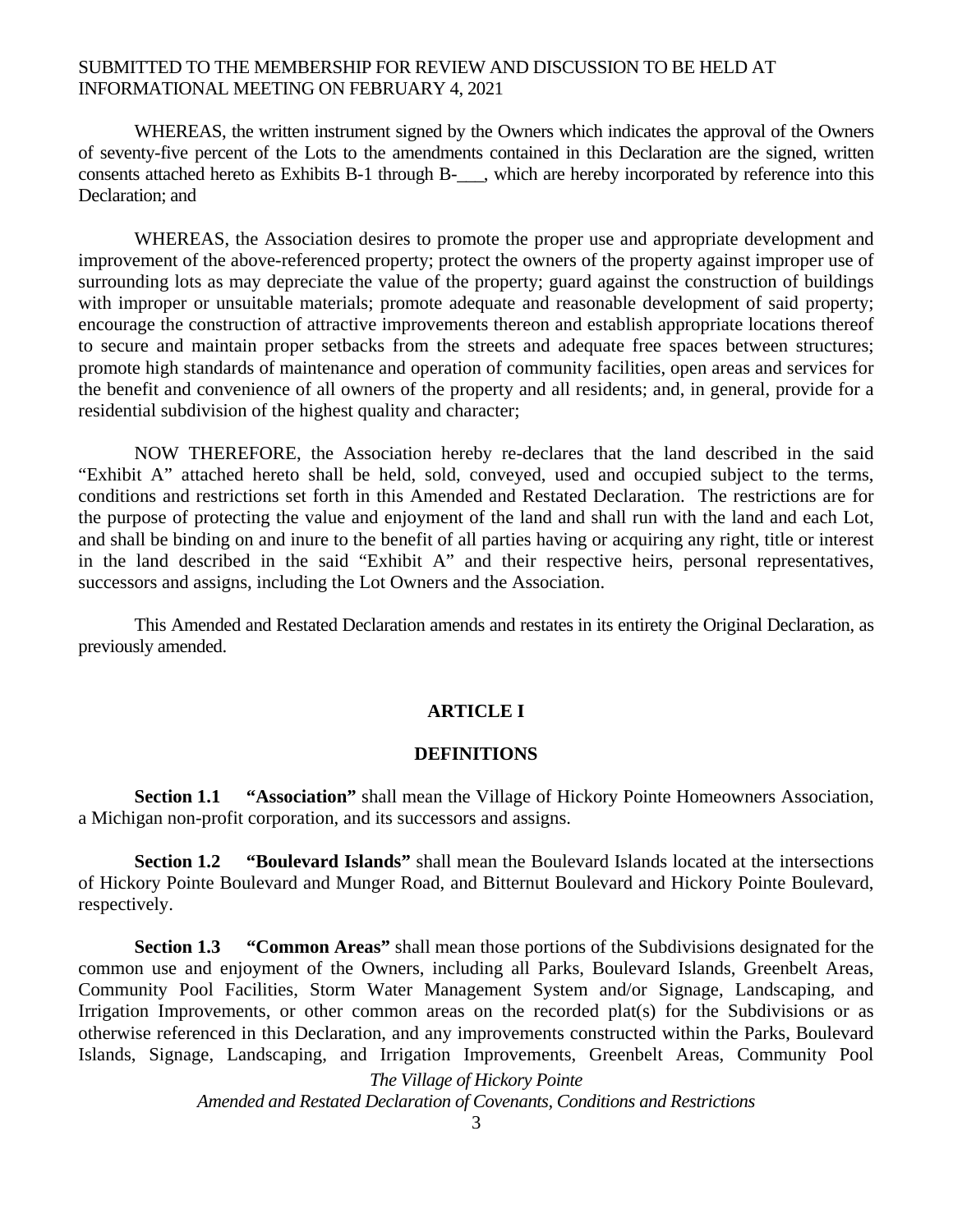Facilities, Storm Water Management System and/or other common areas for the common use and enjoyment of the Owners, including any recreational amenities.

**Section 1.4 "Community Pool Facilities"** shall mean such community club house buildings, play and recreational areas and appurtenances, furniture, fixtures and equipment associated therewith and such community swimming pool deck, changing area and associated furniture, fixtures and equipment as Developer may elect, in its sole discretion, to construct and provide for the use and enjoyment of the Owners.

**Section 1.5 "Developer"** shall mean Hickory Pointe Associates, L.L.C., a Delaware limited liability company, its successors and assigns.

**Section 1.6 "Greenbelt Areas"** shall mean those certain portions of Lots located (a) along Crane Road and Michigan Avenue subject to a thirty (30) foot wide berm and/or greenbelt and landscape easement in favor of the Developer and Association; and (b) along Munger Road subject to a twenty (20) foot wide greenbelt easement in favor of the Developer and Association, as more particularly set forth on the plats) for the Subdivisions.

**Section 1.7 "Lot"** shall mean and include Lots 1 through 258 of the Subdivisions, each Lot being designated for single family residential use and for the construction thereon of a single-family dwelling unit.

**Section 1.8 "Owner"** shall mean and include all persons and entities other than the Developer that acquire ownership of any Lot, including land contract vendees. The term "Owner" shall not include any mortgagee or any other person or entity having an interest in a Lot merely as security for the performance of an obligation, unless and until such mortgagee or other person or entity shall have acquired fee simple title to such Lot by foreclosure or other proceeding or conveyance in lieu of foreclosure. If more than one person or entity owns fee simple title to a Lot, or in the event any Lot is subject to a land contract, then the interests of all such persons or entities, and the interest of the land contract seller and purchaser, collectively shall be that of one Owner. The terms "Owner" and "Member," wherever used in this Declaration, shall be synonymous, in accordance with Article III, Section 3.02 hereunder.

**Section 1.9 "Parks"** shall mean all private Parks which are identified in the Plats recorded by the Developer with respect to any of the Subdivisions.

 **Section 1.10** "**Plats**" shall mean the plats for any and all of the following: Hickory Pointe Subdivision No. 1, recorded in Liber 31 of Plats, Pages 38 through 44, Washtenaw County Records, Hickory Pointe Subdivision No. 2, recorded in Liber 32 of Plats, Pages 10 through 18, Washtenaw County Records, Hickory Pointe Subdivision No. 3, recorded in Liber 32 of Plats, Pages 91 through 98, Washtenaw County Records, and Village of Hickory Pointe Subdivision No. 4, recorded in Liber 34 of Plats, Pages 76 through 80, Washtenaw County Records.

**Section 1.11 <b>"Property"** shall mean that certain real property described on the "Exhibit A" attached hereto and previously made a part hereof, as the same may be amended.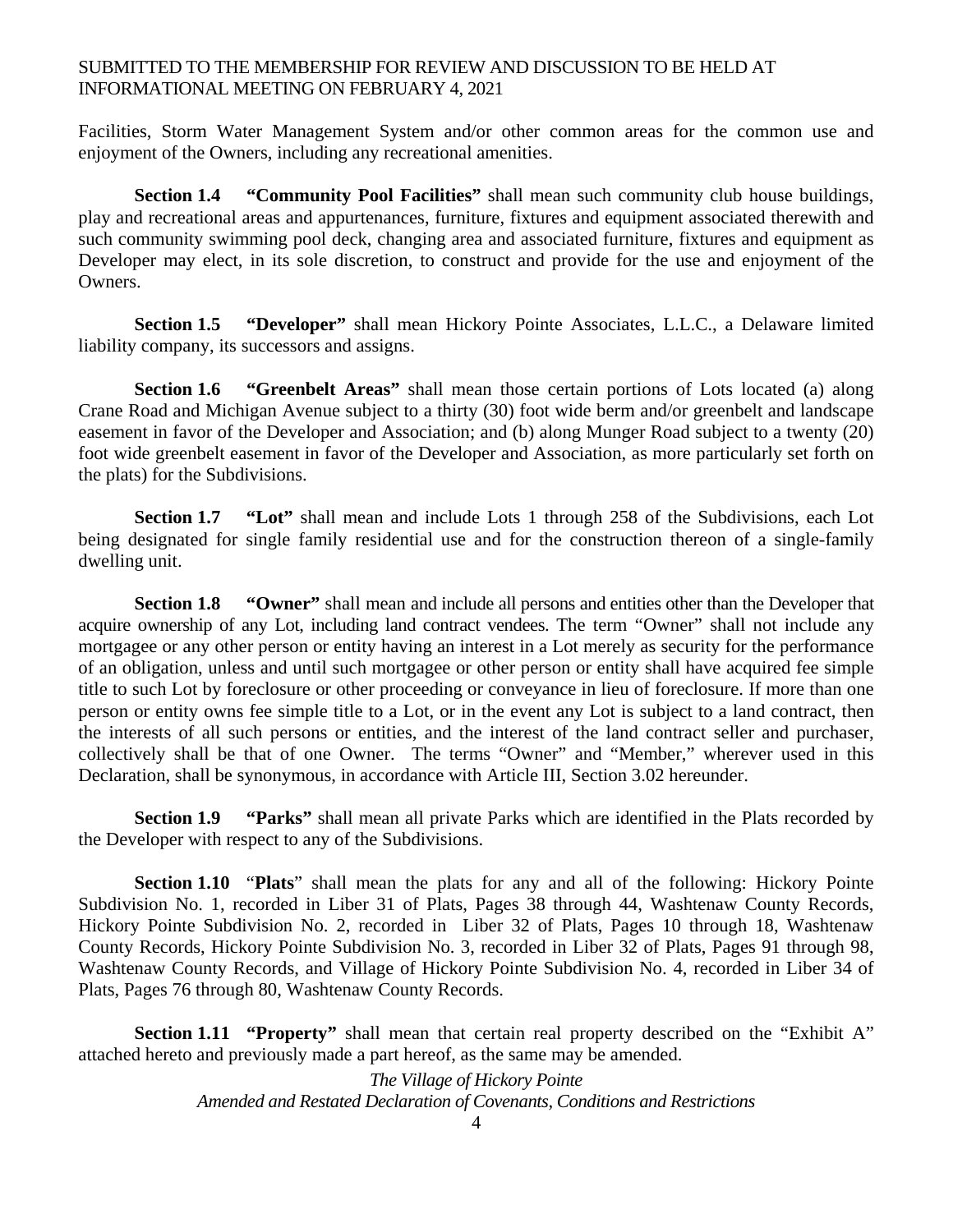**Section 1.12 "Landscaping and Irrigation Improvements"** shall mean any entrance way landscaping improvements installed by Developer within any Parks, entrance way/landscaping easement areas within the Subdivision, together with all irrigation systems and related facilities, including meters and backflow protectors, if any, installed by Developer in any Parks, Common Areas, and/or Landscape easement areas.

**Section 1.13 "Stormwater Management System"** shall mean those facilities and areas throughout the Subdivision, including storm water drainage pipes, culverts, catch basins and storm water retention ponds, and associated equipment and facilities, to be known as the "Hickory Pointe Drain" which shall be under the supervision of the Hickory Pointe Drainage District and maintained by the Association as part of the Common Areas all in accordance with that certain Agreement to establish the Hickory Pointe Drainage District dated November 4, 1997 between Developer and the Washtenaw County Drain Commissioner (the "Drain District Agreement") and recorded in Liber 03531, Page 959, Washtenaw County Records.

**Section 1.14 "Subdivision"** shall mean and include all of the single-family residential subdivisions known as The Village of Hickory Pointe Subdivisions No. 1, 2, 3 and 4 collectively, pursuant to and in accordance with the Plats for said Subdivisions as they are set forth in Section 1.10 herein.

**Section 1.15 "Township"** shall mean the Charter Township of Pittsfield.

#### **ARTICLE II**

### **PROPERTY SUBJECT TO THIS DECLARATION**

 The Property which is subject to and which shall be held, transferred, sold, conveyed and occupied pursuant to this Declaration is more particularly described on Exhibit "A" attached as the same may be amended.

 The Property is and shall be subject to a perpetual and permanent easement in favor of the Washtenaw County Drain Commissioner, the Hickory Pointe Drainage District, (collectively referred to as "grantee"), and grantee's successors, assigns and transferees, in, over, under and through the Property described on the plat recorded in Liber 3895, Page 37, Washtenaw County Records, which easement may not be amended or revoked except with the written approval of grantee, and which contains the following terms and conditions and grants the following rights:

 1. The easement shall be for the purposes of developing, establishing, constructing, repairing, maintaining, deepening, cleaning, widening and performing any associated construction activities and grading in connection with any type of drainage facilities or storm drains, in any size, form, shape or capacity;

 2. The grantee shall have the right to sell, assign, transfer or convey this easement to any other governmental unit;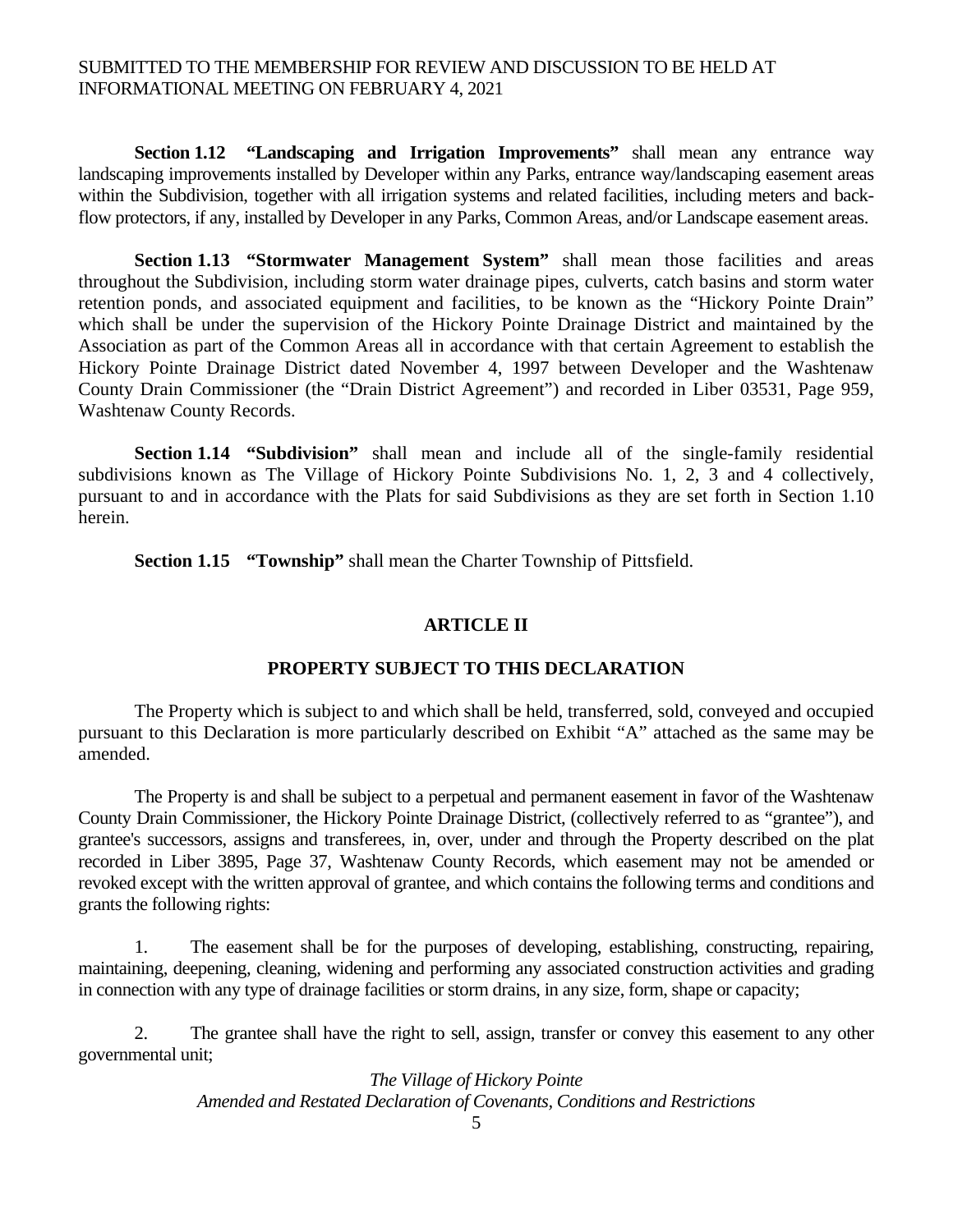3. No Owner shall build or convey to others any permanent structures on the said easement;

 4. No Owner shall build or place on the area covered by the easement any type of structure, fixture or object, or engage in any activity or take any action, or convey any property interest or right, that would in any way either actually or threaten to impair, obstruct, or adversely affect the rights of grantee under the said easement;

 5. The grantee and its agents, contractors and designated representatives shall have right of entry on, and to gain access to, the easement property; and

 6. All Owners release grantee and its successors, assigns or transferees from any and all claims to damage in any way arising from or incident to the construction and maintenance of a drain or sewer or otherwise rising from or incident to the exercise by grantee of its rights under the said easement, and all owners covenant not to sue grantee for any such damages.

 The rights granted to the Washtenaw County Drain Commissioner, the Hickory Pointe Drainage District, and their successors and assigns, under this Article II and Section 7.10 of this Declaration may not, however, be amended without the express written consent of the grantee hereunder. Any purported amendment or modification of the rights granted thereunder shall be void and-without legal effect unless agreed to in writing by the grantee, its successors or assigns.

# **ARTICLE III**

# **HOMEOWNERS ASSOCIATION**

**Section 3.01 Creation and Purposes**. The Association and its Members shall have those rights and obligations which are set forth in this Declaration and in the Articles of Incorporation of the Association. The purposes of the Association shall be to:

- (a) maintain and administer the Common Areas for the common use, safety, enjoyment and benefit of all residents and Owners of Lots and to arrange for the provision of services and facilities of common benefit;
- (b) to exercise and assume the obligations of Developer as set forth in the Drain District Agreement;
- (c) to control the specifications, architecture, design and appearance of all building and improvements of any type to the Property so as to ensure proper use and appropriate development thereof consistent with a harmonious general plan of improvement for the Subdivision; and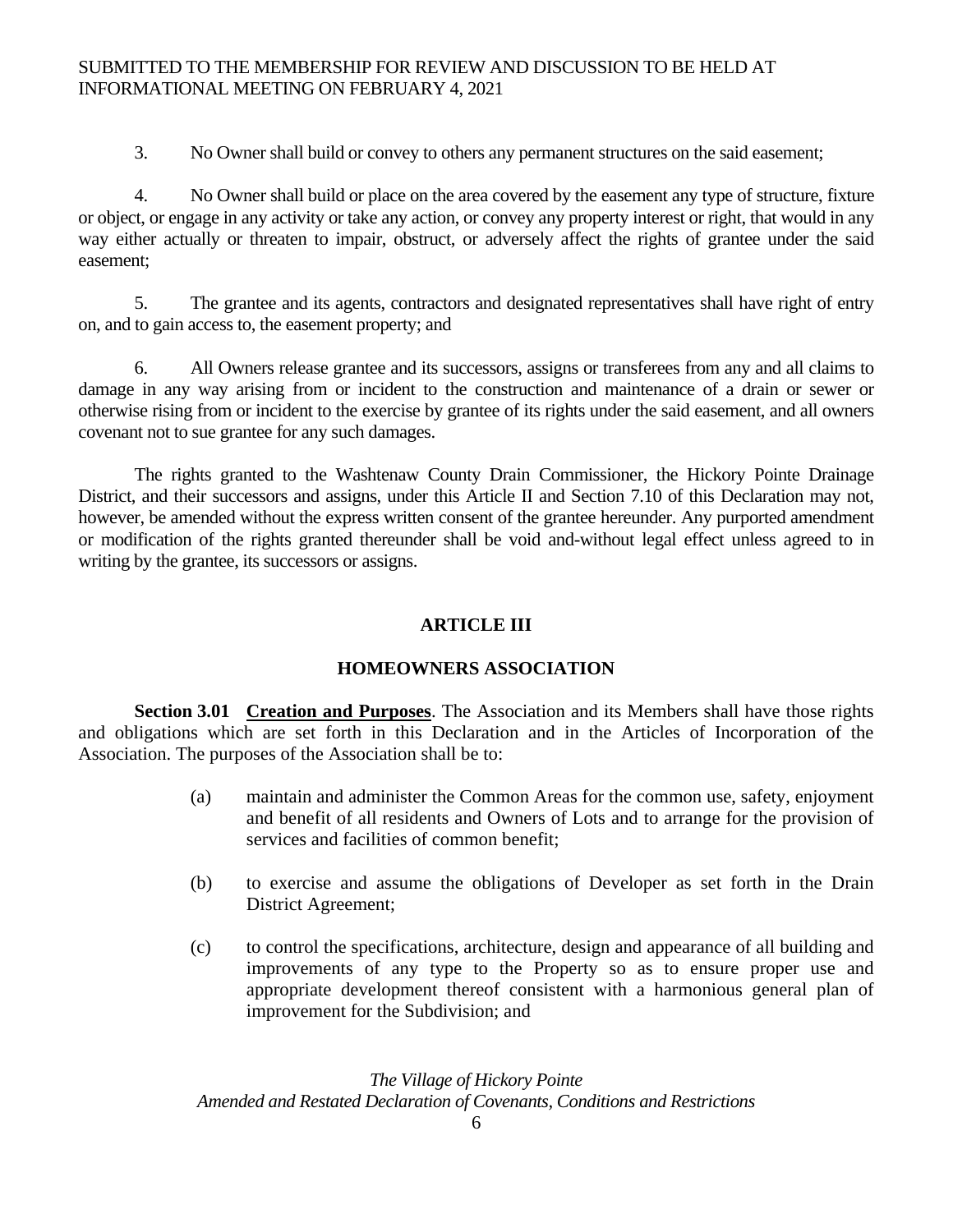(d) to perform all of the functions contemplated of the Association as set forth herein and in general to maintain and promote the desired character of the Subdivision.

**Section 3.02 Membership.** Every Owner of a Lot shall be a Member of the Association. Every Lot Owner shall become a Member commencing on the date on which said Owner is conveyed fee simple title to said Lot or, if applicable, the date on which a land contract purchaser enters into a land contract to purchase said Lot. All membership rights and obligations shall be appurtenant to and may not be separated from the ownership of any Lot.

**Section 3.03 Principal Office.** The principal office of Association shall be located in such location as the Board of Directors may determine or as the affairs of the Association may require.

**Section 3.04 Place of Meetings**. Meetings of the Association shall be held at the principal office of the Association or at such other suitable place convenient to the Members as may be designated by the Board of Directors either within the Subdivision or as convenient to them as is possible and practical.

**Section 3.05 Eligibility to Vote.** No Owner shall be entitled to vote at any meeting of the Association without presenting a deed or other evidence of ownership of a Lot in the Subdivision to the Association. Land contract vendees shall be recognized as Owners unless the vendor provides the Association with a copy of the land contract expressly reserving voting privileges to the vendor.

The vote of each Owner may be cast only by the individual representative designated by such Owner in the notice required in Section 3.10 of this Article III below or by a proxy given by such individual representative. Any Owner who, as of the record date for the meeting, is in default of a duty to pay any sum to the Association or who is otherwise in violation of the Declaration (after having received notice of and a chance to cure the violation under Section 10.02 (c) hereof) shall not be entitled to vote until such default is cured or payment is made in full to the Association

**Section 3.06 Annual Meetings**. Annual meetings of the members of the Association shall be held during the month of May, or during such other month and at such date, place and time as the Board of Directors shall direct. Except as may be modified by the Board, Robert's Rules of Order (current edition) shall govern the conduct of all Association and Board proceedings when not in otherwise in conflict with Michigan law, the Articles of Incorporation, or this Declaration.

In the event that the Annual Meeting is not held due to the occurrence of a Catastrophic Event as defined in Section 3.21 below, the Board shall cause the meeting to be held as soon after that date as is convenient, subject to all applicable facts and circumstances.

In no event shall the Annual Meeting be held any later than 15 (fifteen) months from the date of the previous Annual Meeting unless the holding of the Annual Meeting within that time frame is prevented by a Catastrophic Event as defined in Section 3.21 or by governmental authorities for any other reason.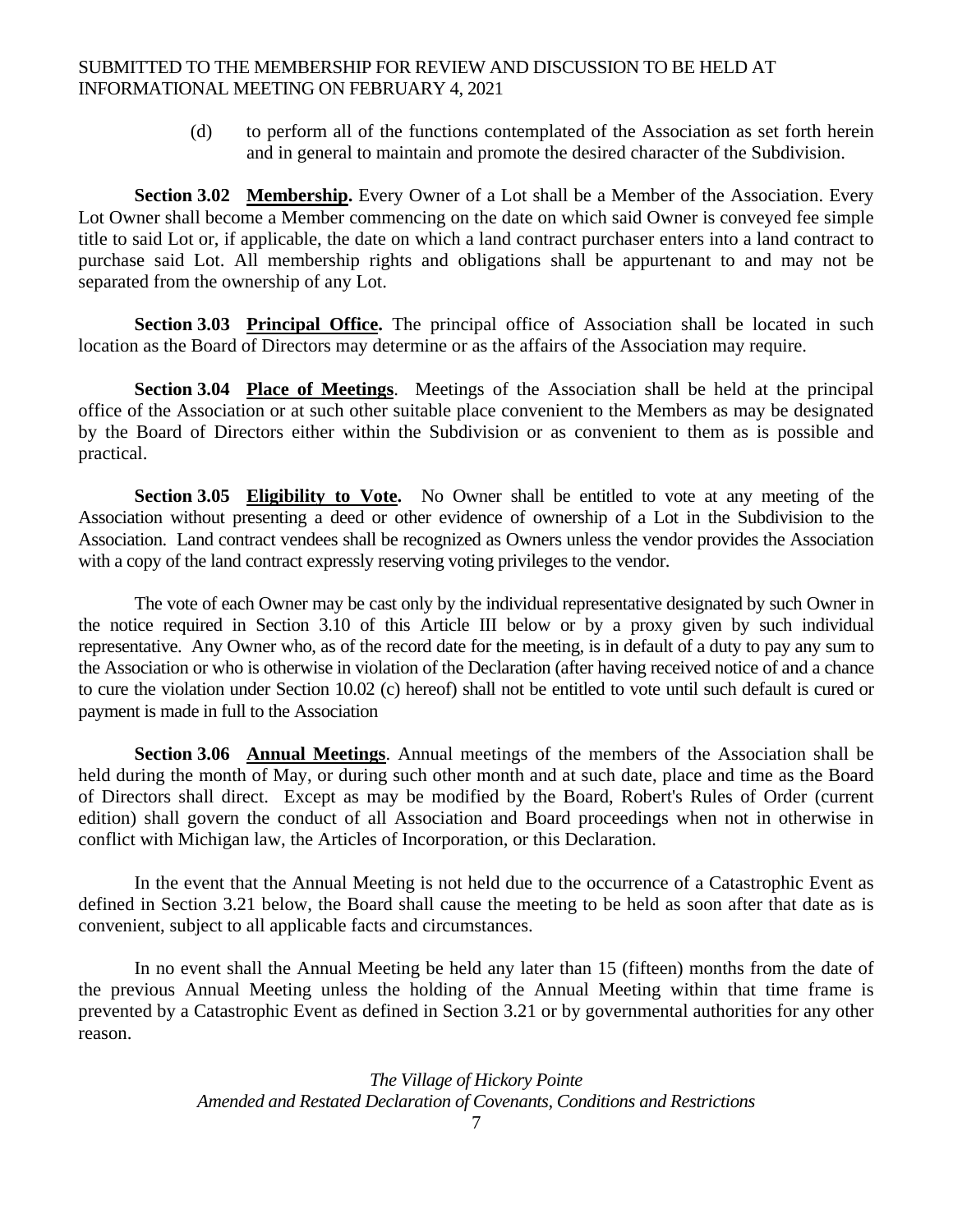**Section 3.07 Special Meetings.** The President may call special meetings of the Association. In addition, it shall be the duty of the President to call a special meeting of the Association, if so directed by resolution of a majority or a quorum of the Board of Directors, or upon a petition signed by Members representing at least thirty-three (33%) percent of the total Lots in the Subdivision. The notice of any special meeting shall state the date, time, and place of such meeting and the purpose thereof. No business shall be transacted at a special meeting except as stated in the notice.

**Section 3.08 Notice of Meetings**. Notice stating the place, day, and hour of any meeting of the Members shall be delivered, either personally or by mail, email or any other method of electronic transmission (as defined by the Nonprofit Corporation Act) to each Member entitled to vote at such meeting, not less than ten (10) nor more than sixty (60) days before the date of such meeting, by or at the direction of the President or the Secretary or the officers or persons calling the meeting.

In the case of a special meeting, or when required by statute or this Amended and Restated Declaration, the purpose or purposes for which the meeting is called shall be stated in the notice. No business shall be transacted at a special meeting except as stated in the notice.

If mailed, the notice of a meeting shall be deemed to be delivered when deposited in the United States mail addressed to the Member at his or her address as it appears on the records of the Association, with postage thereon prepaid. Each Member shall be deemed to have consented to receiving notices electronically (via email or text) if they provide the Association with their email/text address. If a Member or proxy holder is permitted to participate and vote at a meeting by remote communication under this Declaration, the notice shall include a description of the means of remote communication by which a Member or proxy holder may participate.

**Section 3.09 Waiver of Notice**. Waiver of notice of a meeting of the Voting Members shall be deemed the equivalent of proper notice. Any Member may, in writing, waive notice of any meeting of the Members, either before or after such meeting. Attendance at a meeting by a Member or alternate shall be deemed waiver by such Member of notice of the time, date and place thereof, unless such Member specifically objects to lack of proper notice at the time the meeting is called to order. Attendance at a special meeting shall also be deemed waiver of notice of all business transacted at the meeting unless objection to the calling or convening of the meeting, of which proper notice was not given, is raised before the business is put to a vote.

**Section 3.10 Voting.** The Association shall have one (1) class of voting membership. Each Lot shall be entitled to one (1) vote.

 If a Lot is owned by more than one person or entity, then any of the Owners may cast the Lot's vote unless all of the Owners have agreed in writing that only the Owner they have designated via their written agreement may cast the Lot's vote (the Lot's "Voting Representative"). In the event that a Lot's owners designate one Owner as the Voting Representative of the Lot via such a written agreement, that agreement shall control if it is presented at the meeting either physically or by means of electronic transmission, or if it is presented to the Association either physically or by means of electronic transmission before the time for casting a ballot under Section 408 or 409 of the Nonprofit Corporation Act expires.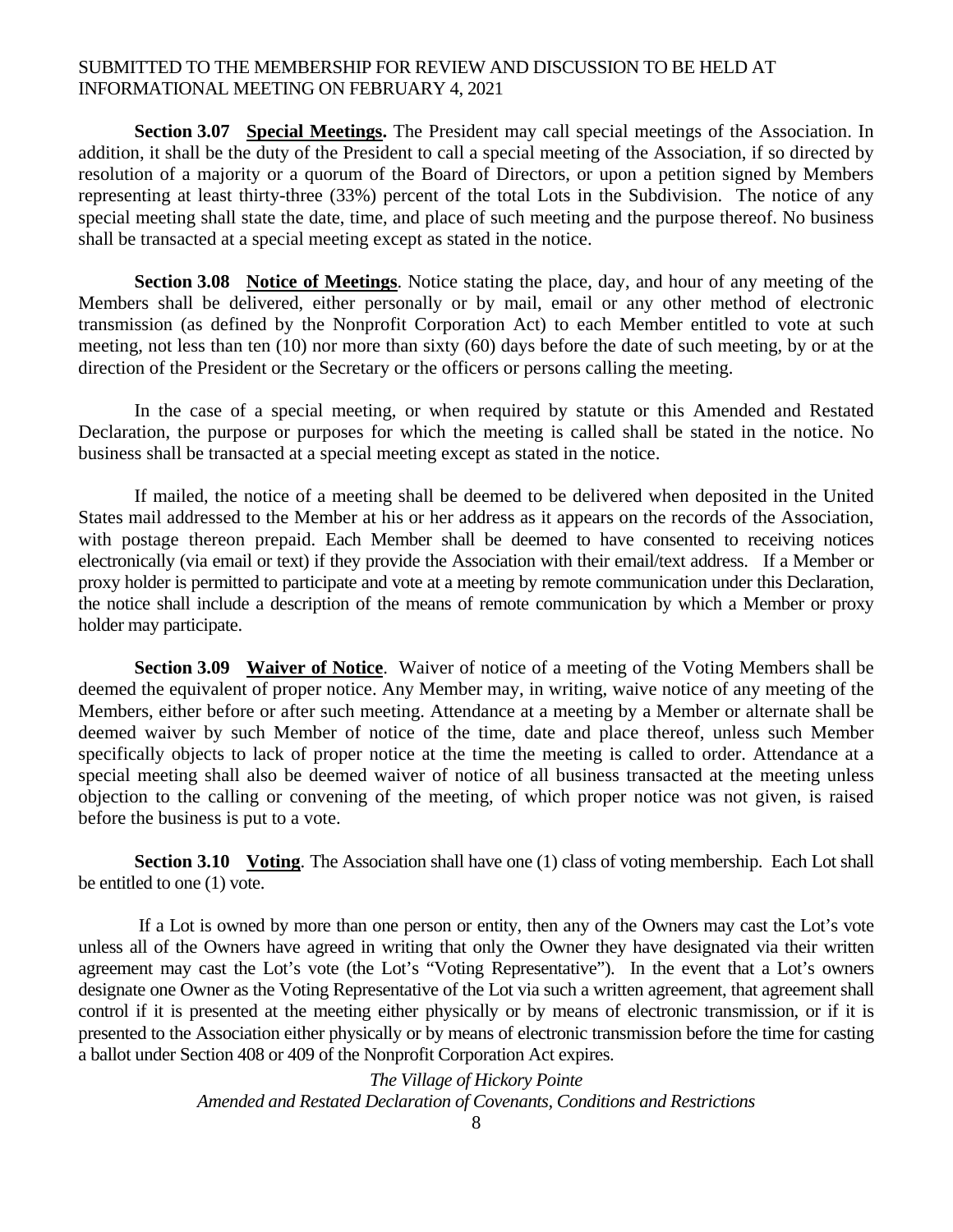If an agreement that governs votes is not presented at the meeting and more than one of a Lot's Owners seeks to vote the Lot's vote, then the majority in interest of the Lot's Owners who are present at the meeting shall determine the manner of voting of the Lot's vote. If there is no majority in interest of the Lot Owners present at the meeting, then the Lot's vote shall be divided among the Owners of the Lot that are present in person in accordance with their ownership interests in the Lot. Where a Lot has been sold pursuant to a land contract, the purchaser under said land contract shall be entitled to the vote for said Lot (except as otherwise provided in Section 1.8).

An invalid ballot, abstention, or the submission of a ballot marked "abstain" with respect to any action does not constitute a vote case on that action. A Member may not revoke a ballot once it has been received by the Association.

 Any action which could be authorized at an annual or special meeting of the members, other than the election or removal of directors, maybe authorized without a meeting by the majority vote of the membership by written ballot in accordance with Section 408 of the Nonprofit Corporation Act. The ballot provided to the members shall set forth each proposed action, provide an opportunity for the members to vote for or against each proposed action, and shall specify a time by which the Association must receive a ballot in order to be counted as a vote of the member. The time specified shall be not less than 20 or more than 90 days after the date the Association provides the ballot to the members.

**Section 3.11 Majority.** As used in this Declaration, the term "majority" shall mean those Owners who represent more than fifty (50%) percent of the Lots in the Subdivision and who are present in person, by proxy or by written ballot at a given meeting of the Members of the Association. Whenever provided specifically elsewhere in this Declaration, a majority may be required to exceed the simple majority set forth in this Section 3.11.

For actions approved by written ballot without a meeting, an action is considered approved if the total number of members voting or the total number of member votes cast in ballots received by the Association by the time specified in the ballots equals or exceeds the quorum required to be present at a meeting to take the action, and the number of favorable votes equals or exceeds the number of votes that would be required to approve the action at a meeting at which the number of votes cast by members present in person, by proxy or by written absentee ballot was the same as the number of votes case by written ballot.

**Section 3.12 Quorum.** Except as otherwise provided in this Declaration, the presence in person or by proxy or by written ballot of the Members representing at least thirty (30%) percent of the Lots in the Subdivision that are eligible to vote shall constitute a quorum at all meetings of the Association.

The written ballot of any person furnished at or prior to any duly called meeting at which meeting said person is not otherwise present in person or by proxy shall be counted in determining the presence of a quorum with respect to the question upon which the ballot is cast.

**Section 3.13 Adjournment of Meetings for Lack of Quorum.** If any meeting of the Association cannot be held because a quorum is not present, the Members present at such a meeting in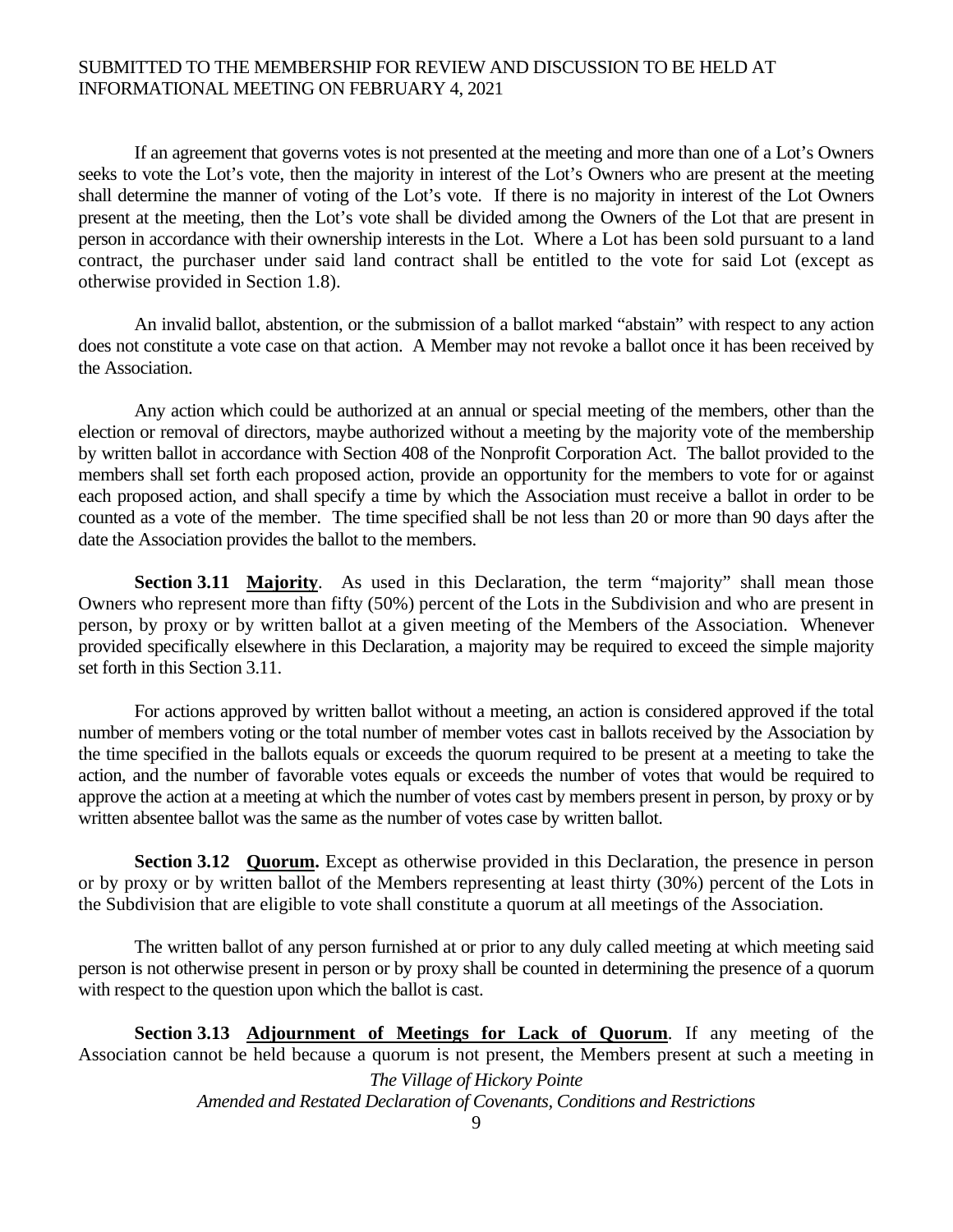person or by proxy shall adjourn the meeting to another date, time and place. If a date, time and place for reconvening the meeting is not fixed by those in attendance at the meeting that is being adjourned, or if for any reason a new date is fixed for reconvening the meeting after adjournment, notices of the date, time and place for reconvening the meeting shall be given to the Members in the manner prescribed for regular meetings and in compliance with the Nonprofit Corporation Act.

At any Annual Meeting that is reconvened due to a lack of quorum that resulted at a previously attempted Annual Meeting, the quorum requirement for the reconvened Annual Meeting shall be reduced to twenty (20%) percent of the total number of Lots in the Subdivision, except for voting on any questions specifically provided in this Declaration to require a greater quorum.

If an Annual Meeting is adjourned for lack of quorum, the Directors who were serving on the Board prior to the date of the Meeting shall continue to serve on the Board until their successors are elected at an Annual Meeting at which quorum is obtained in accordance with this Declaration.

**Section 3.14 Conduct of Meetings and Order of Business**. Meetings of Members shall be chaired be the most senior officer of the Association present at such meeting. For purposes of this Section, the order of seniority of officers shall be President, Vice President, Secretary and Treasurer. The chair shall have the right to determine the order of business for the conduct of the meeting, including (but not limited to) the meeting's agenda.

In lieu of a different or special order of business established by the chair, the order of business at all Annual Meetings of the Members shall be as follows:

- **(a)** roll call to determine the voting power represented at the meeting;
- **(b)** proof of notice of meeting or waiver of notice;
- **(c)** approval of the minutes taken of the last annual meeting of the members;
- **(d)** reports of officers;
- **(e)** reports of committees;
- **(f)** appointment of inspectors of election;
- **(g)** election of Directors;
- **(h)** unfinished business; and
- **(i)** new business.

**Section 3.15 Minutes.** Minutes or a similar record of the proceedings of meetings of members, when written or electronically signed by the President or Secretary, shall be presumed truthfully to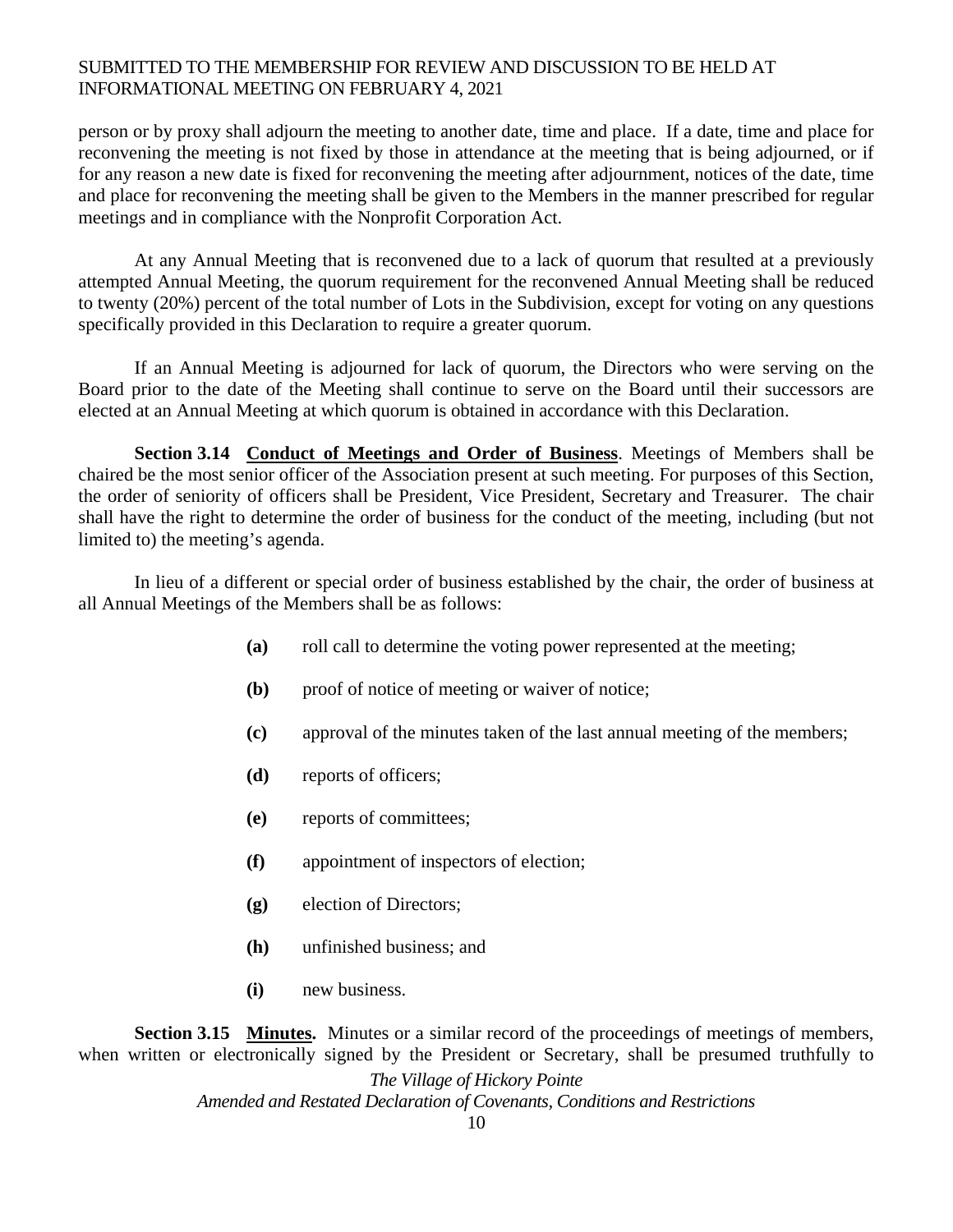evidence the matters set forth therein. A recitation in the minutes of any such meeting that notice of the meeting was properly given shall be prima facie evidence that such notice was given.

**Section 3.16 Rights of the Association**. With respect to the Common Areas and in accordance with the Articles of incorporation and the Declaration, the Association shall have the right to contract with any person for the performance of various duties and functions.

**Section 3.17 Articles and Declaration.** The Association shall be organized, governed and operated in accordance with its Articles of Incorporation, which shall be consistent with the provisions and purposes of this Amended and Restated Declaration. In the event there exists any conflict between the provisions contained within the Association's Articles of Incorporation and the provisions contained within this Declaration, the provisions of this Declaration shall control.

**Section 3.18 Association Bylaws.** This Declaration shall also constitute the Association's complete corporate Bylaws for purposes of the Michigan Nonprofit Corporation Act, MCL §450.2101 et seq. Upon the recording of this Declaration, any and all previously adopted Association Bylaws shall have no further force or effect.

**Section 3.19 Remote Communication Meetings.** As permitted by the Board of Directors and the entirety of this Section 3.19, a Member may participate in a meeting of the Members by a conference telephone or by other means of remote communication through which all persons participating in the meeting may communicate with each other.

 Members shall be permitted to participate in a membership meeting via means of remote communication only upon the occurrence of one of the following: (i) the adoption of a resolution by the majority of the Board of Directors authorizing all Members to participate in the specific membership meeting in question by means of remote communication, or (ii) the Board's receipt of signed, written requests from at least ten percent (10%) of all of the Lots in the Subdivision in good standing requesting that members be permitted to attend the membership meeting via means of remote communication. Upon the Board's receipt of such written requests (which must be received by the Board at least ten (10) days prior to the membership meeting in question), the Board shall adopt a resolution to permit any and all Members to participate in the membership meeting by means of remote communication.

All participants shall be advised of the means of remote communication in use, and the names of the participants in the meeting shall be divulged to all participants. Participation in a membership meeting via remote communication under this Section constitutes presence in person at the meeting.

Subject to the requirements set forth above as to the methods by which the Board may permit members to participate in a membership meeting via means of remote communication and any other guidelines, rules, and/or procedures that might be adopted by the Board of Directors, Members and proxy holders that are not physically present at a meeting of the Members may participate in the meeting by a means of remote communication and are considered present in person and may vote at the meeting if all of the following are met: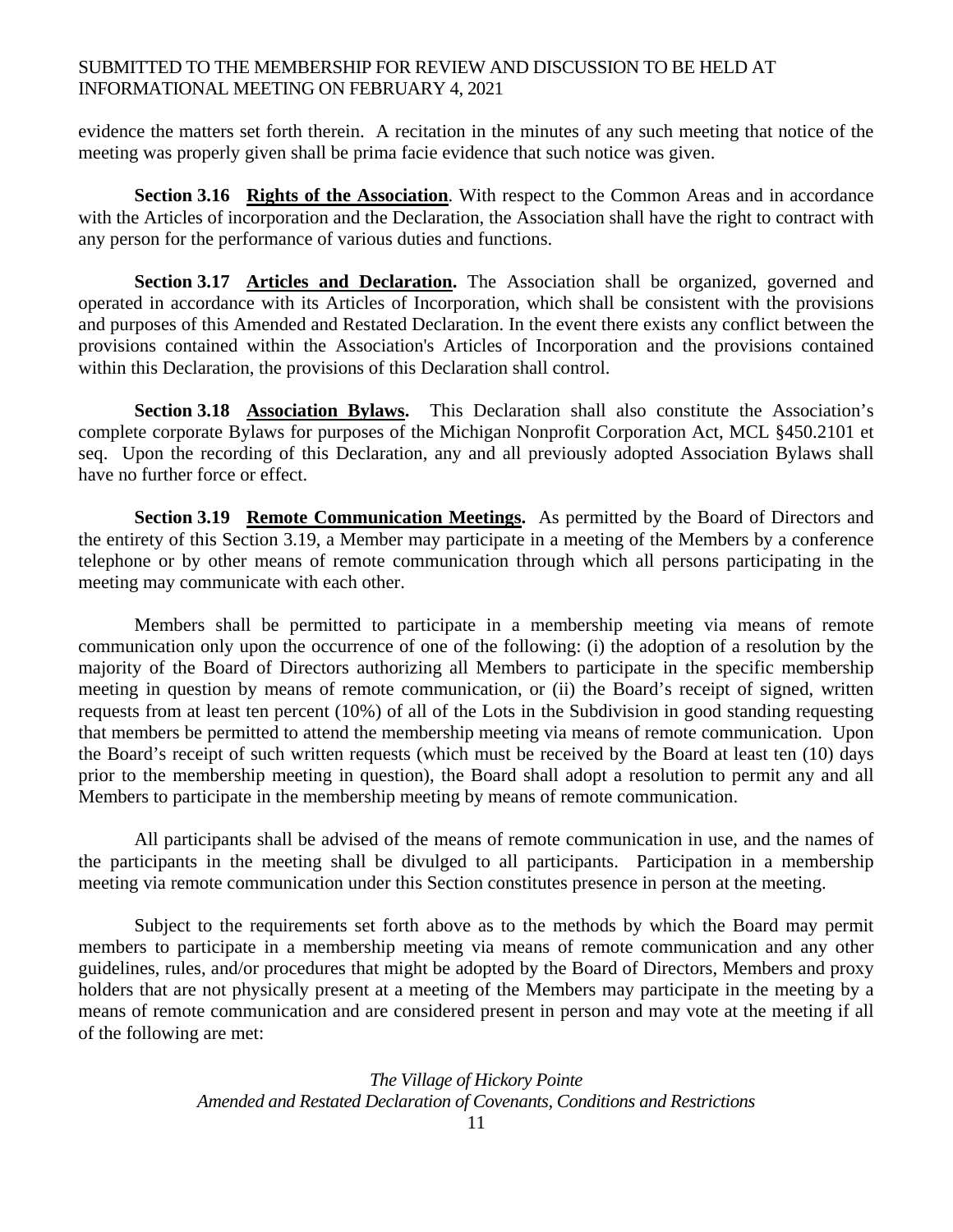**(a)** the Association implements reasonable measures to verify that each person that is considered present and permitted to vote at the meeting by means of remote communication is a Member or proxy holder;

**(b)** the Association implements reasonable measures to provide each Member or proxy holder a reasonable opportunity to participate in the meeting and to vote on matters submitted to the Members, including an opportunity to read or hear the proceedings of the meeting substantially concurrently with the proceedings; and

**(c)** if any Member or proxy holder votes or takes other action at the meeting by a means of remote communication, a record of the vote or other action is maintained by the Association. A Member or proxy holder may be present and vote at an adjourned meeting of the Members by a means of remote communication if that person was permitted to be present and vote by that means of remote communication in the original meeting notice.

The Board may hold a meeting of the Board of Directors that is conducted solely by means of remote communication in accordance with Article IV, Section 4.09 and 4.10 and the Nonprofit Corporation Act.

 **Section 3.20 Action without Meeting.** Any action that may be taken at a meeting of the Members, except for the election or removal of Directors, may be taken without a meeting if the Association provides a ballot to each Member that is entitled to vote on the action in the manner provided in this Declaration for the providing of notice of meetings to Members. This provision authorizing Member action by ballot shall not preclude calling or holding annual or special meetings of the Members.

The ballot provided to the Members under this Section shall meet all of the following requirements:

- **(a)** set forth each proposed action;
- **(b)** state the number of responses that would be need to meet quorum;

**(c)** state the percentage of approvals that would be necessary to approve the action;

**(d)** provide an opportunity for the Members to vote for or against each proposed action; and

**(e)** specify a time by which the Association must receive a ballot in order to be counted as a vote of the Member. The time shall be not less than 20 or more than 90 days after the date the Association provides the ballot to the Members.

An action is considered approved by the Members by ballot if the total number of members voting or the total number of member votes cast in ballots received by the Association by the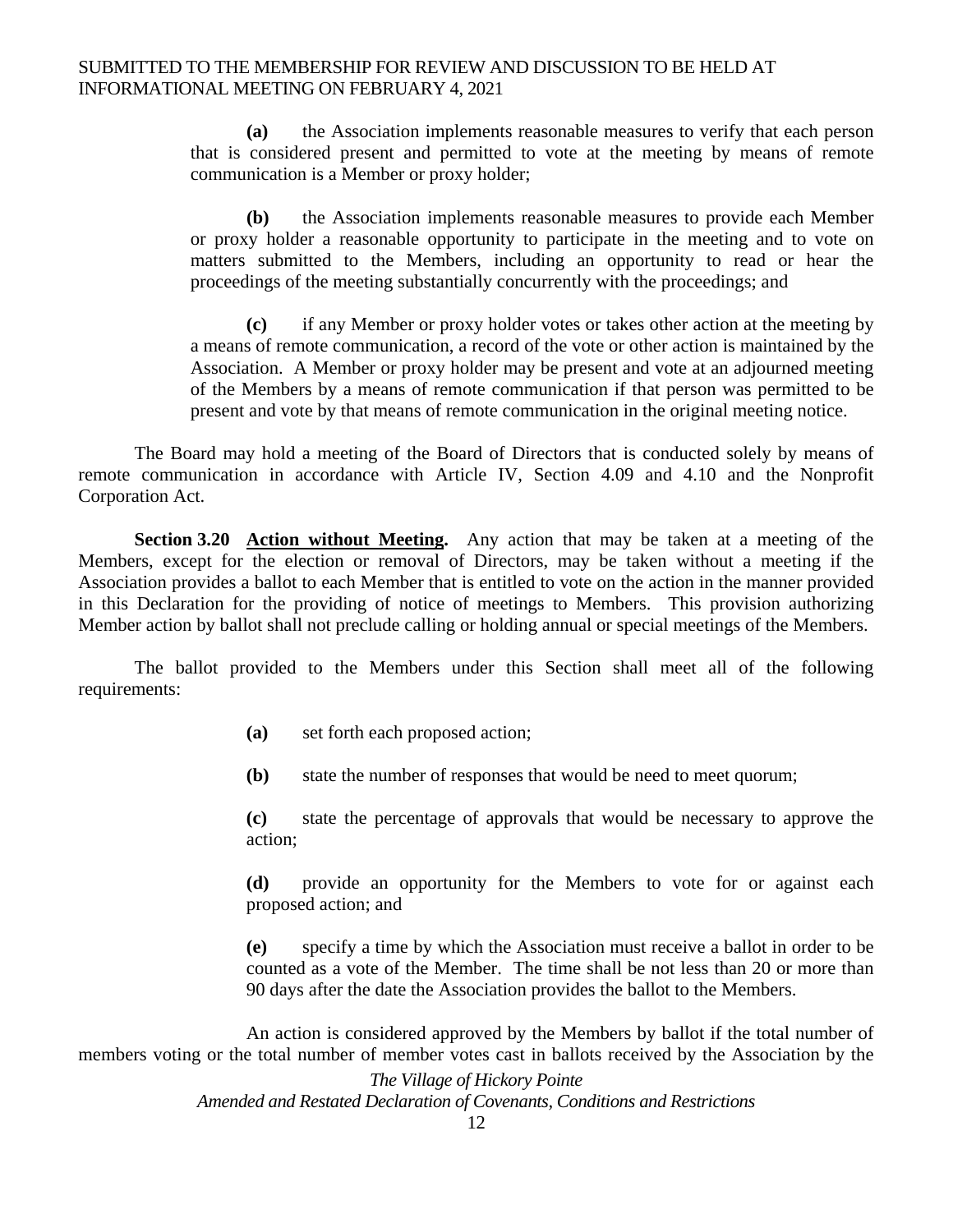time period specified in the ballots equals or exceeds the quorum required to be present at a meeting to take the action, and the number of favorable votes equals or exceeds the number of votes that would be required to approve the action at a meeting at which the number of votes case by Member present was the same as the number of votes case by ballot.

An invalid ballot, abstention or the submission of a ballot marked "abstain" with respect to any action does not constitute a vote case on that action. A Member may not revoke a ballot received by the Association. The Board of Directors may establish procedures that enable Members or a specified number or percentage of Members to include proposed actions in a ballot. Votes may be cast in accordance with this Section by mail, hand delivery, email, facsimile, text, or by any other means of electronic transmission as that term is defined in the Nonprofit Corporation Act.

Notwithstanding the foregoing, in the event of a Catastrophic Event as defined in Section 3.21, the Association may elect the Directors in that year without conducting an Association meeting. Such an election may be conducted solely by ballots distributed and collected via regular mail, email, or any other means of written or electronic transmission. The quorum requirement for such any election conducted under this paragraph shall be the quorum requirement as set forth in Section 3.12.

**Section 3.21 Catastrophic Events.** In the event of a formally declared State or National Emergency, or a catastrophic event which causes substantial damage or destruction of the Subdivision and/or its Common Areas, or constitutes a substantial risk of harm or injury to the Members, the Subdivision and/or the Common areas (hereinafter defined as a "Catastrophic Event"), the Board of Directors shall be empowered to take those actions and to incur expenses of the Association as may be necessary, reasonable and prudent to secure, protect and safeguard the Property of the Association, the Subdivision, the Common Areas, and/or the Members' interests therein.

 In such an event, the Board shall be empowered to notify insurance companies as necessary to preserve known insurance claims, and to collect and disburse proceeds from insurance or other sources for such purposes, notwithstanding the lack of meetings of Members or Membership approval if otherwise required under this Declaration.

 Every Co-owner displaced or otherwise out of contact with the Association by reason of the Catastrophic Event shall have the affirmative duty to notify the Board of their address and contact information for meeting notification purposes.

 **Section 3.22 Electronic Transmission.** The terms, "Electronic Transmission" or "Electronically Transmitted" means any form of communication that meets all of the following:

- **(a)** It does not directly involve the physical transmission of paper.
- **(b)** It creates a record that may be retained and retrieved by the recipient.
- **(c)** It may be directly reproduced in paper form by the recipient through an

*The Village of Hickory Pointe Amended and Restated Declaration of Covenants, Conditions and Restrictions* 

automated process.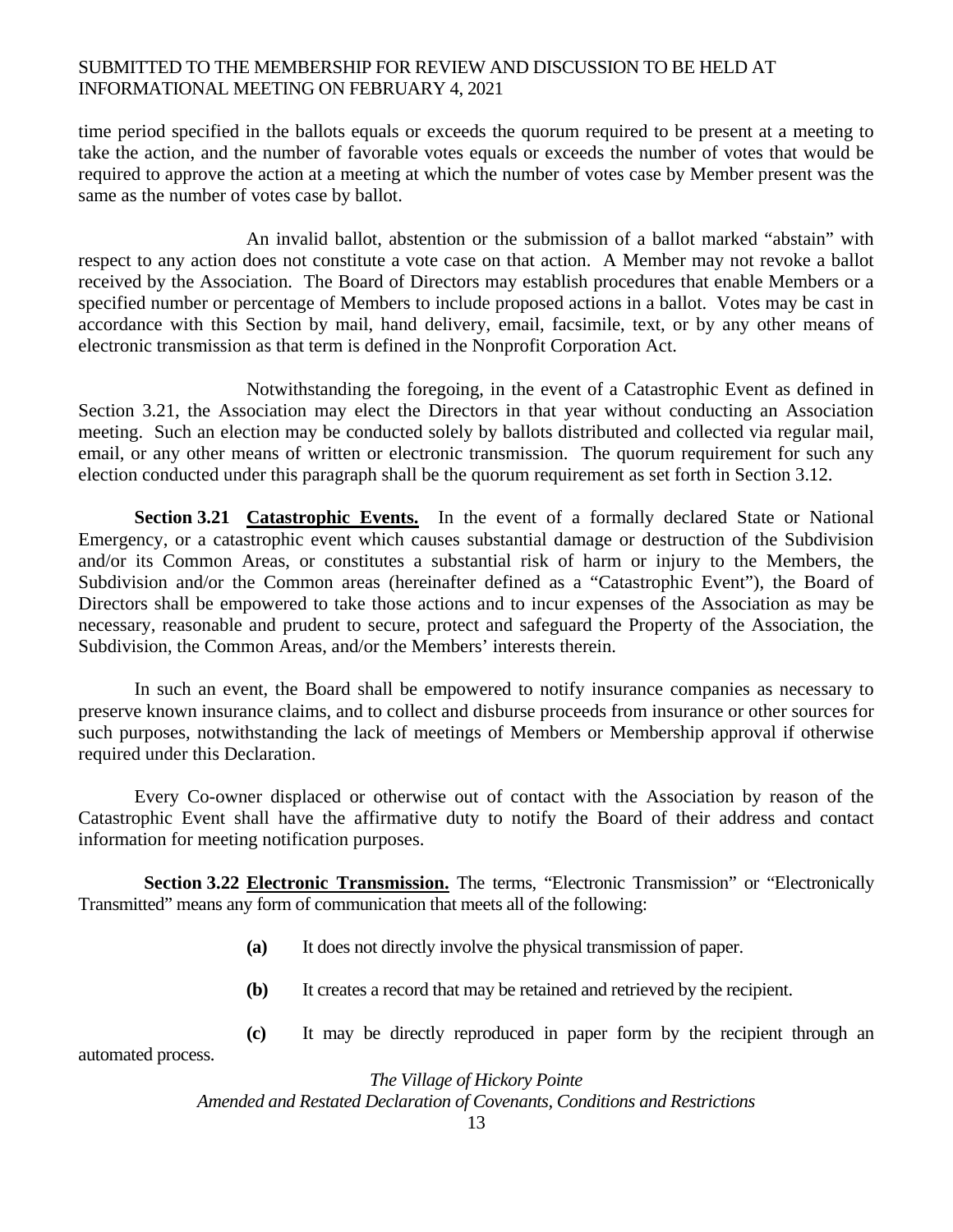For any and all purposes of this Amended and Restated Declaration, any document which is required to be set forth "in writing" or in a written document (including, but not limited to, meeting notices, votes and ballots) may be transmitted electronically and/or set forth in an electronic transmission, and such electronic transmissions shall be deemed to fully satisfy any such "in writing" or written documentation requirements.

#### **ARTICLE IV**

#### **BOARD OF DIRECTORS**

**Section 4.01 Composition and Selection – Governing Body; Composition**. The affairs of the Association shall be exclusively governed by a Board of Directors, all of whom must be members of the Association or the legal spouse of a member, except that officers, partners, trustees, employees or agents of members that are legal entities and not individual persons may be designated by such entities to serve as directors, if elected, of the Association.

No Owner shall be eligible for election or appointment to the Board of Directors without residing in a Lot within the Subdivision, and being in Good Standing with the Association. "Good standing" shall mean that an Owner is current in all financial obligations to the Association and does not have any uncured defaults of any of the provisions of the Association's Declaration or Articles of Incorporation.

Only one person per Lot shall be eligible as a candidate notwithstanding the fact that the Lot is jointly owned by two or more persons and/or entities, and no more than one person per Lot may serve as a director simultaneously. If a member is a partnership, then only a partner thereof shall be qualified and eligible to serve as a director. If a member is a corporation, then only a shareholder or a director thereof shall be qualified and eligible to serve as a director.

Neither landlords nor their tenants or agents shall be qualified or eligible to serve as a director. Directors shall not be compensated for their services as directors but may be reimbursed for reasonable out of pocket expenses.

**Section 4.02 Number of Directors.** The Board of Directors shall be composed of five (5) persons who shall manage the affairs of the Association. Each Director shall have one vote.

 **Section 4.03 Powers and Duties.** The Board of Directors shall be responsible for the affairs of the Association and shall have all of the powers and duties necessary for the administration of the Association's affairs and as provided by law, and may do all acts and things as are not by the Declaration or the Articles directed to be done and exercised exclusively by the Members or the membership generally.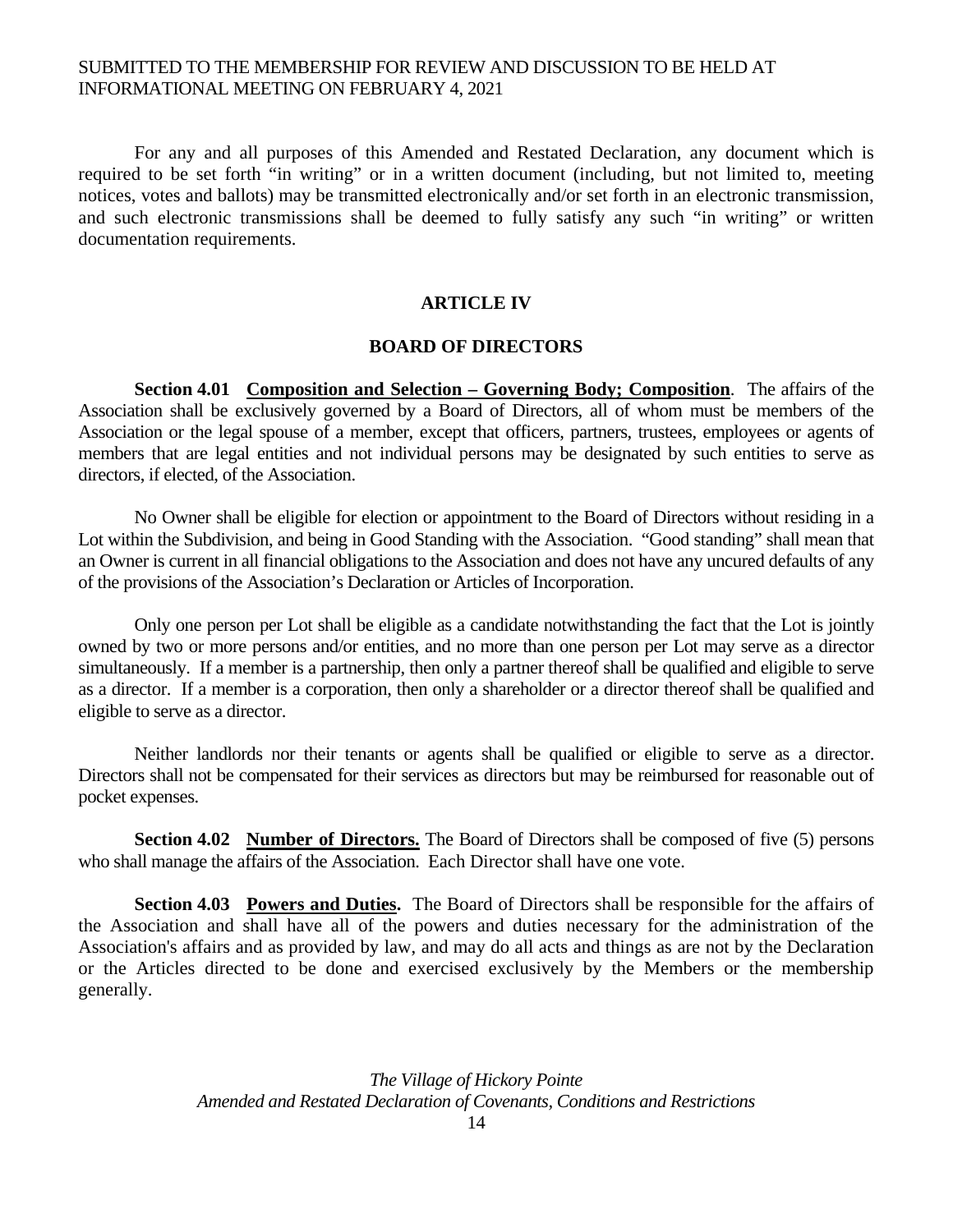The Board of Directors may delegate to one of its members the authority to act on behalf of the Board of Directors on all matters relating to the duties of the managing agent or manager, if any, which might arise between meetings of the Board of Directors.

 In addition to or in furtherance of the powers and duties granted or imposed in the Declaration or by any resolution of the Association that may hereafter be adopted, the Board of Directors shall have the power to and shall be responsible for the following, in way of explanation, but not limitation:

 **(a)** preparation and adoption of annual budgets in which there shall be established the assessments payable by each Owner;

 **(b)** making assessments to defray the expenses establishing the means and methods of collecting such assessments, and establishing the period of the installment payments of the annual assessment;

 **(c)** providing for the operation, care, upkeep, and maintenance of all of the Common Areas of the Subdivision;

 **(d)** designating, hiring, and dismissing the personnel necessary for the maintenance, operation, repair, and replacement of the Association, its property, and the Common Areas and, where appropriate, providing for the compensation of such personnel and for the purchase of equipment, supplies, and materials to be used by such personnel in the performance of their duties;

 **(e)** collecting the assessments, depositing the proceeds thereof in a bank depository which it shall approve, and using the proceeds to administer the Association; provided any reserve fund may be deposited, in the directors' best business judgment, in depositories other than banks; **(f)** making and amending rules and regulations;

 **(g)** opening and closing of bank accounts on behalf of the Association and designating the signatories required;

 **(h)** making or contracting for the making of repairs, additions, and improvements to or alterations of the Common Areas in accordance with the other provisions of the Declaration after damage or destruction by fire or other casualty;

 **(i)** enforcing by legal means the provisions of the Declaration, and the rules and regulations adopted by it and bringing any proceedings which may be instituted on behalf of or against the Owners concerning the Association;

 **(j)** obtaining and carrying insurance against casualties and liabilities, as provided In the Declaration, obtaining fidelity bond coverage and paying the premium cost of such insurance and bonds;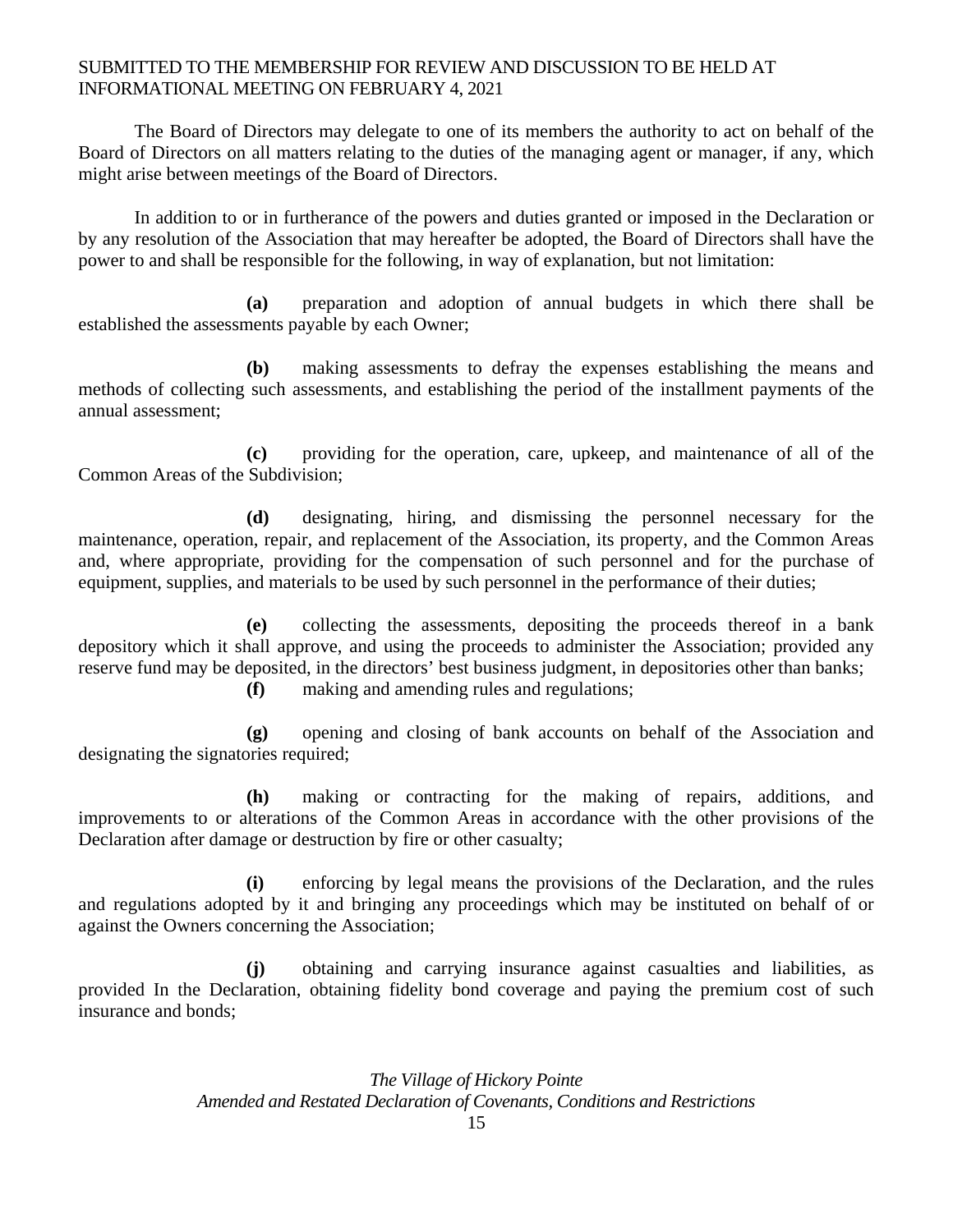**(k)** paying the cost of all services rendered to the Association or its Members and not chargeable directly to specific Owners;

 **(l)** keeping books with detailed accounts of the receipts and expenditures affecting the Association and its administration, specifying the maintenance and repair expenses and any other expenses incurred;

 **(m)** making available to any prospective purchaser of a Lot or any Owner, current copies of the Declaration, the Articles of Incorporation, rules governing the Lot and all other books, records, and financial statements of the Association;

 **(n)** permitting utility suppliers to use portions of the Common Areas reasonably necessary to the ongoing development or operation of the Subdivision;

 **(o)** borrowing money for the purpose of maintenance, repair or restoration of the Common Areas, without the approval of the Members of the Association. The Board shall also have the power to borrow money for other purposes; provided, the Board shall obtain Member approval in the same manner provided in the Declaration for special assessments in the event that the proposed borrowing is for the purpose of modifying, improving, or adding amenities and the total amount of such borrowing exceeds or would exceed sixty (60%) percent of the budgeted gross expenses of the Association for that fiscal year. Notwithstanding anything to the contrary contained in this Declaration or the Articles of Incorporation, no mortgage lien shall be placed on any portion of the Common Area without the affirmative vote or written consent, or any combination thereof, of Members representing at least sixty (60%) percent of the Members; and

 **(p)** employing for the Association a professional management agent at reasonable compensation established by the Board to perform such duties and services as the Board shall authorize, including, but not limited to, the duties listed above, and the Board may delegate to such management agent any other duties or powers which are not by law or by the Association's Declaration or Articles of Incorporation required to be performed by or have the approval of the Board of Directors or the members of the Association. No management contract may have a term in excess of one (1) year. All management contracts must permit termination by either party without cause and without any termination fee upon ninety (90) days' or less written notice.

**Section 4.04 Nomination of Directors.** Nominations for election to the Board of Directors may be made by a Nominating Committee, if the Board chooses, in its sole discretion to appoint such a Committee. The Nominating Committee shall consist of a Chairman, who shall be a member of the Board of Directors, and three (3) or more Members of the Association.

The Nominating Committee shall be appointed by the Board of Directors not less than thirty (30) days prior to each annual meeting of the Members to serve a term of one (1) year or until their successors are appointed, and such appointment shall be announced at each such annual meeting. The Nominating Committee (if appointed) shall make as many nominations for election to the Board of Directors as it shall in its discretion determine, but in no event less than the number of positions to be filled. Whether or not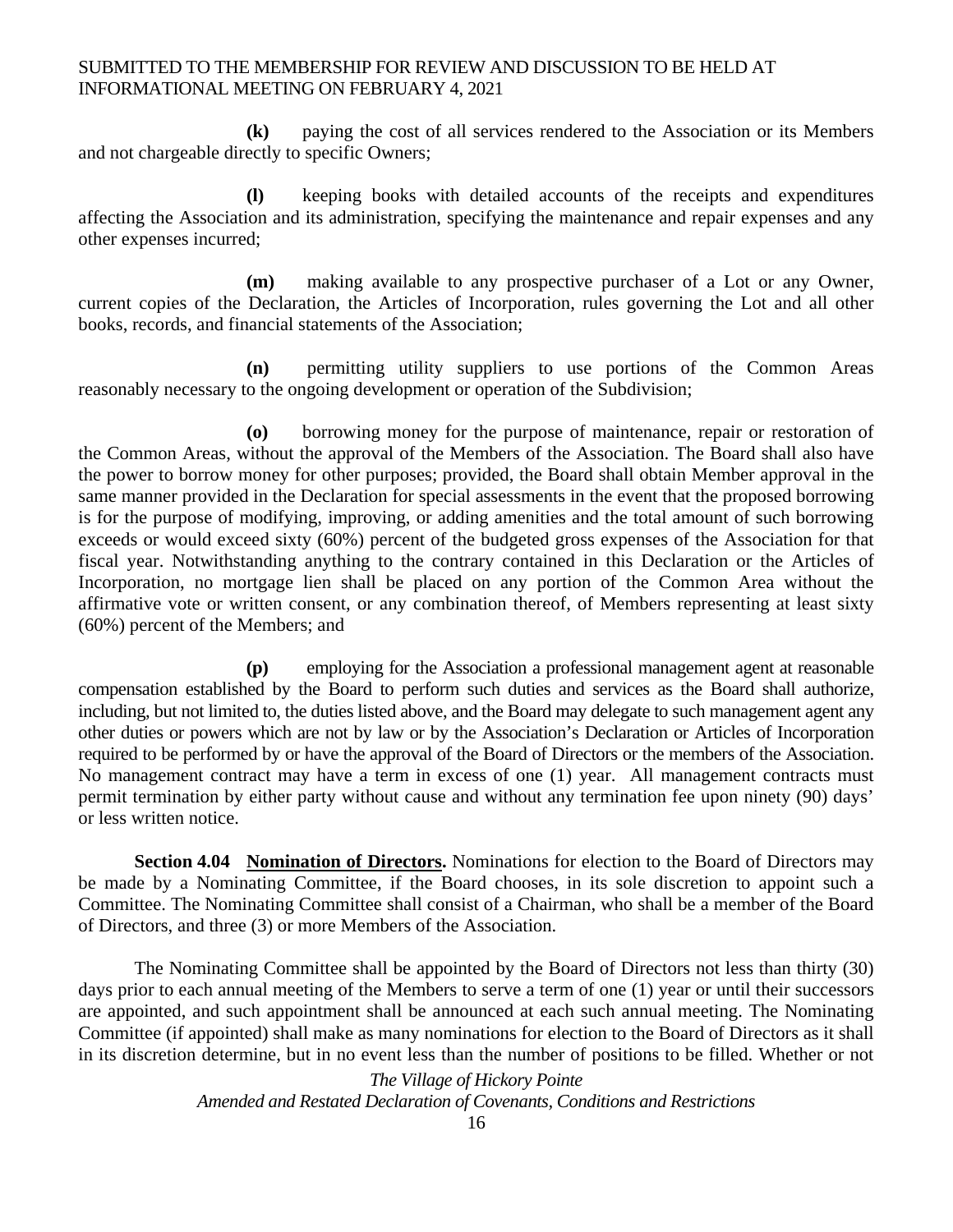the Board chooses to appoint a Nominating Committee, nominations shall also be permitted from the floor at the Annual Meeting at which the election takes place. All candidates shall have a reasonable opportunity to communicate their qualifications to the Members and to solicit votes.

**Section 4.05 Election and Term of Office**. At any election of Directors, each Member of the Association shall be entitled to cast the number of votes permitted to it with respect to each vacancy to be filled, and the candidates receiving the largest number of votes shall be elected. The term of office for each newly elected Director shall be two (2) years.

In order to continue staggered terms of office, at the first Annual Meeting after adoption of this Declaration, two Owners shall be elected to two-year terms. At the second Annual Meeting after the adoption of this Declaration, three Directors shall be elected to two-year terms. Thereafter all terms shall be two years in length.

The Directors elected by the Members shall hold office until their respective successors have been elected by the Association and take office. Directors may be elected to serve any number of consecutive terms.

In the event that the Association's Annual Meeting is postponed due to a Catastrophic Event as defined in Section 3.21, the existing Board of Directors shall continue to serve until such time as new Board Members are duly elected in accordance with this Declaration.

If the Annual Meeting does not occur in a given year due to a Catastrophic Event, then at the Annual Meeting which takes place in the following year, the Board seats that will be up for election shall include both the seats that should have been up for election during the year of the Catastrophic Event as well as those that would normally be up for election in the current year. The Directors who win election at the Annual Meeting in the current year shall each be awarded terms of office as follows: the Directors who win election with the three highest vote totals shall be awarded 2-year terms, with the remaining Directors who won election being awarded one-year terms. At the Annual Meeting which takes place in the subsequent year after that election, all terms of office shall be two (2) years.

The intention of the foregoing paragraph is to preserve staggered terms of office when an election of Directors to fill vacant Board seats may not occur in a given year due to a catastrophic event.

Section 4.06 Removal of Directors. At any regular or special meeting of the Association duly called, any one or more of the Directors may be removed with or without cause by affirmative vote of those Members who represent at least fifty-one (51%) percent in number of all of the Lots in the entire Subdivision and a successor may then and there be elected to fill any vacancy thus created. Any Director whose removal has been proposed by the Owners shall be given an opportunity to be heard at the meeting. The quorum requirement for such a meeting shall be the same applies to the Annual Meeting as set forth in Article III, Sections 3.12 and 3.13.

Any Director who shall fail to attend any three (3) consecutive regular meetings of the Board shall be deemed to have automatically resigned effective as of the adjournment of the third meeting missed. A Director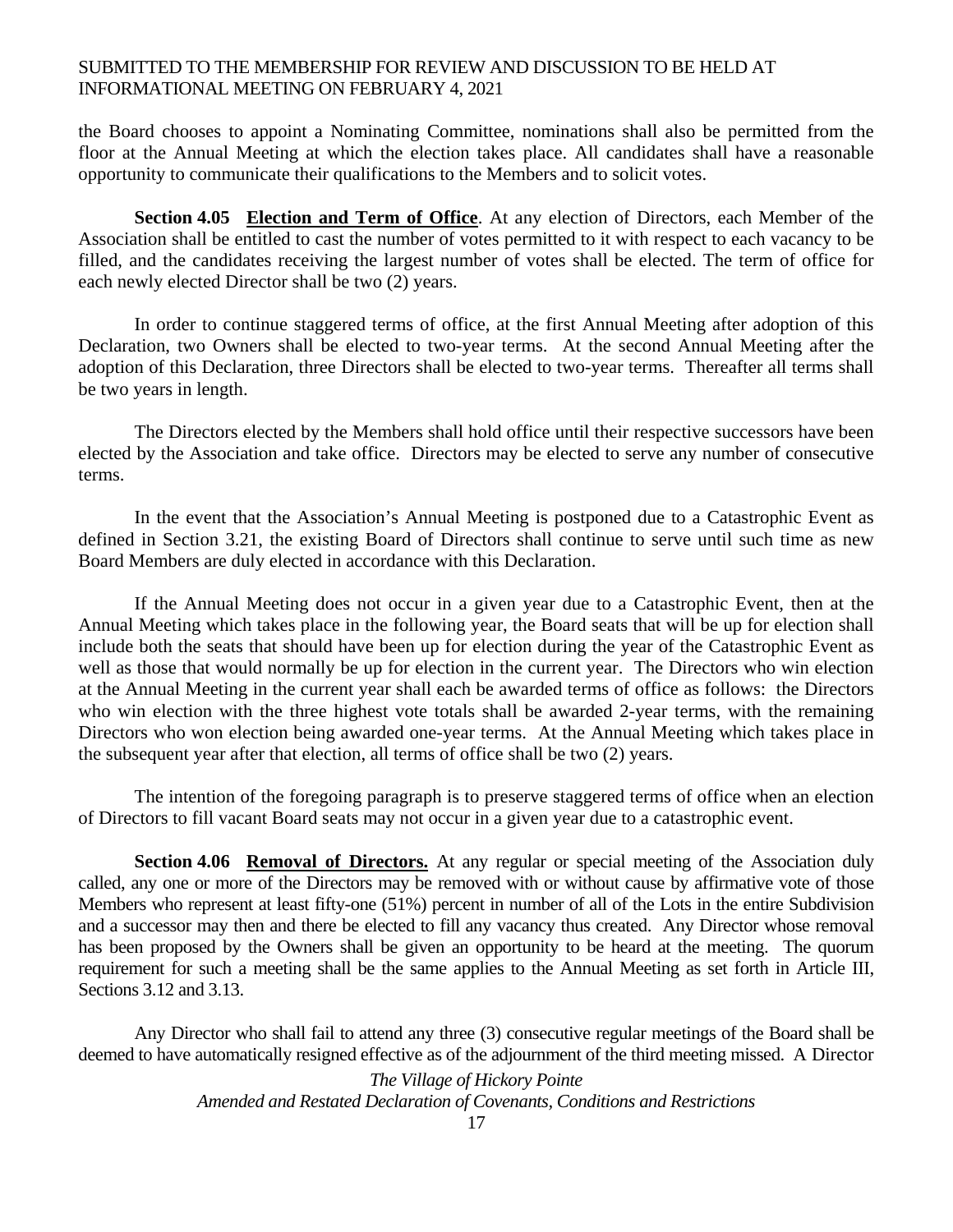who becomes delinquent in the amount of any sum of money to the Association while serving on the Board must pay the full amount in default within sixty (60) days of the beginning of the delinquency.

If a Director is found in be in violation of any of the other terms of this Declaration or of the Articles of Incorporation (i.e., any non-monetary default or violation), the Director must cease or cure the violation within (30) days of the date of the Board's determination that a violation has occurred.

If the Director does not bring his account current or does not cease or cure the violation within the time periods set forth herein, then the Director may not continue to serve on the Board of Directors. In such event, the Director shall be deemed to have resigned as of the expiration of the applicable time period.

**Section 4.07 Vacancies.** Vacancies in the Board of Directors caused by any reason other than the removal of a Director by a vote of the members of the Association may be filled by vote of the majority of the remaining Directors, even though they may constitute less than a quorum. Each person so elected shall be a Director until a successor is elected at the next Annual Meeting of the Association. The Board may consider past service to the Association as a factor in the selection of any of its appointees; no Owner shall be eligible for appointment if delinquent in the payment of any amount owed the Association.

 In the event that a Director resigns or is deemed to resign under any provisions of this Declaration and there still remains at least three (3) Directors on the Board after the resignation, the remaining Directors may choose, in their discretion, to either appoint a replacement Director under this Section 4.07, or they may leave the Director's seat vacant until the next Annual Meeting, at which point the seat shall be filled at the next Annual Meeting by the Owners.

 When a vacancy created by a Board member's resignation is filled at the next Annual Meeting, in the event that the term of the Director who resigned was not due to expire for another year, then the Director elected to fill the vacancy at the Annual Meeting shall serve out the remaining year of the term of the Director who resigned (or who was deemed to resign under this Declaration).

 For purposes of the foregoing paragraph, the "Director elected to fill the vacancy" shall be the Director who won election to office at that year's Annual Meeting with the least number of votes compared to the other Directors who also won election that year.

**Section 4.08 First Meeting of Board**. The first meeting of the Board of Directors shall be held immediately following the Annual Meeting of the Membership or within ten (10) days thereafter at such time and place as shall be fixed by the Board. Notice of the meeting shall be given to the Directors as prescribed in Section 4.09 of this Article IV. The purpose of this meeting shall be the election of officers and such other matters as might come before the Board at a Regular meeting.

**Section 4.09 Regular Board Meetings.** Regular meetings of the Board of Directors may be held at such time and place as shall be determined from time to time by a majority of the directors, but at least four (4) such meetings shall be held during each fiscal year with at least one (1) per quarter.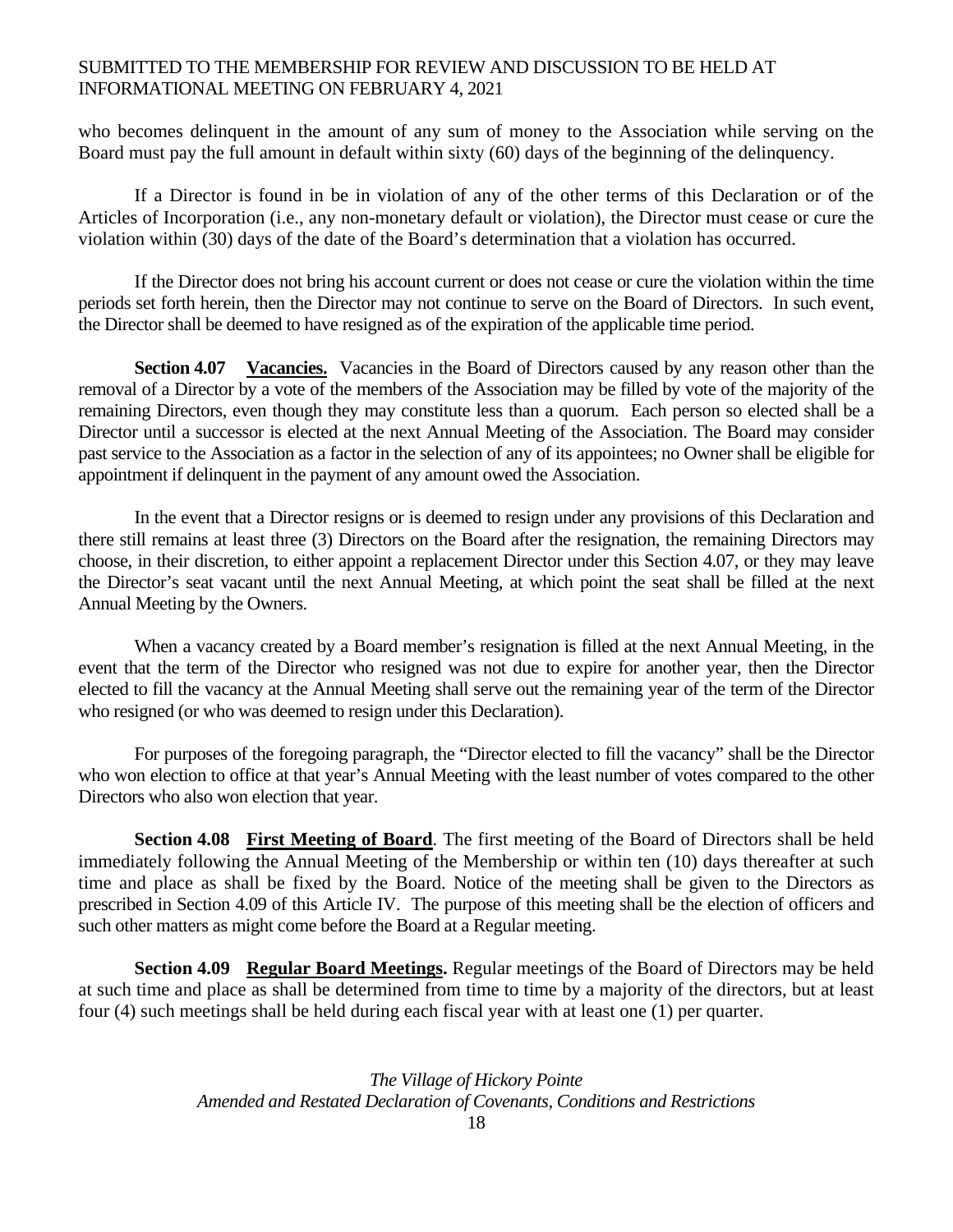Notice of regular meetings of the Board of Directors shall be given to each Director, personally, by mail, fax, telephone or email, at least ten (10) days prior to the date named for such meeting.

Directors may vote electronically (email or text) and if all Directors concur in doing so the vote shall have the same effect as if a meeting had been physically held. Directors may also participate in meetings via conference call or other means of remote communication by which all persons can communicate with each other. Participation in a meeting via remote communication under this Section shall constitute attendance in person at the meeting.

**Section 4.10 Special Meetings**. Special meetings of the Board of Directors shall be held when called on three (3) days' notice by the President of the Association or by any two (2) Directors. The notice shall specify the time and place of the meeting and the nature of any special business to be considered.

The notice shall be given to each Director by one of the following methods:

- **(a)** by personal delivery;
- **(b)** written notice by first class mail, postage prepaid;
- **(c)** by telephone communication, either directly to the director or to a person at the director's office or home who would reasonably be expected to communicate such notice promptly to the Director;
- **(d)** telecopier;
- **(e)** text; or
- **(f)** email.

All such notices shall be given at the Director's telephone number or sent to the director's address, email address, or text address as shown on the records of the Association. Notices sent by first class mail shall be deposited into a United States mailbox at least four (4) days before the time set for the meeting.

 Directors may vote electronically (email or text) and if all Directors concur in doing so the vote shall have the same effect as if a meeting had been physically held. Directors may also participate in meetings via conference call or other means of remote communication by which all persons can communicate with each other.

 **Section 4.11 Waiver of Notice.** The transactions of any meeting of the Board of Directors, however called and noticed or wherever held, shall be as valid as though taken at a meeting duly held after regular call and notice if (a) a quorum is present and (b) either before or after the meeting each of the Directors not present signs a written waiver of notice, a consent to holding the meeting, or an approval of the minutes. The waiver of notice or consent need not specify the purpose of the meeting.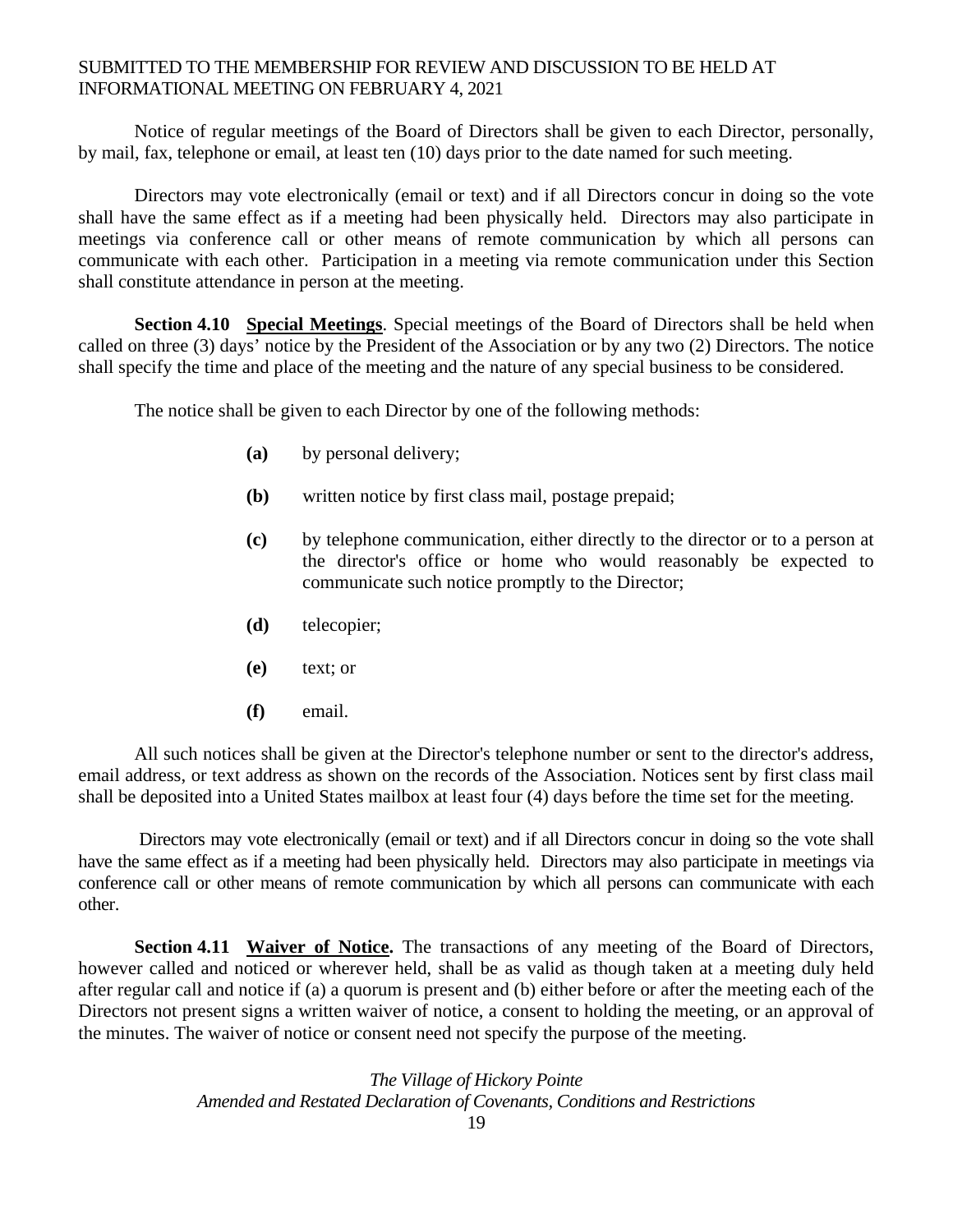Notice of a meeting shall also be deemed given to any Director who attends the meeting without protesting before or at its commencement about the lack of adequate notice. If all the Directors are present at any meeting of the Board, no notice shall be required and any business may be transacted at such meeting.

**Section 4.12 Quorum of Board of Directors.** At all meetings of the Board of Directors, a majority of the Directors shall constitute a quorum for the transaction of business, and the votes of a majority of the Directors present at a meeting at which a quorum is present shall constitute the decision of the Board of Directors. A meeting at which a quorum is initially present may continue to transact business, notwithstanding the withdrawal of Directors, if any action taken is approved by at least a majority of the required quorum for that meeting.

If any meeting of the Board cannot be held because a quorum is not present, a majority of the Directors who are present at such meeting may adjourn the meeting to a time not less than five (5) nor more than thirty (30) days from the date the original meeting was called. At the reconvened meeting, if a quorum is present, any business which might have been transacted at the meeting originally called may be transacted without further notice. The joinder of a Director in the action of a meeting by signing and concurring in the minutes thereof, shall constitute the presence of such Director for purposes of determining a quorum.

**Section 4.13 Conduct of Meetings.** The President shall preside over all meetings of the Board of Directors, and the Secretary shall keep a minute book of meetings of the Board of Directors, recording therein all resolutions adopted by the Board of Directors and all transactions and proceedings occurring at such meetings.

**Section 4.14 Action without a Formal Meeting**. Any action to be taken at a meeting of the Directors or any action that may be taken at a meeting of the Directors may be taken without a meeting if a consent in writing or by means of electronic transmission, setting forth the action so taken, shall be signed by all of the directors, and such consents shall have the same force and effect as a unanimous vote. The written consents shall be filed with the minutes of the proceedings of the Board.

**Section 4.15 Committees.** Committees are hereby authorized to perform such tasks and to serve for such periods as may be designated by a resolution adopted by a majority of the Directors present at a meeting at which a quorum is present. Each committee shall operate in accordance with the terms of the resolution of the Board of Directors designating the committee or with rules adopted by the Board of Directors.

**Section 4.16 Executive Sessions.** The Board of Directors, in its discretion, may close a portion or all of any meeting of the Board of Directors to the Members of the Association or may permit Members of the Association to attend a portion or all of any meeting of the Board of Directors. Any Member of the Association shall have the right to inspect, and make copies of, the minutes of the meetings of the Board of Directors; provided, however, that no Member of the Association shall be entitled to review or copy any minutes which reference privileged communications between the Board of Directors and counsel for the Association, or any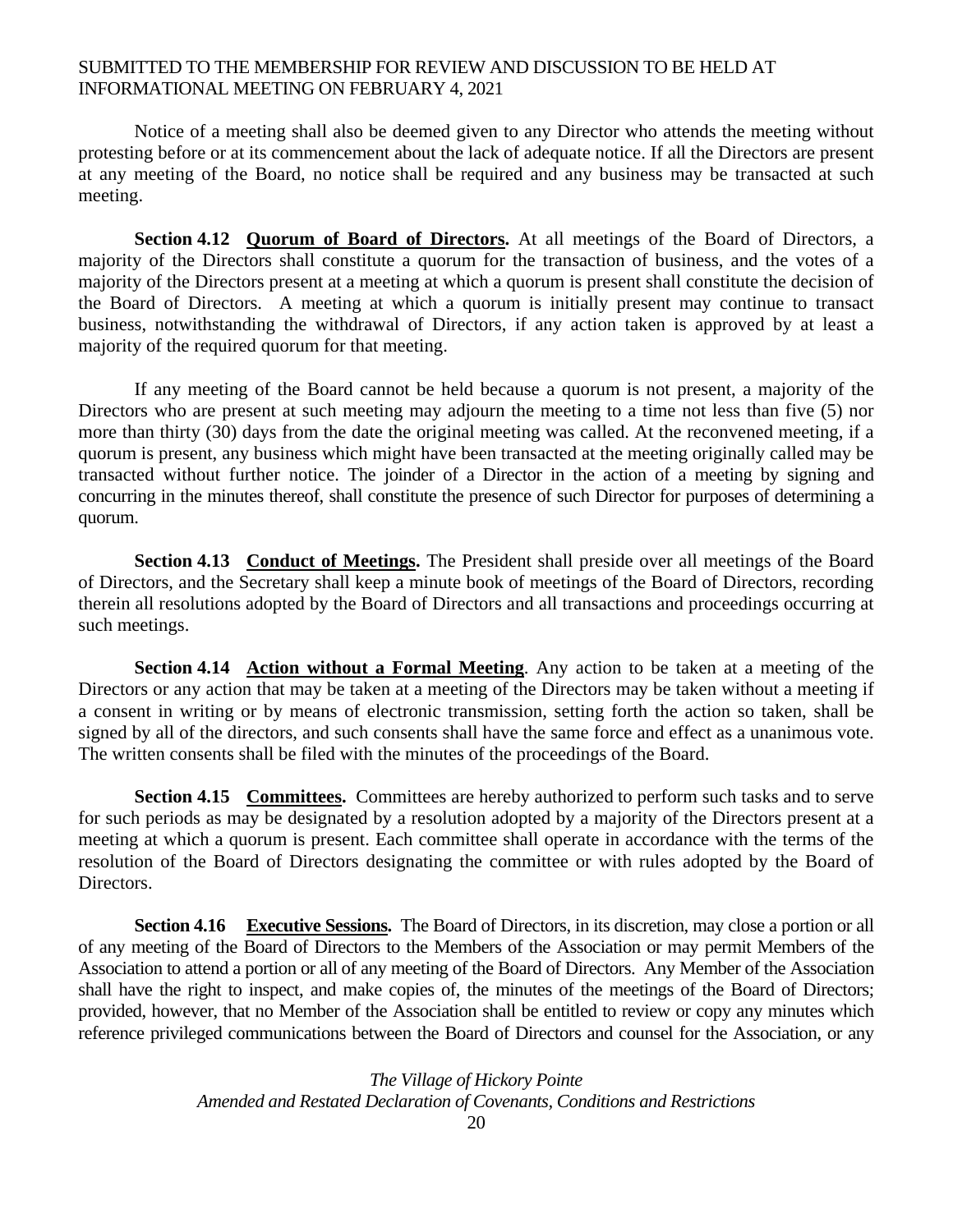other matter to which a privilege against disclosure pertains under Michigan Statute, common law, the Michigan Rules of Evidence, or the Michigan Court Rules.

**Section 4.17 Conflicts of Interest.** In the event any Director shall have any relationship or transactions with, or interest in, any person or entity with whom or which the Association may have any contractual dealings, such Director shall have an affirmative duty to disclose such relationship, transactions, or interest, in writing, to the Board of Directors at a Board meeting as soon as such contractual dealings are contemplated or initiated.

The proposed contractual dealings must be fair to the Association at the time entered into, and the Director must disclose or make known to the Board all material facts of such relationships, transactions, and /or interests. If a Director has any such relationships, transactions or interest, he shall recuse himself from any vote taken by the Board to ratify or approve the contractual dealings.

#### **ARTICLE V**

#### **OFFICERS**

**Section 5.01 Officers; Compensation Prohibited.** The officers of the Association shall be President, Vice President, Secretary, and Treasurer, all of whom shall be members of the Board of Directors. The Board of Directors may appoint such of the officers, including one or more Assistant Secretaries and one or more Assistant Treasurers, as it shall deem desirable, such officers to have the authority and perform the duties prescribed from time to time by the Board of Directors.

 No person shall be permitted to hold more than one officership at a time. Officers shall not be compensated for their services as officers but may be reimbursed for reasonable out-of-pocket expenses.

**Section 5.02 Election, Term of Office, and Vacancies.** The officers of the Association shall be elected annually by the Board of Directors at the first meeting of the Board of Directors following each annual meeting of the Members, as herein set forth in Article IV. A vacancy in any office arising because of death, resignation, removal, or otherwise may filled by the Board of Directors for the unexpired portion of the term at any Special or Regular Meeting of the Board.

**Section 5.03 Removal.** Upon affirmative vote of a majority of the members of the Board of Directors, any officer may be removed from their officership either with or without cause, and a successor may be elected at any regular meeting of the Board of Directors, or at any special meeting of the Board called for such purpose. No such removal action may be taken, however, unless the matter shall have been included in the notice of such Board meeting. The officer who is proposed to be removed from their officership shall be given an opportunity to be heard at the meeting.

An officer who is removed from their officership shall remain on the Board as a Director at large unless otherwise removed from the Board by the Owners under Article IV, Section 4.06 of this Declaration.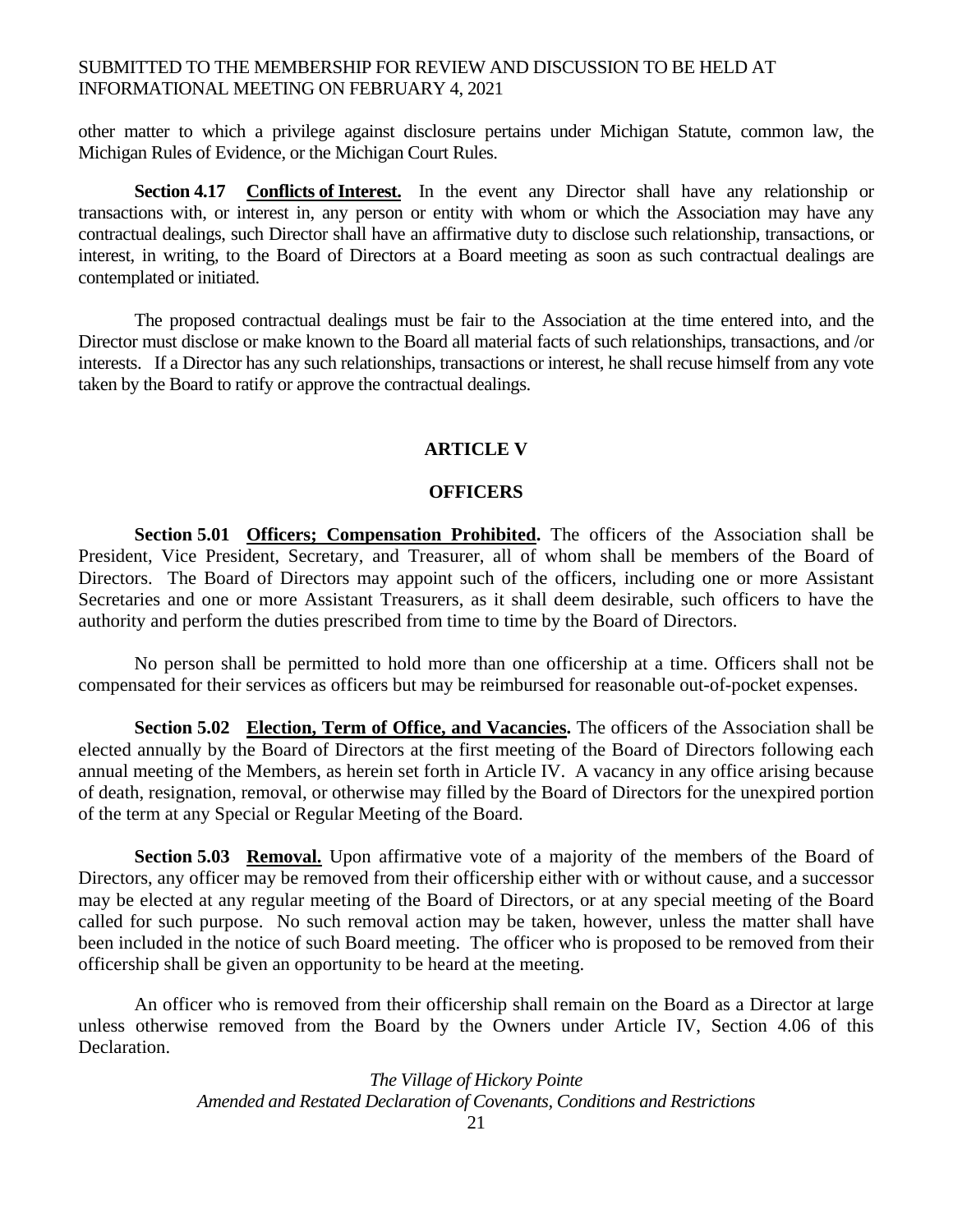**Section 5.04 President.** The President shall be the chief executive officer of the Association and shall act as the chairperson for all meetings of the Association and of the Board of Directors. The President shall have all of the general powers and duties which are usually vested in the office of the President of a homeowner's association.

 **Section 5.05 Vice President.** The Vice President shall take the place of the President and perform his/her duties whenever the President shall be absent or unable to act. If neither the President nor the Vice President is able to act, the Board of Directors shall appoint some other member of the Board to so do on an interim basis. The Vice President shall also perform such other duties as shall from time to time be imposed upon him/her by the Board of Directors.

Section 5.06 Secretary. The Secretary shall keep the minutes of all meetings of the Board of Directors and the minutes of the meetings of the members of the Association; they shall have charge of such books and papers as the Board of Directors may direct; and shall, in general, perform all duties incident to the office of the Secretary. The Secretary, or, in the absence or disability of the Secretary, the Treasurer, shall sign the minutes upon their approval by the Board. The minutes may be signed electronically.

Any Member shall be entitled to obtain a copy of the approved and signed minutes except minutes of executive sessions of the Board. The Association shall have the right to require advance payment of the reasonable cost of providing requested copies of minutes.

**Section 5.07 Treasurer.** The Treasurer shall have responsibility for Association funds and securities and shall be responsible for keeping full and accurate accounts of all receipts and disbursements in books belonging to the Association. The Treasurer shall review and oversee payments of all invoices, deposits, and other valuable effects in the name and to the credit of the Association, and any other matters, from time to time, as might be designated by the Board of Directors.

**Section 5.08 Resignation.** Any officer may resign at any time by giving written notice to the Board of Directors, the President, or the Secretary. Such resignation shall take effect on the date or the receipt of such notice or at any later time specified therein, and unless otherwise specified therein, the acceptance of such resignation shall not be necessary to make it effective.

**Section 5.09 Agreements, Contracts, Deeds, Leases, Checks, Etc.** Unless otherwise specified herein, all agreements, contracts, deeds, leases, checks, and other instruments of the Association shall be executed by the President or by such other person or persons and in accordance with such requirements as may be designated by the Board of Directors.

**Section 5.10 Miscellaneous; E-Signatures.** The officers shall have such other duties, powers and responsibilities as shall, from time to time, be authorized by the Board of Directors. To the extent that the signature of any Officer is required in fulfillment of or in relation to the Officer's duties under this Article V or elsewhere in this Declaration, electronic signatures shall constitute valid signatures to the fullest extent permitted by the Nonprofit Corporation Act and other applicable law.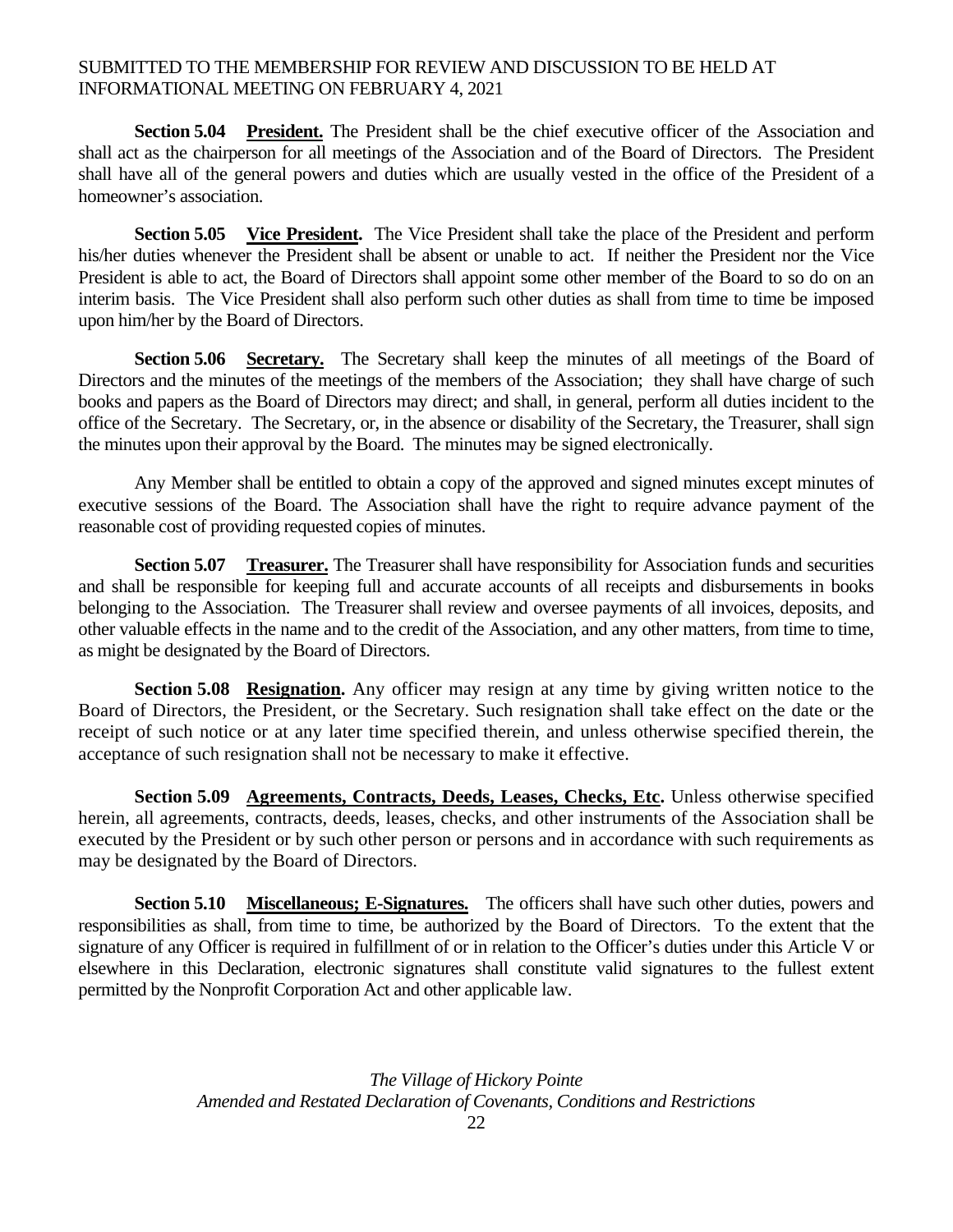## **ARTICLE VI**

### **COMMON AREAS**

**Section 6.01 Parks and Community Pool Facilities**. Each Member of the Association shall have the right and nonexclusive easement to use the Parks, Community Pool Facilities, and other Common Areas within the Subdivision, which easement shall be appurtenant to, and shall pass with title to, every Lot.

The Association shall be responsible for the maintenance and upkeep of the Parks, Community Pool Facilities and other Common Areas, subject to the ordinances, rules and regulations of governmental entities having jurisdiction over same, and any maintenance agreements and/or easements entered into between the Association and any governmental entity with respect to any portion of the Common Areas, Community Pool Facilities and Parks, including any Stormwater Management System located within the Parks and other Common Areas.

The Parks, Community Pool Facilities and other Common Areas are to be used for recreation and open space purposes, provided, however that those areas which are part of the Stormwater Management System shall be used as such. The Association shall have the right to establish additional rules and regulations with respect to the Parks, Community Pool Facilities and other Common Areas as the Board of Directors may deem necessary or desirable to ensure the proper preservation and functioning such areas and facilities.

**Section 6.02 Boulevard Islands**. The Association shall be responsible for the maintenance, repair and replacement of all Landscaping and Irrigation Improvements that are within the Boulevard Islands, subject to the ordinances, rules and regulations of any governmental agencies having jurisdiction over the streets and rights-of-way within the Subdivision, and subject to any maintenance agreements entered into between the Association and any governmental entity having jurisdiction.

The Association shall have the right to establish rules and regulations as the Board of Directors may deem necessary or desirable for the maintenance, upkeep and beautification of all Boulevard Islands in order to insure an aesthetically pleasing appearance for the Subdivision.

**Section 6.03 Title to Common Areas**. The Developer conveyed to the Association title to the Common Areas. The foregoing conveyance of the Common Areas was subject to the rights and easements of use and enjoyment in and to such Common Areas by the Owners, any easements reserved, dedicated or granted by Developer as indicated on the recorded plat(s) for the Subdivision and any open space maintenance agreements or other maintenance and/or easement agreements entered into with the Township or other governmental entity prior to the date of conveyance. Such easement of enjoyment shall not be personal, but shall be considered to be appurtenant to the Lots and pass with the title to the Lots whether or not specifically recited in the deeds of conveyance of and to such Lots.

The Association shall have the right without the consent of the Association or any of its Members, to increase or reduce the size of the Common Areas or to grant easements through it for the purpose of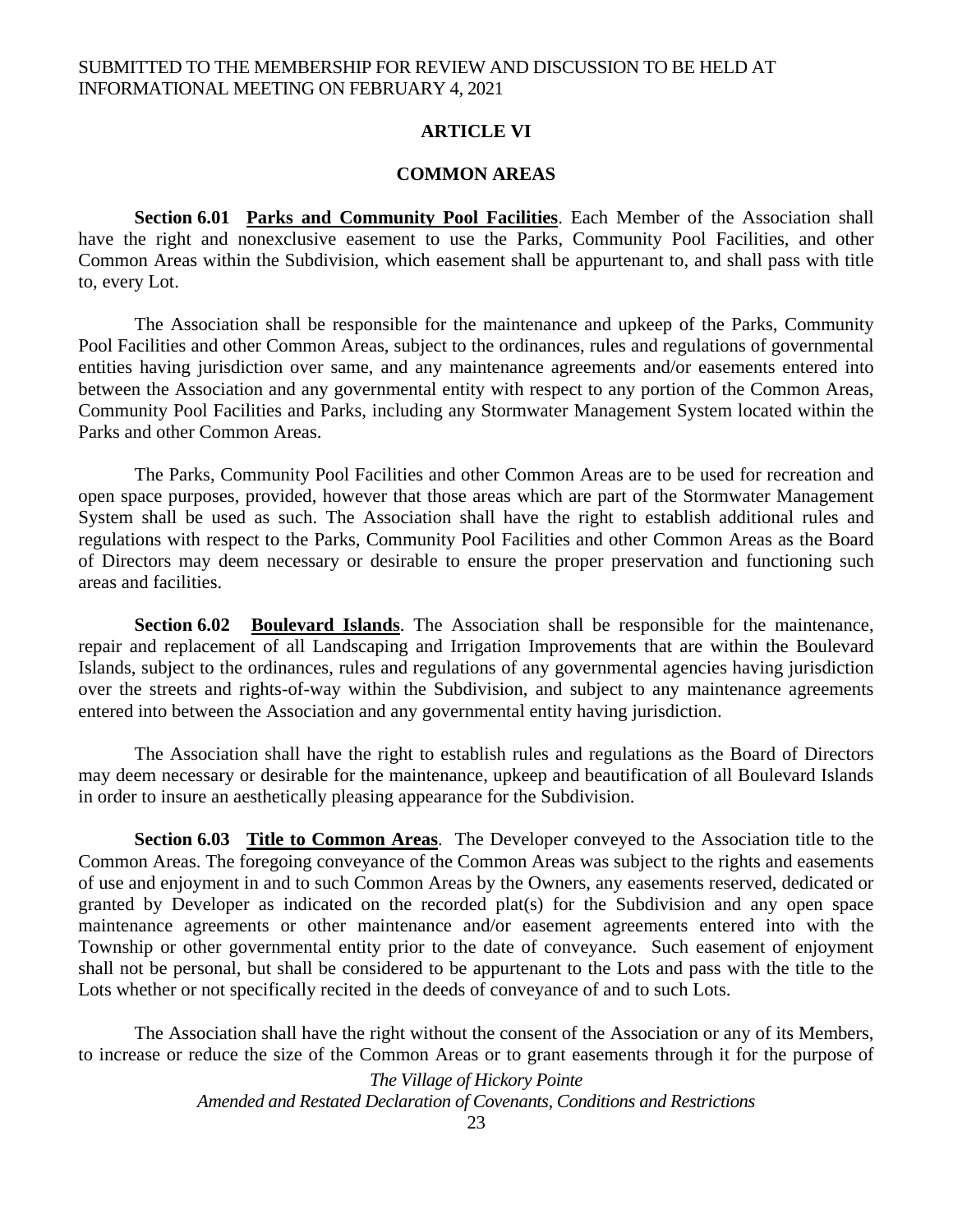causing the installation of any utility lines, television cable, drainage facilities or other improvements which would serve and benefit the residents of the Subdivision.

**Section 6.04 Association Property Rights in Common Areas.** The right and easement of each Owner in and to the Common Areas shall be subject to the provisions of Article VII and the right of the Association to grant easements, dedicate or transfer all or part of the Common Areas to any public agency, authority or utility for such purposes and subject to such conditions as may be agreed to by the Members.

**Section 6.05 Drainage Easement & Natural Area.** A fifteen (15) foot wide permanent easement, in favor of the Washtenaw County Drain Commissioner and the Association, is shown along the rear of Lots 194 through 201 of the Village of Hickory Pointe No. 4 Subdivision. This easement shall be planted with and maintained in native grasses only. It shall not be mowed, and lawn chemicals may not be applied to it. Signs in the form and bearing the text set forth below shall be placed at alternate rear year property corners of these lots and perpetually maintained.

# NATURAL AREA

This property is a natural area that provides filtration of pollutants and protects pond habitat. The vegetation is not to be disturbed. Lawn care chemicals are prohibited. Mowing by homeowners is prohibited.

> Village of Hickory Pointe Homeowners' Assoc. and Washtenaw County Drain Commissioner

The Association and the Washtenaw County Drain Commissioner shall have the right to enforce this obligation in any manner otherwise permitted by this Declaration.

# **ARTICLE VII**

# **COVENANTS FOR MAINTENANCE AND CAPITAL CHARGES**

**Section 7.01 Creation of the Lien and Personal Obligation for Assessments**. Each Owner of Lot in the Subdivision, by accepting title to such Lot, or by entering into a land contract for the purchase of such Lot, shall be deemed to covenant and agree to pay the Association, when due, the assessments described below, regardless of whether or not such covenant shall be expressed in such Owner's instrument of conveyance or land contract:

> **(a)** annual assessments to meet regular Association expenses, which shall include such assessments required to maintain any easement referenced in this Declaration;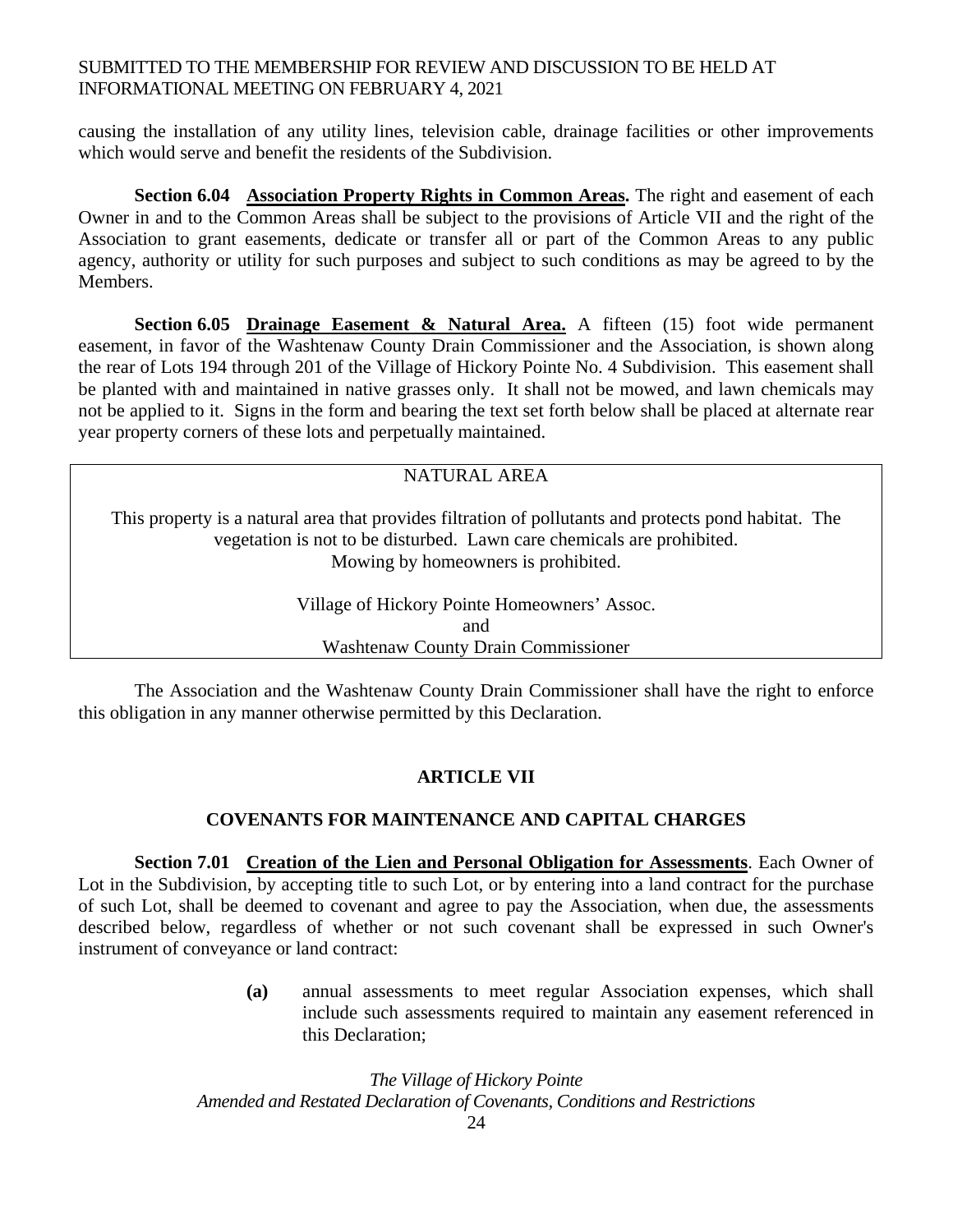- **(b)** special assessments for capital improvements, to be established and collected as set forth below;
- **(c)** special assessments for the maintenance of Owners' premises, to be established and collected as set forth below; and
- **(d)** all other assessments for taxes, levies, assessments or other charges lawfully imposed or charged to the Association with respect to the Common Areas.

The foregoing assessments, together with such interest thereon and costs of collection thereof (including court costs and reasonable attorneys' fees) which are described below, shall be a lien on the Lot against which they are made and all improvements thereon. Each such assessment, together with interest thereon, and the costs of collection thereof, in addition to constituting a lien on such Lot and improvements, shall also constitute a joint and several personal obligations of the person or persons who was/were the Owner(s) of the Lot on the date the assessment was established.

**Section 7.02 Purpose of Annual Assessments.** The annual assessments levied under this Article VII and the working capital funds required under Section 7.03 (c), shall be used by the Association for the purpose of:

- **(a)** promoting the recreation, health, welfare and safety of the residents of the Subdivision;
- **(b)** improving, landscaping and maintaining the Common Areas;
- **(c)** providing services and facilities for the benefit of residents of the Subdivision;
- **(d)** maintaining, beautifying and improving the streets, parkways, rights-ofway, entrance ways and other common improvements within the Subdivision; and
- **(e)** discharging any taxes, insurance premiums and mortgage installments relating to the Common Areas, including without limit, the Parks and Community Pool Facilities.

**Section 7.03 Assessments.** Commencing in the year the Association is formed, and for each fiscal year of the Association thereafter, assessments shall be levied and paid in the following manner:

 **(a)** The Board of Directors of the Association shall levy against each Lot an annual assessment, based upon the projected costs, expenses and obligations of the Association for the ensuing fiscal year, which assessment shall be a specified amount per Lot.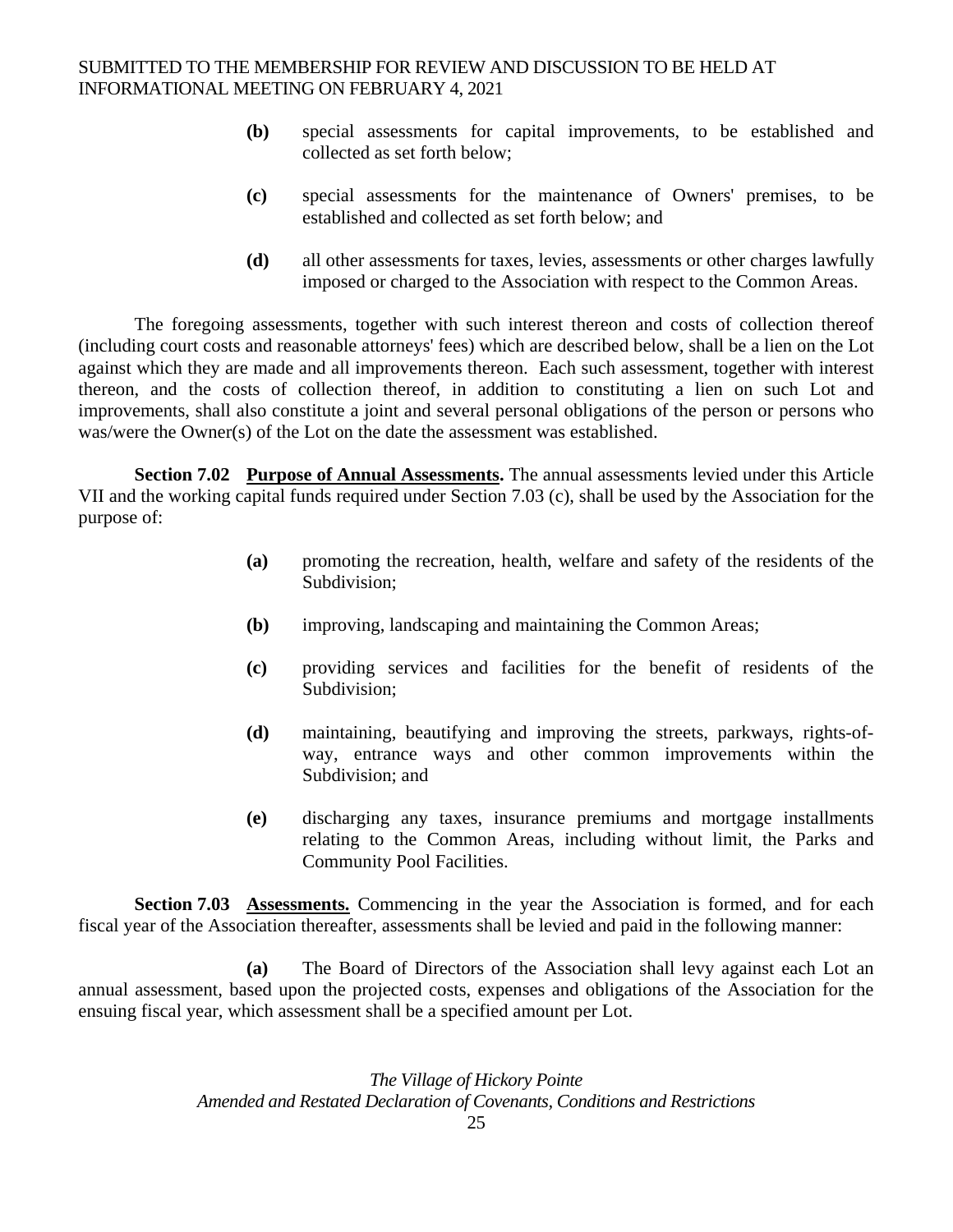Notwithstanding any other provision of this Declaration, the annual assessment may not be increased by more than fifteen (15%) percent of the annual assessment for the preceding year without the affirmative vote of the Owners representing at least sixty-six (66%) percent of the total Lots in the Subdivision, cast in person, by proxy or by written ballot at a meeting of the Members called for such purpose. The quorum requirements for such a meeting shall be the same as those specified in Section 7.04 (a) below.

**(b)** Should the Board of Directors at any time determine, in its sole discretion, that the annual assessments levied are or may prove to be insufficient:

 **(i)** to pay the costs, expenses and obligations of operation and management of the Association, the Subdivision, and the Common Areas;

Areas; or

**(ii)** to provide for the maintenance, repair or replacement of the Common

**(iii)** in the event of emergencies;

the Board shall have the authority to levy such additional assessment(s) as it shall deem necessary, subject to any restrictions on the Board's authority to levy such additional or increased annual assessments as might be specified elsewhere herein.

 Notwithstanding the foregoing, the Board may not levy any additional assessment that is more than fifty percent (50%) of the amount of the annual assessment that was levied in that year. The Board shall obtain the consent of the Owners of at least sixty percent (60%) of all of the Lots in the Subdivision before levying any additional assessment that is more than fifty percent (50%) of the current annual assessment amount in accordance with the same rules and approval requirements that are set forth in regard to special assessments under Section 7.04 of this Article.

 **(c)** Within thirty (30) days following the beginning of each fiscal year of the Association, the Board of Directors shall send a written notice of assessment to each Owner stating the amount of the annual assessment established by the Board of Directors for the ensuing year.

Each Owner shall pay said assessment within sixty (60) days from the date said written statement is mailed. Assessments not paid within said sixty (60) day period shall be considered to be delinquent. After the expiration of the sixty (60) day period, interest shall automatically accrue on delinquent assessments at the interest rate of 7% per annum, or the highest rate of interest allowed by law.

The Association may also impose a monthly late charge for any annual, additional or special assessment that becomes delinquent hereunder. The late charge shall be in the amount of Twenty-Five Dollars (\$25.00) per month, or such other amount as may be determined by the Board of Directors from time to time. In the event the Board establishes a new late charge amount, it shall give written notice to all Members thirty (30) days before the new late charge rate shall become applicable. Such late charge shall not be deemed to be a penalty or interest upon the funds due to the Association but is intended to constitute a reasonable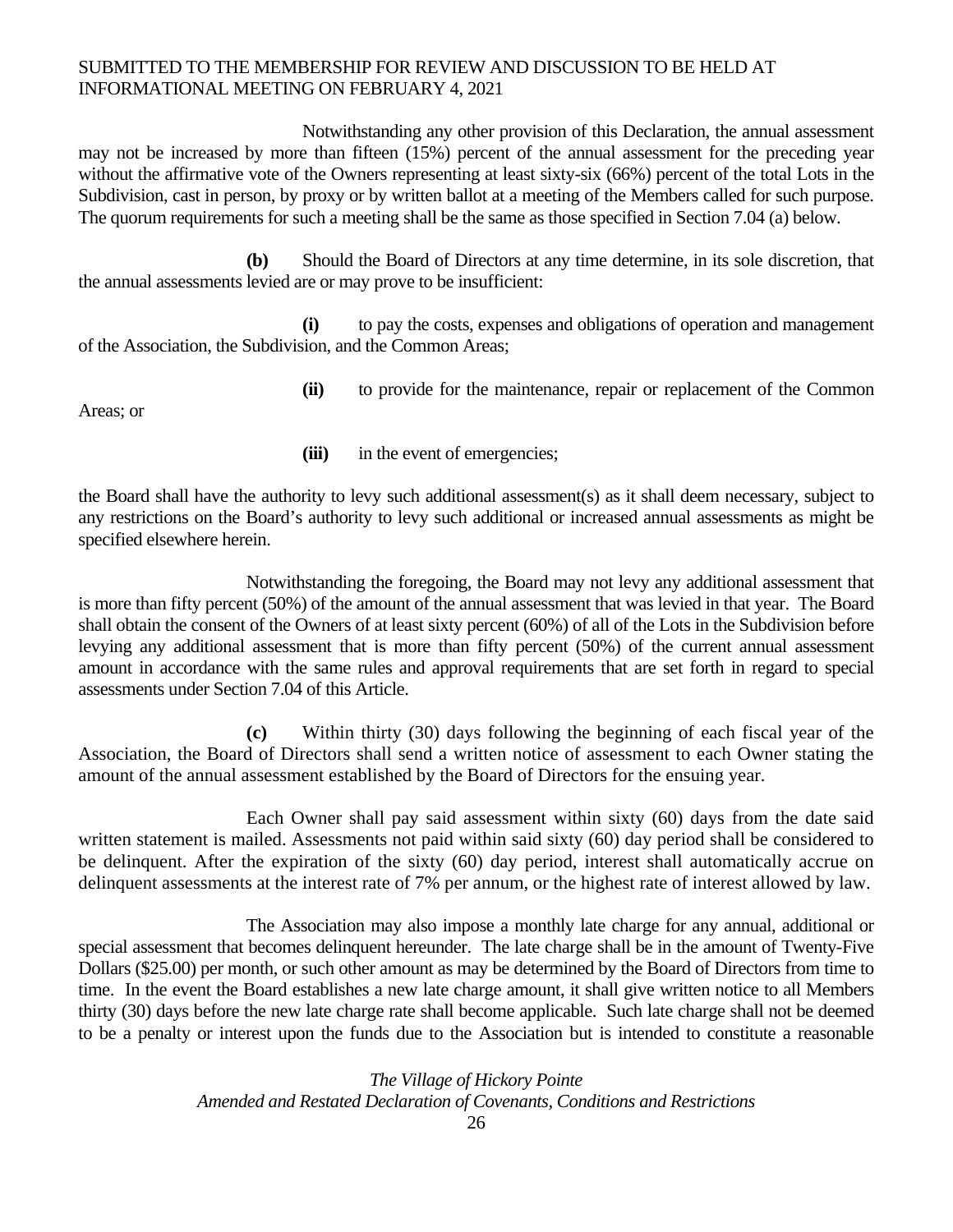estimate of the administrative costs and other damages incurred by the Association in connection with the late payment of assessments.

All payments made on a delinquent account shall be applied in the following order of priority: non-sufficient funds check charges, attorney fees and costs, late charges, interest, fines, annual assessments, additional assessments, special assessments and lastly, miscellaneous (such as expense charge backs).

 **(d)** Any Owner who acquires a Lot from Developer or from a person or entity exempt from the payment of assessments under Section 7.07 below, shall pay to the Association, on the date said Lot is conveyed to the Owner an amount equal to the prorated balance of annual assessment and special assessment, if any, established for the then current assessment period, based upon the number of days remaining in the then current assessment period from the date of conveyance. For each fiscal year thereafter, such Owner shall be liable for any and all assessments levied in accordance with this Article VII.

 **(e)** The fiscal year of the Association shall be established in the manner set forth in this Declaration or as otherwise might be determined by the Board of Directors.

 **(f)** The Board of Directors, in its discretion, may establish an installment program for the payment of any regular, special or deficit assessment and may charge interest in connection therewith.

# **Section 7.04 Special Assessments for Additions to Common Areas.**

 **(a)** The quorum required for any meeting called for the purpose of voting on a special assessment shall be those Owners who represent at least thirty (30%) percent of all of the Lots in the Subdivision that are eligible to vote, either in person, by proxy or by written ballot. Notwithstanding any other provision of this Declaration, this quorum requirement may not be reduced below thirty (30%) percent of all of the Lots in the Subdivision as defined in this sub-Section (a) in any event.

 **(b)** In addition to the annual and additional assessments authorized by Section 7.03 above, the Association may levy a special assessment for the purpose of defraying, in whole or in part, the cost of any constructing or installing of any additions to the Common Areas, provided, however, that no such special assessment shall be levied unless first approved Owners representing at least sixty (60%) percent of the Lots who are eligible to vote at a meeting of the Association Members duly called for such purpose.

Written notice of such meeting shall be sent to all Members at least thirty (30) days in advance of the meeting, which notice shall set forth the purpose of the meeting. Any such special assessments shall be due and payable according to the terms and conditions and in the manner specified in the resolution of the Association.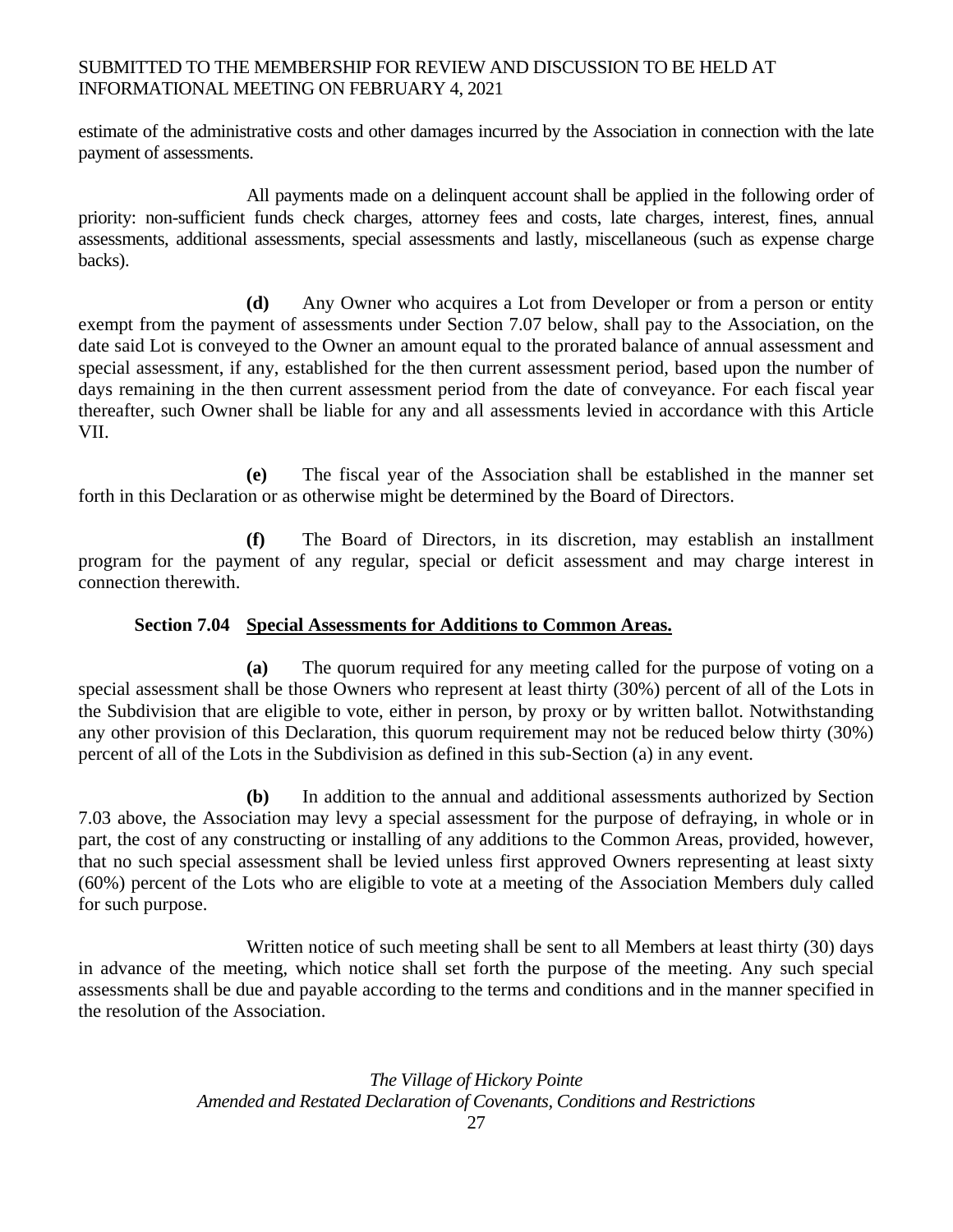Any special assessment not paid when due shall be deemed delinquent and interest shall accrue on such delinquent assessment at the interest rate established by resolution of the Association Board of Directors, which interest rate shall not exceed the highest rate allowed by law.

### **Section 7.05 Uniform Assessment Rate; Assessments against Specific Properties.**

 **(a)** Subject to Section 7.05 (b) below, all annual, special and deficit assessments shall be fixed and established at the same rate for all Lots within the Subdivision.

 **(b)** In addition to the assessments otherwise authorized in this Article VII, the Association may levy a special assessment against one or more specific Lots, for the purpose of maintaining and caring for the surface thereof and any plantings, landscaping or other vegetation located thereon.

A special assessment for such purposes shall not be levied except in compliance with the following procedures:

 **(i)** The Association shall determine that the appearance of a Lot, or a portion thereof, significantly detracts from the appearance and attractiveness of the remainder of the Property or otherwise constitutes a violation of the restrictions set forth in Article VIII herein below. Such determination shall be made by the Association's Board of Directors.

 **(ii)** Written notice of such determination which specifies the nature of the unsatisfactory condition and the actions required to remedy the unsatisfactory condition, shall be delivered to the Owner of the offending Lot.

 **(iii)** The Owner shall have a period of not less than thirty (30) days from the date said Owner receives the above referenced notice to commence the required work.

 **(iv)** If the Owner has not commenced the required work within said thirty (30) days period or, if having commenced such work, it is not completed within a reasonable time after commencement, the Association shall have the right to enter upon the Owner's property, complete the required work and assess the reasonable cost against such Lot together with interest thereon at the rate of seven (7%) percent per annum or the maximum lawful rate, until paid in full.

**Section 7.06** Certificate with Respect to Assessments. Upon the written request of any Owner, the Association shall furnish, within a reasonable time, a written certificate regarding the status of any assessments levied against such Owner's Lot(s). Any such certificate, when properly issued by the Association, shall be conclusive and binding with regard to the status of the assessment as between the Association and any bona fide purchaser of said Lot(s) described in the certificate and the lender who has taken a lien on said Property as security for the repayment of a loan.

#### **Section 7.07 Exemptions from Assessments.**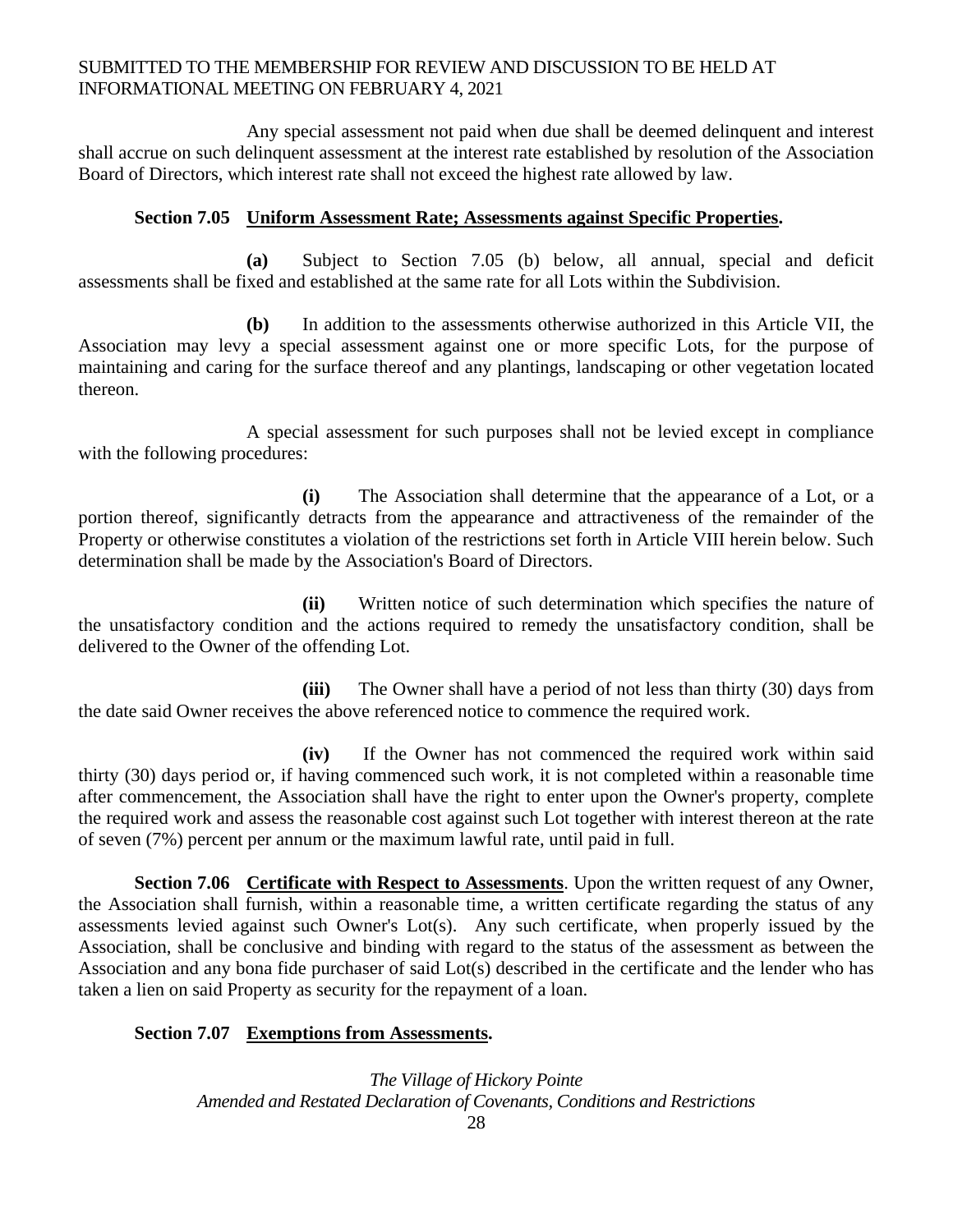**(a)** All Lots owned by Developer shall be exempt from all regular, special and deficiency assessments. Upon conveyance of any Lot by Developer to a Member who is not a Builder a developer (as said terms are defined in Section 7.07 (b) below), the exemption for each such Lot shall thereupon cease and such Lot shall then be liable for the prorated balance of that year's established annual assessment and special assessment, if any. Notwithstanding the foregoing, however, any Lots owned by Developer shall not be exempt from assessments by the Township for real property taxes and other charges.

 **(b)** Builders or developers who own or hold any Lot(s) for resale to customers in the ordinary course of business shall not be liable for the payment of any regular, special or deficit assessments imposed by the terms of this Article VII; provided, however, that any exemption established by this Section 7.07 (b) shall cease and terminate as to any Lot contained in the Subdivision in the event construction is not commenced within two (2) years from the date the Lot is acquired by such Builder or developer.

**Section 7.08 Subordination of Liens to Mortgages**. The lien for assessments provided for in this Article VII shall be subordinate to the lien of any mortgage or mortgages held by any bank, insurance company, mortgage company, or other similar institution existing of record at the time the lien for assessments shall be imposed.

Sale or transfer of a Lot, or any portion thereof, shall not affect the assessment lien. However, the sale or transfer of any Lot in connection with a mortgage foreclosure proceeding, or any proceeding in lieu thereof, shall extinguish the lien of the assessments, interest and charges, which became due prior to such sale or transfer, but in no such event shall the prior Owner of said Lot be relieved of any liability for such obligations and debts. No sale or transfer pursuant to any foreclosure proceeding, or any proceeding in lieu thereof, shall relieve any Lot from any assessments thereafter levied or from the lien accruing from such assessment, and not subsequent sale or transfer shall release such Lot from liability for any assessment, interest or charges which thereafter become due or from any lien therefor.

**Section 7.09 Collection of Assessment and Creation of Lien**. If any assessment is not paid within thirty (30) days from the date payment is due, upon giving written notice of the delinquency to the Owner as required under Article X of this Declaration, Association may sue the Owner and obtain a personal money judgment and foreclosure judgment against said Owner and/or may enforce the lien under Article X in the same manner as, and by following similar procedures which are required for the foreclosure of mortgages, whether by advertisement or judicial action, including the allowance of costs and reasonable attorneys' fees.

**Section 7.10 Maintenance of Stormwater Management System: Action by the Township.** The Stormwater Management System shall be maintained by and at the expense of the Association in accordance with the Drain District Agreement and the Maintenance Tasks and Schedule During Construction and Maintenance Tasks and Schedule as prescribed by the Township and attached hereto as Exhibit "C" and made a part hereof. Prior to conveying any portion of the Common Areas to the Association, Developer agrees to have the Stormwater Management System inspected by an engineer to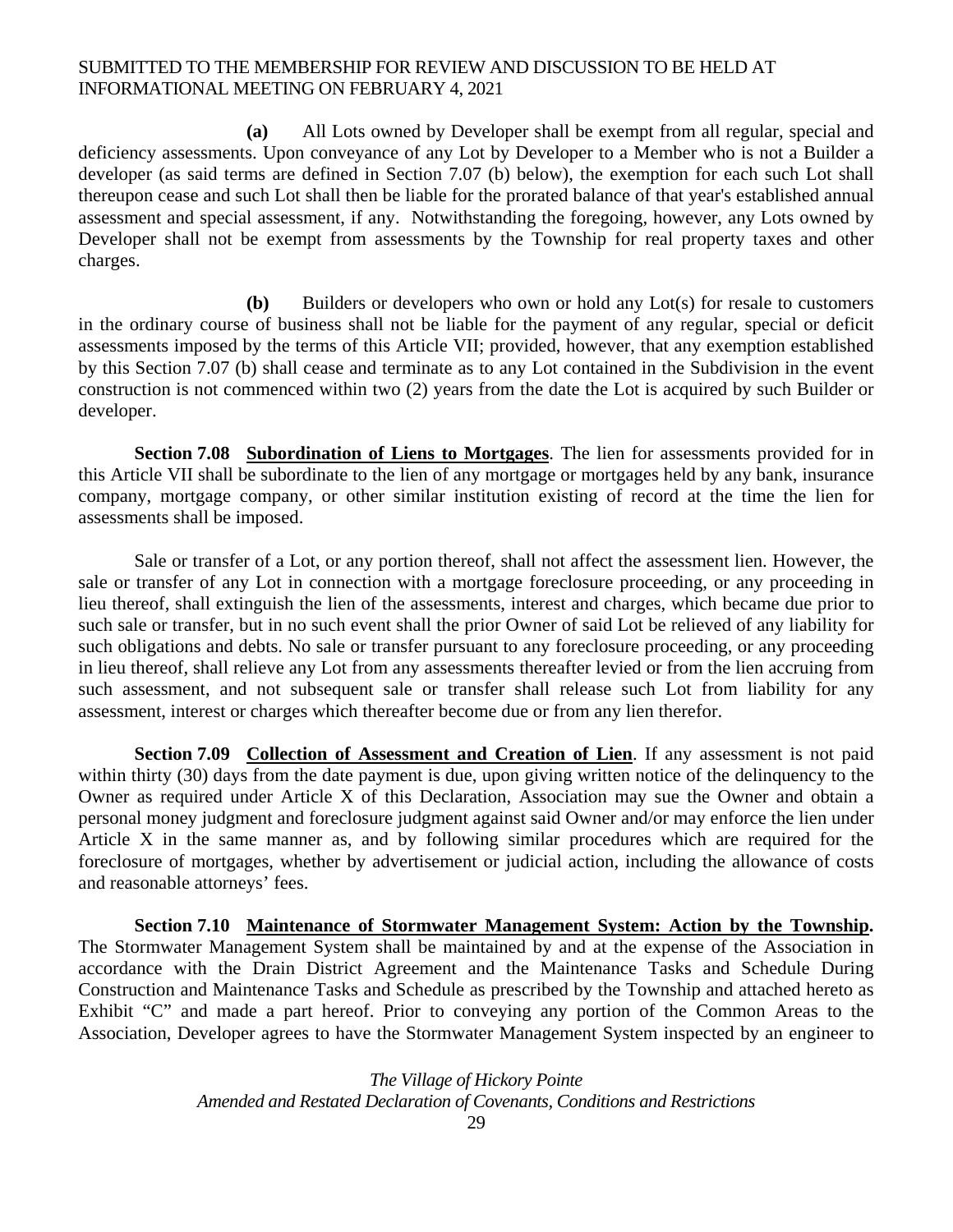verify the condition of detention and filtration areas and make recommendations for any necessary sediment removal and/or repairs.

In the event the Association fails at any time to maintain the Drain in reasonable order and condition, the Township may serve written notice upon the Association setting forth the manner in which the Association has failed to maintain the Drain, and such notice shall include a demand that deficiencies of maintenance be cured within thirty (30) days of the notice, unless other acceptable arrangements are made.

The Association may, within thirty (30) days from the date of the notice, request a hearing to appeal the Township's determination, before the Board authorized by the Township Board of Trustees to hear such appeals. In the event the Association requests such a hearing, a hearing shall be held within a reasonable time after the receipt of the Association's request. At such hearing, the terms of the original notice may be affirmed, modified or reversed.

 If the deficiencies set forth in the original notice, or any modification thereof, are not cured within such thirty (30) day period or any agreed extension thereof, the Washtenaw County Drain Commission ("WCDC") may enter upon the Common Areas and perform the required maintenance to cure the deficiencies. The cost incurred by the WCDC to perform any such maintenance shall be assessed equally against each Lot and collected in the same manner as general property taxes, including the provisions under state and local law for payments of interest, penalty and foreclosure.

### **ARTICLE VIII**

# **GENERAL RESTRICTIONS**

**Section 8.01 Land and Building Use Restrictions**. All Lots shall be primarily used for private residential purposes and no building, except an existing building as of the date hereof or as otherwise specifically authorized elsewhere in this Declaration, shall be erected, re-erected, placed or maintained or permitted to remain thereon, except one (1) single family private dwelling or model home and an attached private garage containing not less than two (2) nor more than four (4) parking spaces for the sole use of the Owner or occupants of the dwelling.

 The installation of sheds anywhere in the Subdivision is prohibited. Notwithstanding the foregoing, any Owner whose shed was installed on their Lot prior to the recording of this Amended and Restated Declaration shall be permitted to keep the shed as it currently exists. Such an Owner shall not relocate the shed or modify the existing shed's appearance in any way without the prior written approval of the Architectural Control Committee.

No other accessory building or structure may be erected in any manner or location without the prior written consent of the Association's Architectural Control Committee in accordance with Article IX of this Declaration.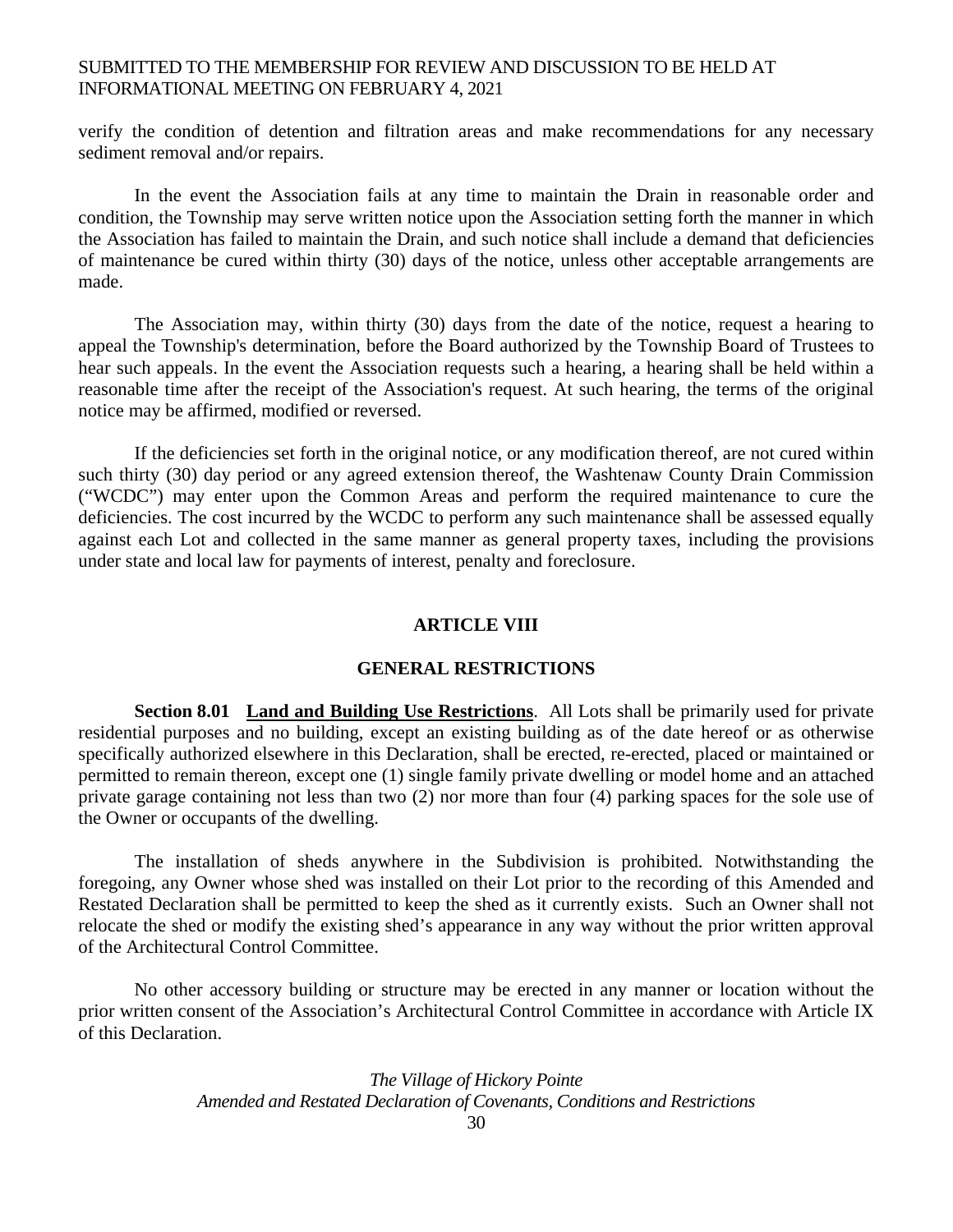**Section 8.02** Dwelling Quality and Size; Setbacks. It is the intention and purpose of this Declaration to ensure that all dwellings in the Subdivision shall be of quality design, workmanship and materials approved by the Association and constructed in accordance with the applicable governmental building codes, ordinances and/or regulations and with such further standards as may be required by this Declaration or by the Association, its successors and/or assigns.

The minimum square footage of floor area of a dwelling, exclusive of attached garages, steps, opened and/or closed porches, breezeways and similar facilities, shall be not less than one thousand three hundred (1,300) square feet. All setbacks shall be in accordance with the minimum applicable setback restrictions of the Township.

 Notwithstanding the foregoing, the Architectural Control Committee referred to in Article IX below shall be entitled to grant exceptions to the above-referenced minimum square footage restrictions to the Owner of a Lot who applies for such exception; provided said Owner demonstrates to the satisfaction of the Architectural Control Committee that a reduction in the square footage requirement as to said Owner will not adversely affect the quality of the Subdivision or lessen the value of the homes surrounding the home to be constructed by the Owner on such Lot. Any such exception granted to an Owner shall be evidenced by a written agreement and no such exception shall constitute a waiver of any minimum square footage requirement as to any other Lot or Lot Owner.

**Section 8.03 Building Location**. Except as provided in Section 8.04, all buildings and structures shall be located on each Lot in accordance with the Township's requirements set forth in its zoning ordinance.

**Section 8.04 Lot Size**. The minimum size for each Lot shall be the Lot size established for said Lot in the recorded plat of each Subdivision. In the event more than one (1) Lot, or portions thereof, are developed as a single unit (and except as to the obligation of each Lot Owner for any assessments made against each separate Lot), all restrictions set forth in this Declaration shall apply to such resulting unit in the same manner as to any single Lot.

**Section 8.05 Driveways.** Access driveways and other paved areas for vehicular use on a Lot shall have an approved based material and shall have a wearing surface of concrete or the equivalent thereof. Plans for driveways, pavement edging or markers must be approved by the Architectural Control Committee in writing prior to commencing any construction in accordance with such plans.

**Section 8.06 Natural Drainage Ways.** Where there exists on any Lot(s) a condition of accumulation of storm water remaining over an extended period of time, the Owner may, with the written approval of the Architectural Control Committee and the Township, take such steps as shall be necessary to remedy such condition, provided that no obstructions or diversions of existing storm drain sales and channels, over and through which storm water naturally flows upon or across any Lot, shall be made by an Owner in such manner as to cause damage to other property.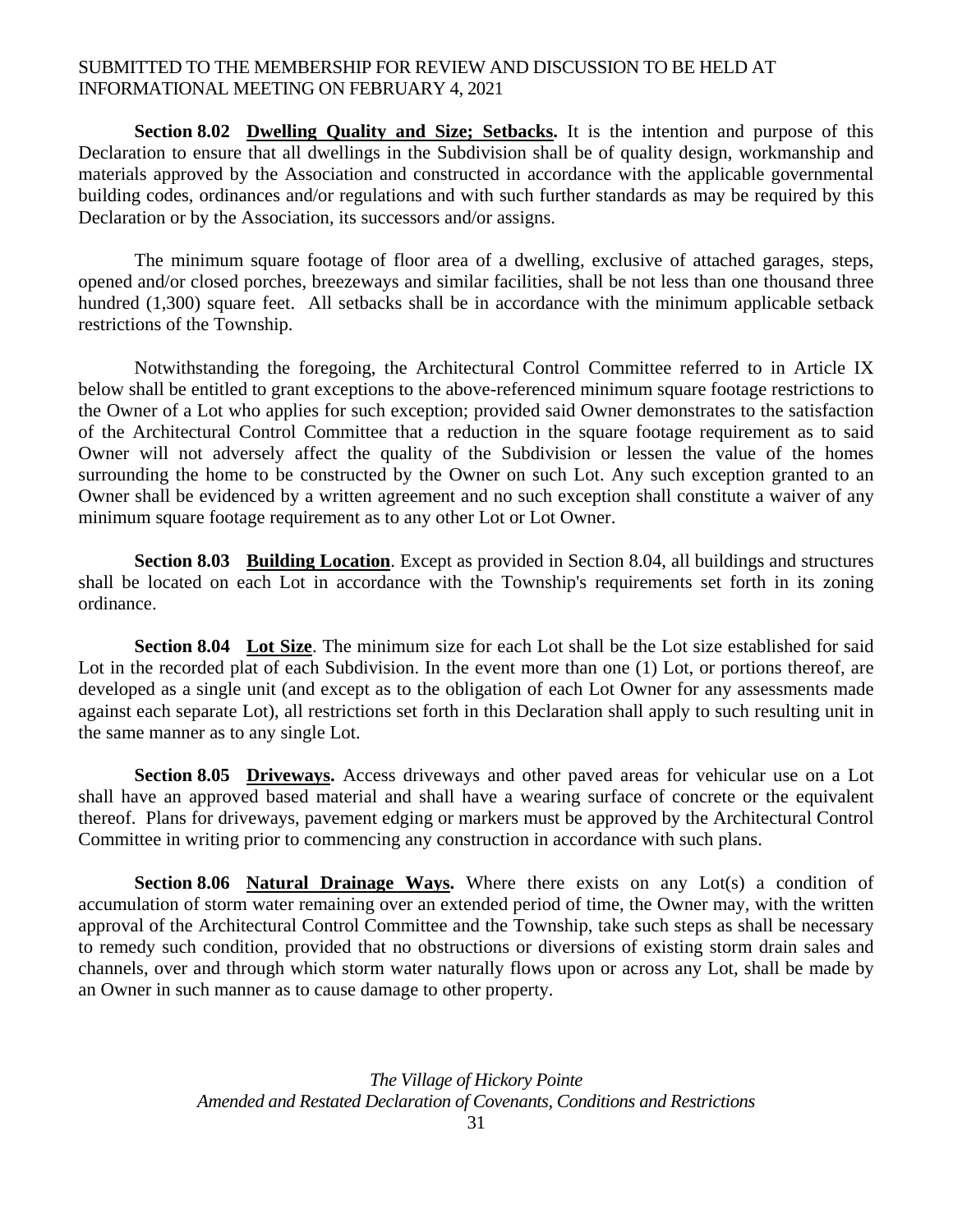**Section 8.07 Building Materials.** Exterior building materials may be stone, brick, wood, siding or any other material blending with the architecture and natural landscape which is approved by the Association's Architectural Control Committee.

**Section 8.08 Home Occupations and Offices.** Uses of homes that are expressly prohibited and which do not qualify as an acceptable home office or home occupation include (but are not necessarily limited to) the following: barber shop, styling salon, beauty parlor, tea room, child day care center, adult care facility, rooming house, "halfway" house, rehabilitation facility, and animal hospital or any other form of animal care or treatment (such as dog grooming).

 The provisions of this Section shall not be construed to prohibit an Owner from maintaining a personal professional library or from keeping personal, professional, or business records in their home, or handling personal business or professional telephone calls in that Owner's home.

 In addition to complying with the rest of this Section, to be permitted as a "home occupation" or "home office," there must be:

 **(a)** no sign or display that indicates from the exterior that the dwelling is being utilized for any purpose other than that of a residential dwelling;

**(b)** no goods or commodities kept for viewing or sale in the dwelling or

within the Subdivision; and

 (**c)** no mechanical or electrical equipment used in conjunction with the home office or occupation other than personal computers or other standard office equipment;

**(d)** no employees or other persons performing any work; and

 **(e)** no regular meetings held at the dwelling with clients or customers relating to the home occupation or office.

**Section 8.09 Nuisances, Animals, Offensive Activity, and Livestock**. No noxious or offensive activity shall be carried on in or upon on any Lot or premises nor shall anything be done thereon which may be or may become an annoyance or nuisance to the neighborhood, other than normal construction activity.

 No chickens or other fowl or livestock shall be kept or harbored on any Lot. No animals or birds shall be maintained on any Lot, except customary house pets for domestic purposes only. Dog kennels or runs or other enclosed shelters for animals must be approved by the Association and the Township, and be kept in a clean and sanitary manner. All animal life maintained on any Lot shall have such provisions and care so as not to become offensive to neighbors or to the community on account of noise, odor, unsightliness and no household pets shall be bred, kept or maintained for any commercial purposes whatsoever.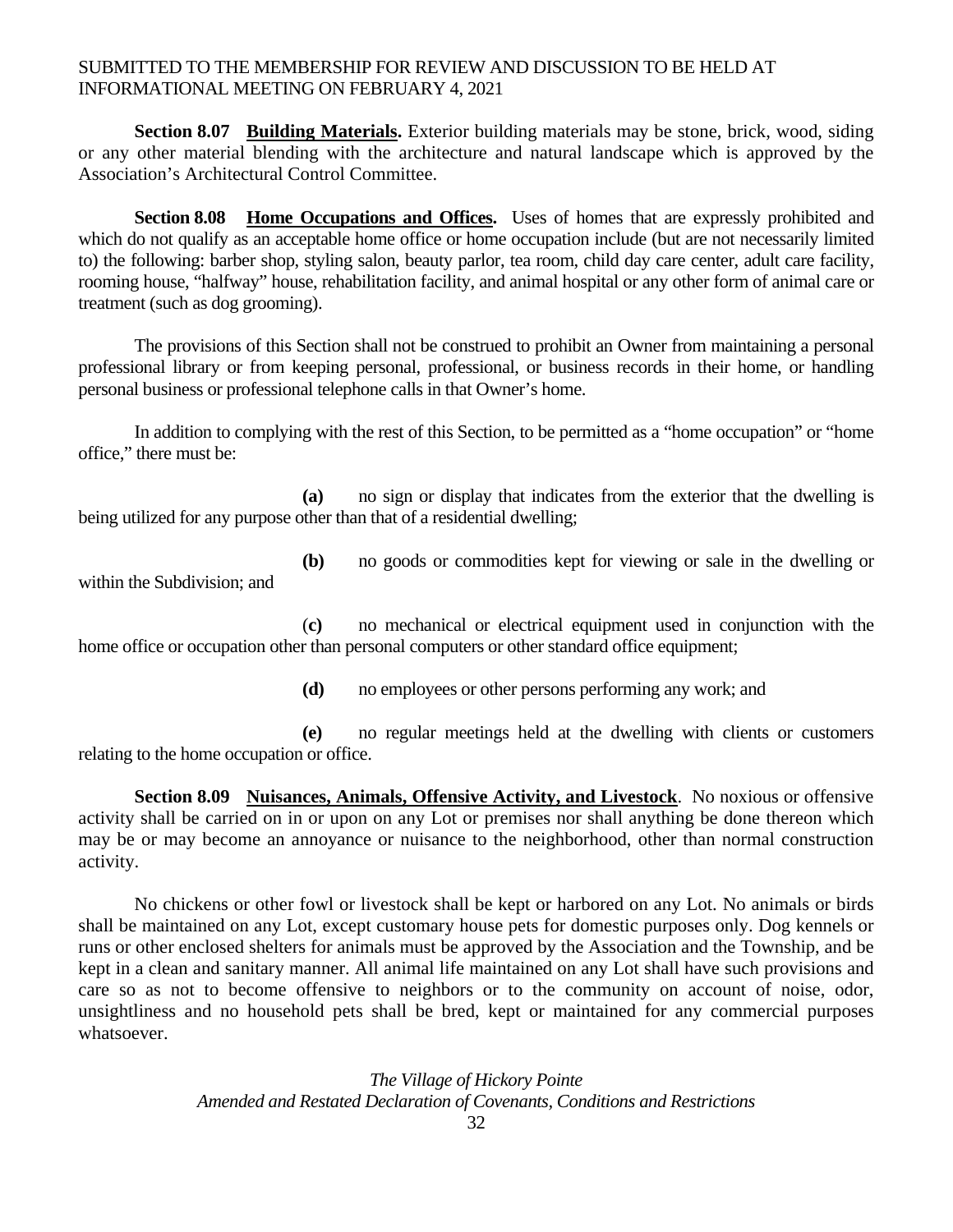No animal may be permitted to run loose at any time within the Subdivision and any animal shall at all times be leashed and accompanied by a responsible person while in the Subdivision. No savage or dangerous animal shall be kept in or brought into the Subdivision, and any Owner who causes any such animal to be brought or kept upon the premises shall indemnify and hold harmless the Association for any loss, damage or liability (including costs and attorney's fees) which the Association may sustain as a result of the presence of such animal on the premises, whether or not the Association has given its permission therefore, and the Association may assess and collect from the responsible Owner such losses and/or damages in the manner provided in Article VII hereof. The Board may adopt such additional reasonable rules and regulations with respect to animals as it may deem proper.

 No burning of refuse shall be permitted outside the dwelling, except that the burning of leaves shall be permitted if allowed by ordinance of the Township. No Lot shall be used or maintained as a dumping ground for rubbish or trash, whether occupied or not.

**Section 8.10 Plant Diseases or Noxious Insects**. No plants, seeds or other things or conditions harboring or breeding infectious plant diseases or noxious insects shall be introduced or maintained upon any part of a Lot.

**Section 8.11 Temporary Buildings, Damaged Dwellings and Reconstruction**. No trailer, mobile home, van, tent, shack, garage, bam, out-building or structure of a temporary character shall be used at any time as a temporary or permanent residence, nor shall any basement be used for such purposes.

No old or used buildings of any kind whatsoever shall be moved or reconstructed on any Lot. Any building damaged or destroyed by any cause, for which repair or reconstruction has not commenced within six (6) months from the date of damage or destruction, shall be removed so that there are no ruins or debris remaining within six (6) months from the date of damage or destruction. Any building which is not completed within two (2) years from commencement of construction or any damage or destruction not promptly remedied shall be deemed a nuisance and may be abated as provided by law.

Any and all property within any public or private road or right-of-way which is disturbed by reason of any work performed by an Owner, or said Owner's agents, servants, employees or independent contractors, in erecting any building or structure on said Owner's Lot shall be restored by said Owner, at his or her sole expense, to its condition immediately prior to the commencement of such work. Said restoration shall be performed immediately following the completion of said work or, if such work is not completed, within a reasonable time following the date the work

**Section 8.12 Soil Removal.** Soil removal from Lots shall not be permitted, except as required for building construction and as permitted by the Association. In addition, all construction shall be subject to the requirements of the Michigan Soil Erosion and Sedimentation Control Act, as amended and all other applicable statutes, ordinances, rules and regulations of all governmental agencies having jurisdiction over such activities.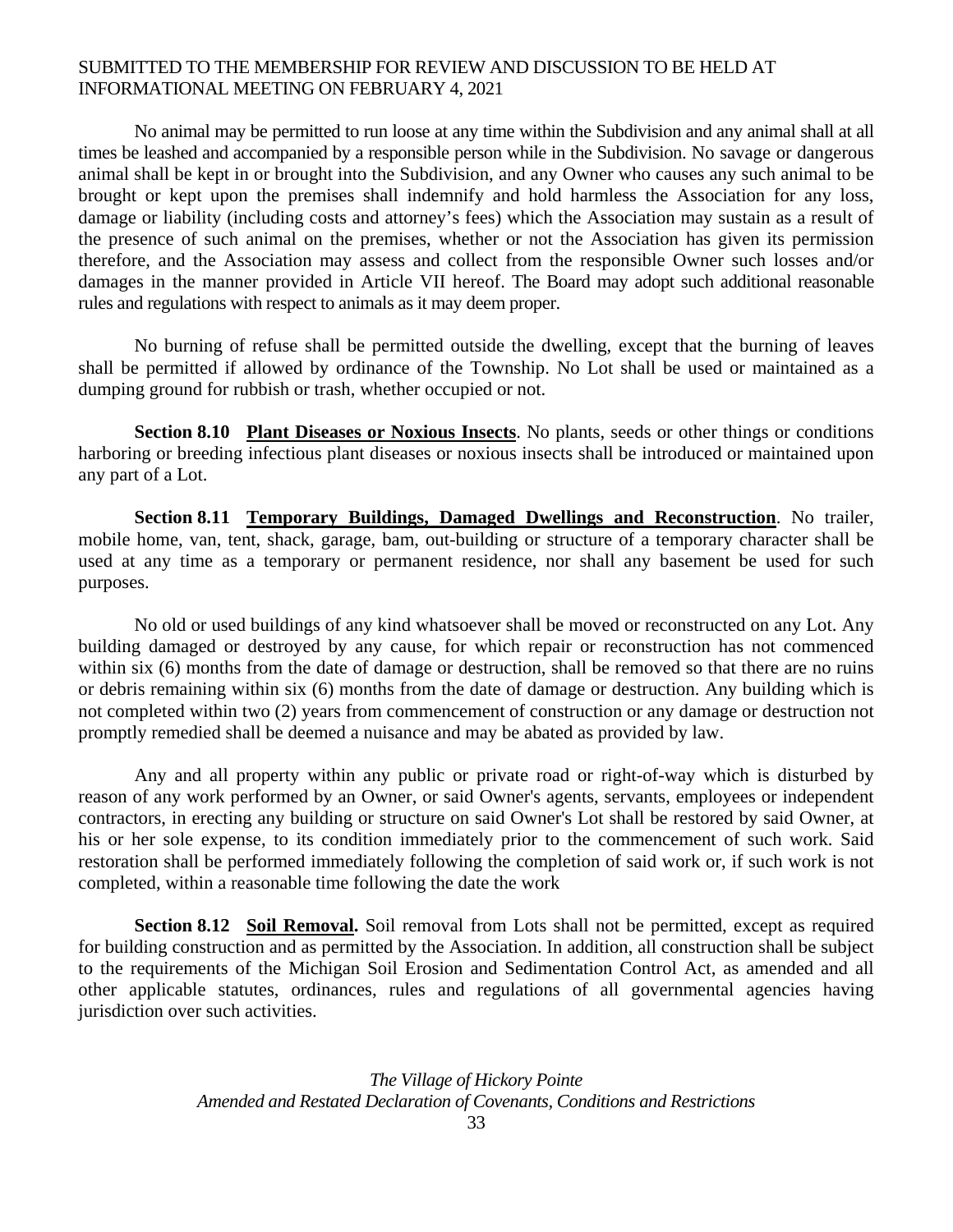**Section 8.13 Underground Wiring**. No permanent lines or wires for communication or other transmission of electrical or power (except transmission lines located on existing or proposed easements) shall be constructed, placed or permitted to be placed anywhere above ground on a Lot other than within buildings or structures. This section does not apply to the installation or use of invisible fencing or other similarly functioning product.

**Section 8.14 Maintenance of Side Strips.** Owners of Lots shall be responsible for the maintenance of parkways or public rights-of-way located between their Lot lines and edges of street pavements on which said Lots abut.

**Section 8.15 Tree Removal.** It shall be the responsibility of each Lot Owner to preserve all large trees on his Lot, which responsibility includes welling trees, if necessary. Owners are responsible generally for maintaining, cutting and trimming all trees on their Lots, and for removing and replacing within a reasonable time any dead trees located thereon. Lot Owners shall be responsible for replacing any trees that might be located in the area on the Owner's Lot between the sidewalk and the street with trees of a similar kind and quality.

**Section 8.16 Performance of Construction.** No building shall be erected on any Lot except by a contractor licensed by the State of Michigan for such purpose.

**Section 8.17 Vehicular Parking and Storage.** No trailer, mobile home, bus, boat trailer, boat, camping vehicle, recreational vehicle, commercial or inoperative vehicle of any description shall at any time be parked, stored or maintained on any Lot other than temporarily (7 days total within a 30-day time period), unless stored fully enclosed within an attached garage or similar structure; provided, however, that construction trailers, trucks and equipment may be parked and used on any Lot during construction operations.

No commercial vehicle lawfully upon any Lot for business shall remain on such Lot except in the ordinary course of business and in conformity with all applicable laws and/or ordinances.

**Section 8.18 Garbage and Refuse.** Trash, garbage or other waste shall be kept only in closed, sanitary containers and shall be promptly disposed of so that it will not be objectionable to neighboring property owners. No outside storage for refuse or garbage shall be maintained or used unless the same shall be properly concealed. The burning or incineration of rubbish, trash, construction materials or other waste outside of any residential dwelling is strictly prohibited.

**Section 8.19 Fences and Obstructions.** With the exception of any fencing or fencing improvements installed by the Developer or by a Lot Owner after being validly and expressly approved in writing by either the Developer or by the Board prior to the recording of this Amended and Restated Declaration, no perimeter fences of any kind may be erected on any Lot.

No other types of walls or other similar structures shall be erected on any Lot without the prior written approval of the Architectural Control Committee.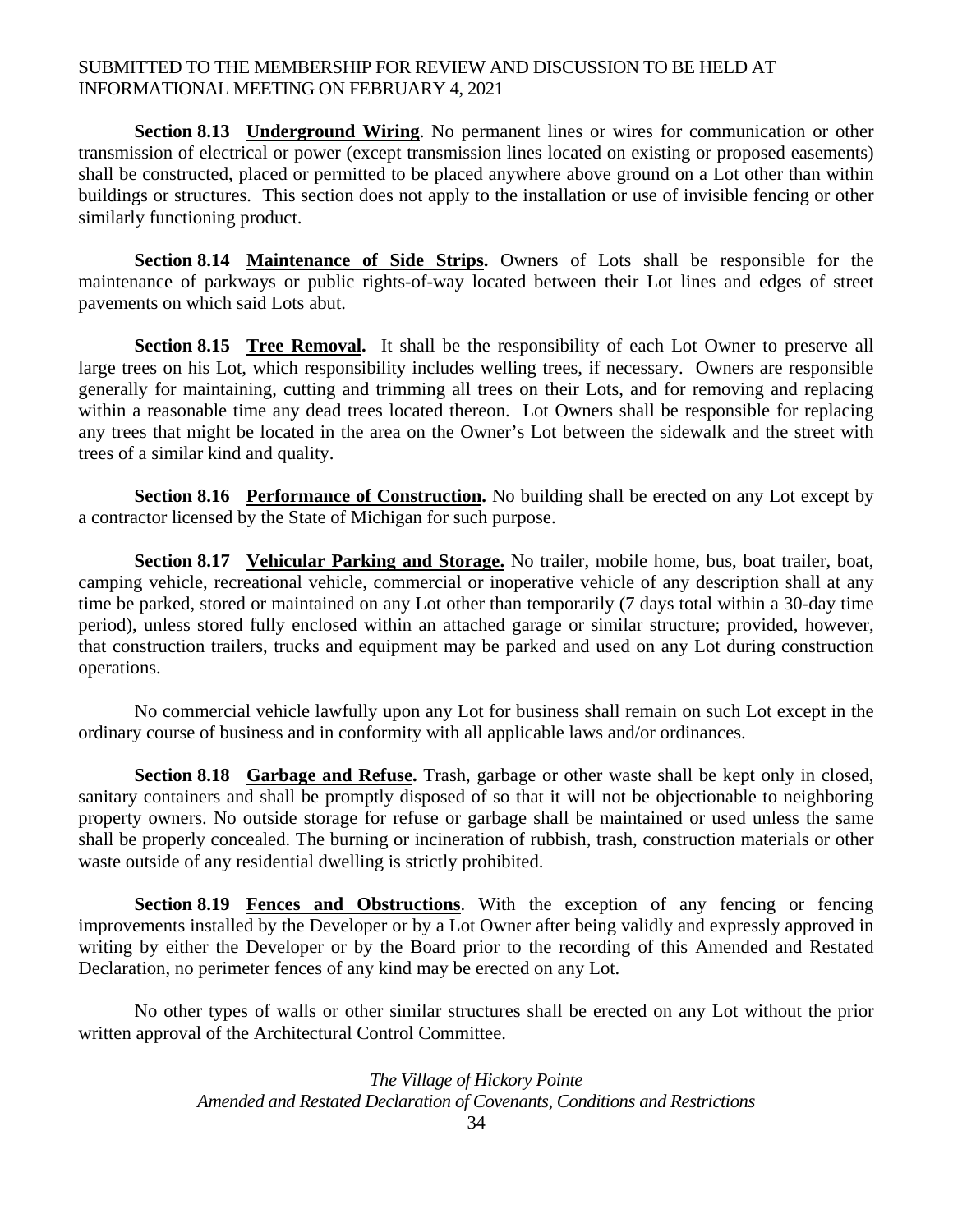Fences that enclose swimming pools approved by the Association under Section 8.22 shall be permitted if the pool is otherwise approved by the Association and the Township. Such fences may not be chain link and must otherwise comply with the standards for such fences as might be established by the Board and Township.

 In the event that any enforcement action on the part of the Association becomes necessary as a result of an Owner's installation of any unapproved fence or other similar structure on a Lot or other property within the Subdivision, the Association shall be entitled to utilize any and all legal and equitable remedies available to it under the law and this Declaration against the Owner and their Lot, including (but not limited to) assessment to and recovery from the Owner and their Lot of the Association's attorney's fees and costs (including pre-litigation fees and costs) incurred arising out of or relating to such enforcement and/or the Association's removal of the unapproved fence or other similar structure.

**Section 8.20 Landscaping and Grass Cutting.** Upon completion of a residential dwelling on any Lot, the Owner thereof shall (subject to the provisions of any applicable easement for Greenbelt Areas) cause such Lot to be finish graded, seeded or sodded and suitably landscaped as soon after such completion as weather permits, and in any event within ninety (90) days from the date of completion, weather permitting.

Front yards shall be sodded only and rear yards may be sodded or seeded at each Lot Owner's election. All Lots shall be kept weed-free regardless of whether the Owner has constructed a dwelling upon the Lot. If said Owner fails to mow or cut weeds or grass within ten (10) days after being notified in writing, the Association may perform such work and the cost thereof shall become a lien upon the Lot(s) involved until paid.

**Section 8.21 Motorized Vehicles.** No trail bikes, snowmobiles or other motorized recreational or "off-road" vehicles shall be operated on any Lot or in any Common Area, Drain, side strip, Parks, or retention area of the Subdivision.

**Section 8.22 Swimming Pools, Tennis Courts and Other Structures**. No swimming pools, tennis courts, outdoor whirlpools, hot tubs, or other recreational structures shall be constructed by an Owner on any Lot without the prior written approval of the Architectural Control Committee.

No above-ground swimming pool shall be permitted. The construction of any swimming pool or other recreational structure which has been approved in writing by the Developer or the Association shall be constructed in accordance with this Declaration and with all applicable local ordinances and/or state laws. Hot tubs and whirlpools are permitted only if located upon the Owner's deck (or under the deck, if the Owner has a second-story deck).

**Section 8.23 Signs; Illumination**. No signs shall be placed upon any Lot or on any building or structure located on a Lot, or any portion thereof, unless the plans and specifications therefor have been approved in writing by the Architectural Control Committee, with the exception of:

**(a)** the temporary use of non-illuminated signs not more than four (4) square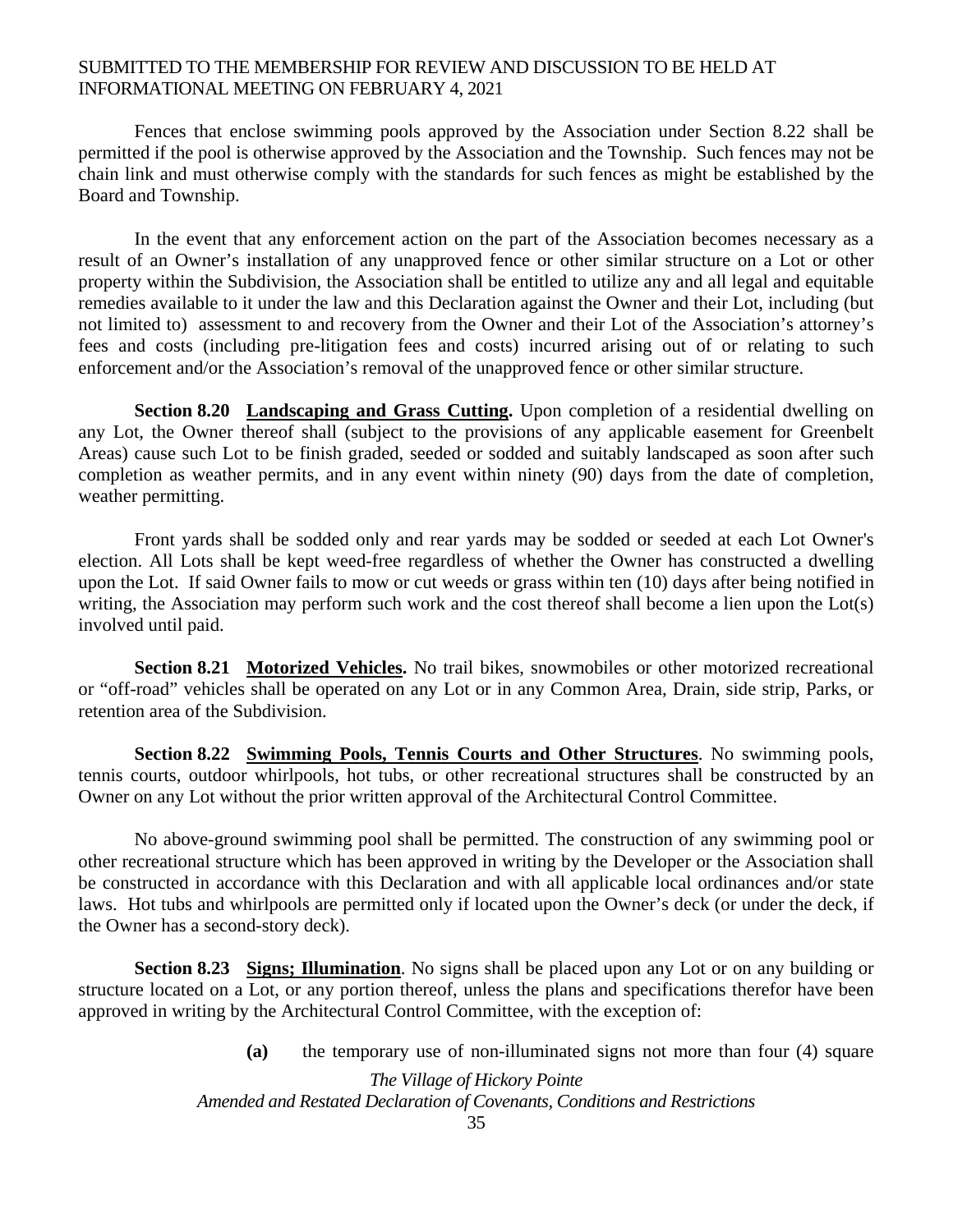feet in area pertaining only to the sale of the premises upon which it is maintained;

**(b)** non-illuminated signs not more than four (4) square feet in area pertaining only to a garage sale conducted on the premises, which garage sale and sign placement shall not exceed three (3) days; and

**(c)** political signs not more than four (4) square feet in area, which may only be placed during the thirty (30) days preceding any election and must be removed within 24 hours of conclusion of election.

No exterior illumination of any kind shall be placed or allowed on any portion of a Lot other than on a residential dwelling, unless first approved by the Architectural Control Committee. The Architectural Control Committee shall approve such illumination only if the type, intensity and style thereof are compatible with the style and character of the development of the Lot. The Board may adopt additional rules and regulations prohibiting placement of all signs without prior written permission from the Board of Directors at their sole discretion.

**Section 8.24 Objectionable Sights.** Exterior fuel tanks, above ground, shall not be permitted. The stockpiling and storage of building and landscape materials and/or equipment shall not be permitted on any Lot, except such materials and/or equipment as may be used within a reasonable length of time. In no event shall the storage of landscape materials extend for a period of more than thirty (30) days. No laundry drying equipment shall be erected or used outdoors and no laundry shall be hung for drying outside of the dwelling.

No television or radio antennae shall be constructed or erected upon the exterior of any dwelling on any Lot, without the prior written approval of the Architectural Control Committee except as permitted by the F.C.C. Over the Air Reception Devices Rules.

**Section 8.25 Maintenance.** The Owner of each Lot and the occupants of any dwelling or any portion of the Property shall keep all buildings and grounds in good condition and repair at all times. All wood trim and siding on an Owner's dwelling must be kept free of mold and rot.

Subject to the express terms of this Declaration, the Board of Directors may adopt reasonable rules and regulations regarding the Owner's maintenance of their dwelling's exterior and of any improvements on their Lot.

Section 8.26 Easements. Easements for the construction, installation, maintenance and replacement of public utilities, service drainage facilities, sanitary sewer, storm sewer, water supply facilities, are indicated on the recorded plats for the Subdivision. No structure, landscaping or other materials shall be placed or permitted to remain within any of the foregoing easements which may damage or interfere with the installation or maintenance of the aforesaid utilities or which may change, obstruct or retard the flow or direction of water in, on or through any drainage: channels, if any, in such easements, nor shall any change be made by any Owner in the finished grade of any lot once established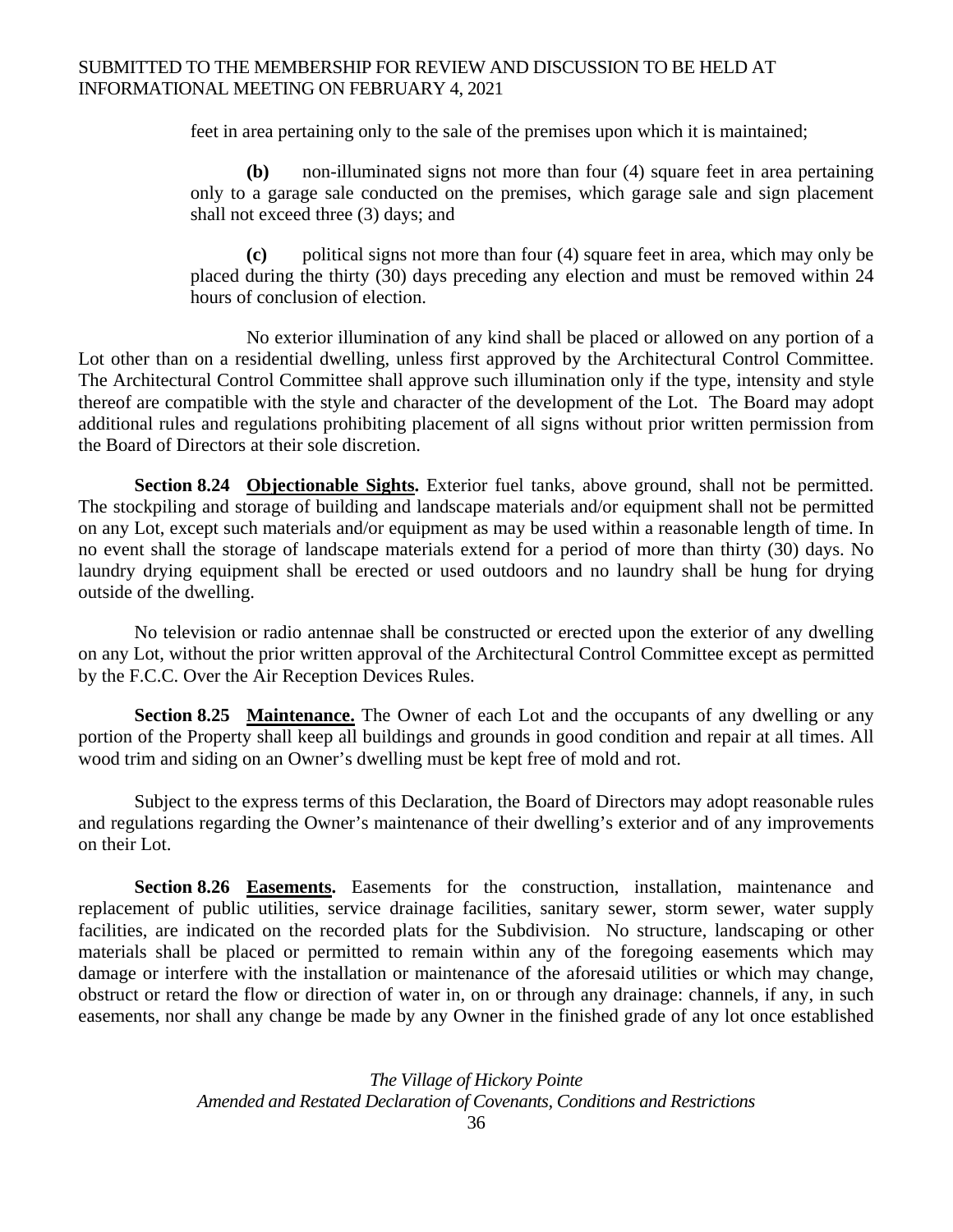by the builder of any residential dwelling thereon, without the prior written consent of the Architectural Control Committee.

 The Association shall have access over each Lot for the maintenance of all improvements in, on, over and/or under any easement which burdens such lot, without charge or liability for damages. Except as may otherwise be provided in this Declaration, or in any maintenance agreement made between the Association and any municipal or governmental authority, the Owner of each Lot shall maintain the service area of all easements within his or her Lot, keep grass and weeds cut, keep the area free of trash and debris and take such actions as may be necessary to eliminate or minimize surface erosion. The Owner of each Lot shall be liable for any damage to any improvements which are located in, on, over and/or under the subject easement, including, but not limited to, damage to electric, gas, telephone and other utility and communication distribution lines and facilities, which damage arises as a consequence of any act or omission of the Owner, his or her agents, contractors, invitees and/or licensees.

**Section 8.27 Greenbelt Areas**. Developer constructed certain greenbelt and landscaped area improvements and/or berms located in part on Lots 1 - 16 in Phase I in accordance with the recorded plat for Phase I and landscaping plans approved by and on file with the Township. The Association shall have a perpetual easement of ingress and egress over, upon and across such Lots for the purpose of gaining access to and installing, maintaining, repairing and preserving such Greenbelt Areas.

The Greenbelt Areas (including those portions containing berms) are intended to act as a sound and sight barrier for the benefit of all Owners in the Subdivision. No Owner of any Lot shall be entitled to plant any trees, plants, vegetation or landscaping materials in the Greenbelt Areas or to construct any structures, change or modify the berm or the configuration of the berm or any landscaping thereon in any manner including, without limitation changing the topography of the berm, excavating, moving or disrupting any portion thereof or any landscape materials therein or otherwise adding or configuring any landscaping materials in such area. The duty to maintain, repair and replace the landscaping and bermed portions of the Greenbelt Areas shall be that of the Association.

**Section 8.28 Reciprocal Negative Easements**. Unless otherwise expressly provided for in this Declaration, no mutual or reciprocal negative easements shall be deemed to arise or be created hereunder with respect to any land situated outside the boundaries of any of the Subdivisions.

#### **ARTICLE IX**

#### **ARCHITECTURAL CONTROLS**

**Section 9.01 Architectural Controls.** It is understood and agreed that the purpose of architectural controls is to promote an attractive, harmonious residential development having continuing appeal.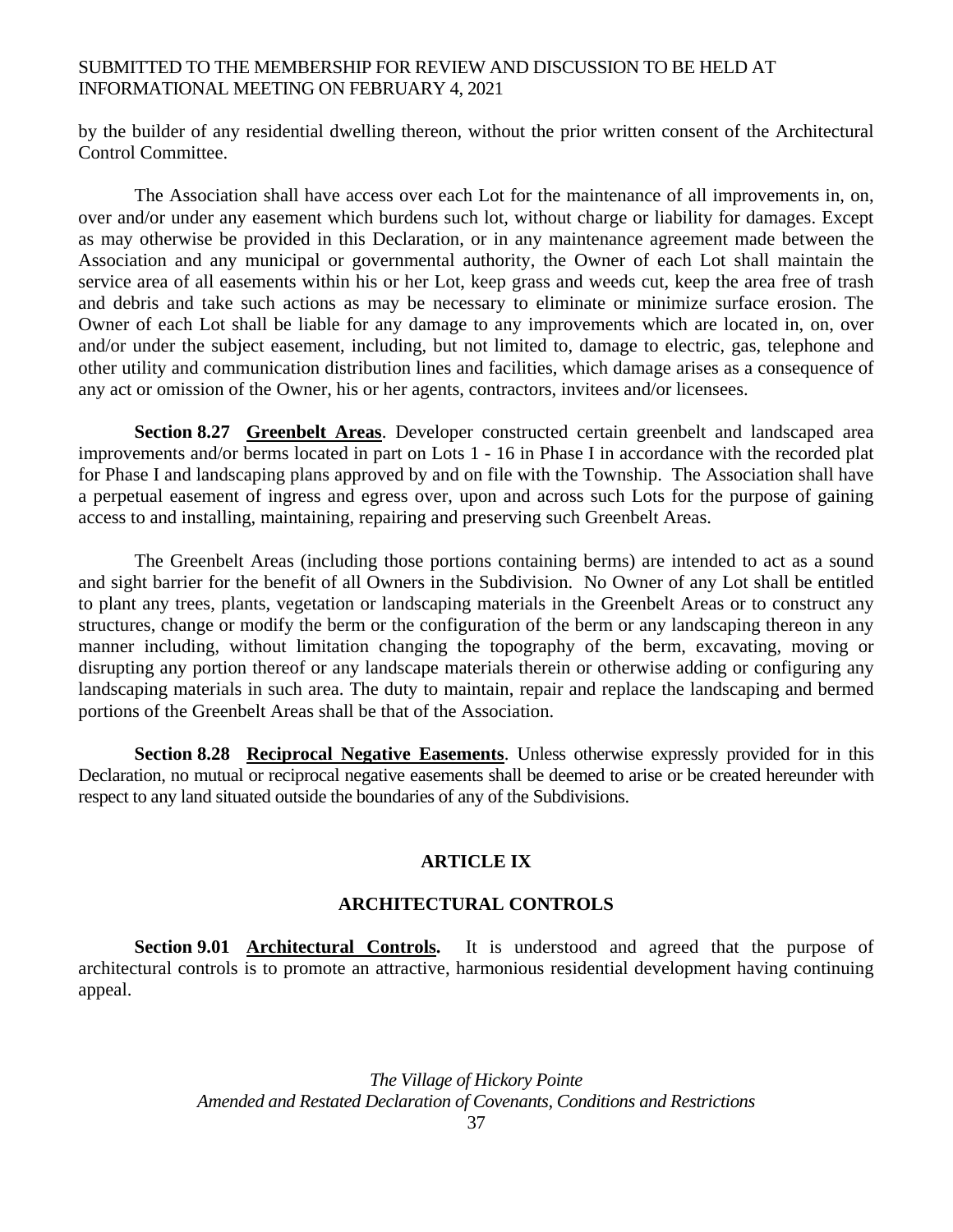Accordingly, unless and until the construction plans and specification are submitted to, and approved in writing by the Architectural Control Committee in accordance with the provisions of Section 9.03 below,

- **(a)** no building, fence, wall or other structure shall be commenced, erected or maintained, and
- **(b)** no addition, change or alteration therein shall be made, except for interior alterations.

If any Owner fails to comply with this Article, said Owner shall be subject to the Association's remedies set for in Article X and elsewhere in this Declaration and as might be available under applicable law, including (but not limited to) the imposition of fines on the Owner's account, and legal action to compel the Owner's compliance.

**Section 9.02 Architectural Control Committee.** An Architectural Control Committee (also referred to throughout this Declaration as the "ACC") shall consist of no less than three (3) and no more than five (5) Members, appointed by the Board of Directors.

If the Board chooses not to appoint a separate Architectural Control Committee, then the Board of Directors shall act as the Architectural Control Committee. In such event, all references to the "Architectural Control Committee" in this Declaration shall mean and refer to the Board of Directors.

No member may be elected or may continue to serve on the Architectural Control Committee if not in good standing with the Association as that term is defined in Article IV, Section 4.01 herein.

**Section 9.03 Submission of Plans and Plan Approval**. All plans, specifications and other related materials shall be filed with the Architectural Control Committee for approval or disapproval. Said construction plans and specifications shall show the nature, kind, shape, height, materials (including samples of exterior building materials upon request), approximate cost of such building or other structure, proposed drainage of surface water, location and grade of all buildings, structures and improvements, as well as utilities and parking areas for the subject Lot.

The Architectural Control Committee shall have sole authority to review, approve or disapprove the plans or specifications and/or any part thereof. The Architectural Control Committee shall have the right to refuse to approve plans or specifications or grading plans, or any portions thereof, which are not suitable or desirable in the sole discretion of the Architectural Control Committee for aesthetic or other reasons. In considering such plans and specifications, the Architectural Control Committee shall have the right to take into consideration compatibility of the proposed building or other structures with the surroundings and the effect of the building or other structure on the view from adjacent or neighboring properties. It is desired that the natural landscape and trees be left in their natural state as much as possible or practical.

 A report in writing setting forth the decision of the Architectural Control Committee and the reasons therefor, shall be furnished to the applicant by the Architectural Control Committee within thirty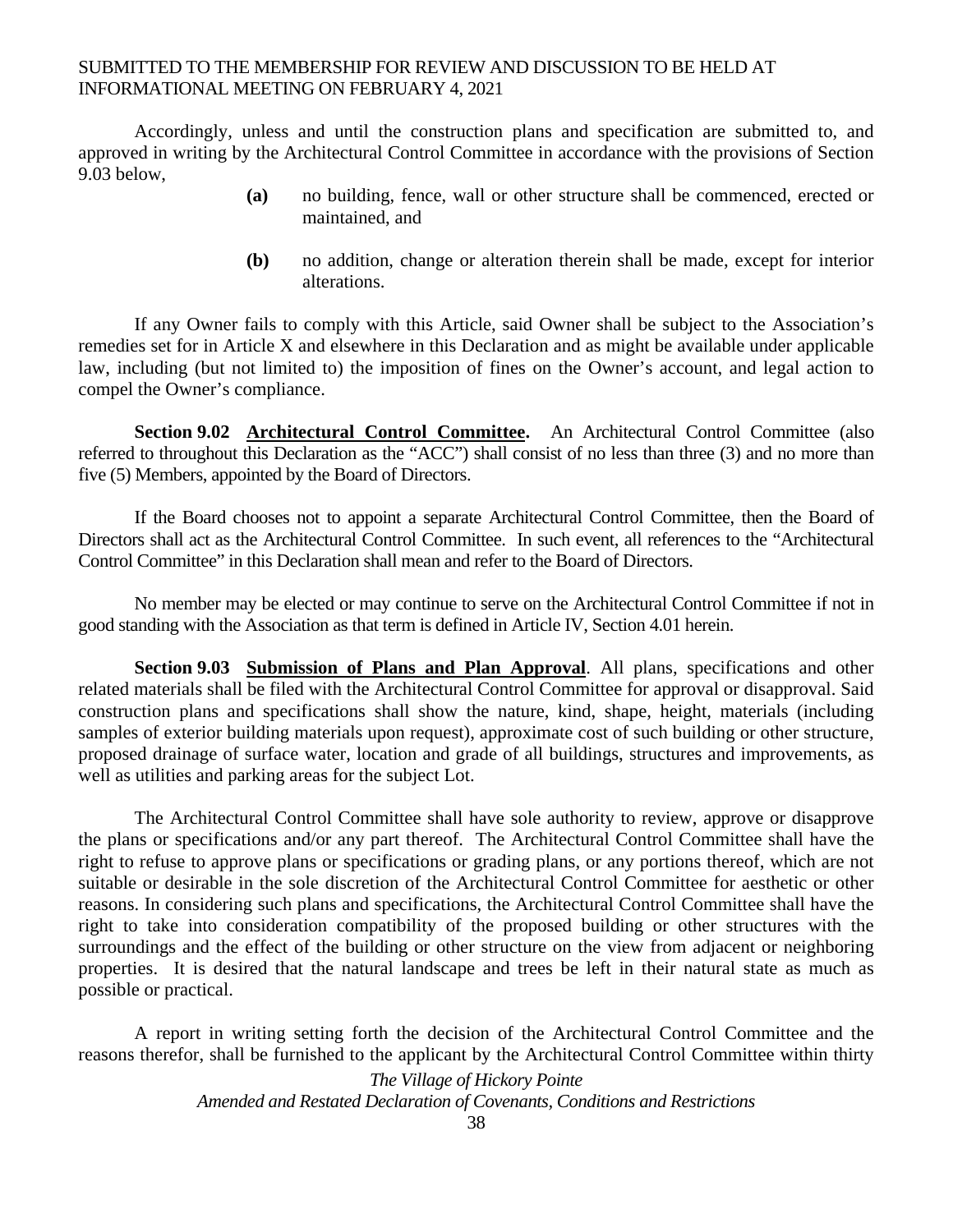(30) days from the date of filing of complete plans, specifications and other materials by the applicant. The Architectural Control Committee will aid and cooperate with prospective builders and Owners and make suggestions based upon its review of preliminary sketches. Prospective builders and Owners are encouraged to submit preliminary sketches for informal comment prior to the submission of architectural drawings and specifications.

If the Architectural Control Committee fails to give written notice of its approval of any final architectural plans and/or specifications submitted pursuant to the requirements of this Article IX within thirty (30) days from the date submitted, such architectural plans and/or specifications shall be deemed disapproved by the Architectural Control Committee. The Architectural Control Committee shall be entitled to charge each applicant a review fee in an amount as determined by the Board of Directors, to reimburse the Association for any actual costs incurred in connection with the review of said applicant's plans, specifications and related materials.

 The Architectural Control Committee, and all of its members individually shall not incur any liability whatsoever for approving or failing or refusing to approve all or any part of any submitted plans and/or specifications. The Architectural Control Committee hereby reserves the right to enter into agreements with the grantee (or vendee) of any Lot(s) (without the consent of grantees or vendees of other Lots or adjoining or adjacent property) to deviate from any or all of the restrictions set forth in this Declaration, provided that said grantee or vendee demonstrates that the application of the particular restriction(s) in question would create practical difficulties or hardships for said grantee or vendee. Any such deviation shall be evidenced by a written agreement and no such deviation or agreement shall constitute a waiver of any such restriction as to any other Lot or Owner.

# **ARTICLE X**

#### **REMEDIES**

**Section 10.01 Nonpayment; Foreclosure of Liens**. Each Owner, and every other person who from time to time has any interest in the Subdivision, shall be deemed to have granted to the Association the unqualified right to elect to foreclose the liens which might arise against an Owner's Lot under Article VII or any other provision of this Declaration either by judicial action or by advertisement. The provisions of Michigan law pertaining to foreclosure of mortgages by judicial action and by advertisement, as the same may be amended from time to time, are incorporated herein by reference for the purpose of establishing the alternative procedures to be followed in lien foreclosure actions and the rights and obligations of the parties to such actions. Further, each Owner and every other person who from time to time has any interest in the Subdivision, shall be deemed to have authorized and empowered the Association to sell or to cause the Lot to be sold with respect to which the assessment(s), is or are delinquent and to receive, hold and distribute the proceeds of such sale in accordance with the priorities established by applicable law. Each Owner of a Lot in the Subdivision acknowledges that at the time of acquiring title to such Lot, the Owner was notified of the provisions of this Section. The Association,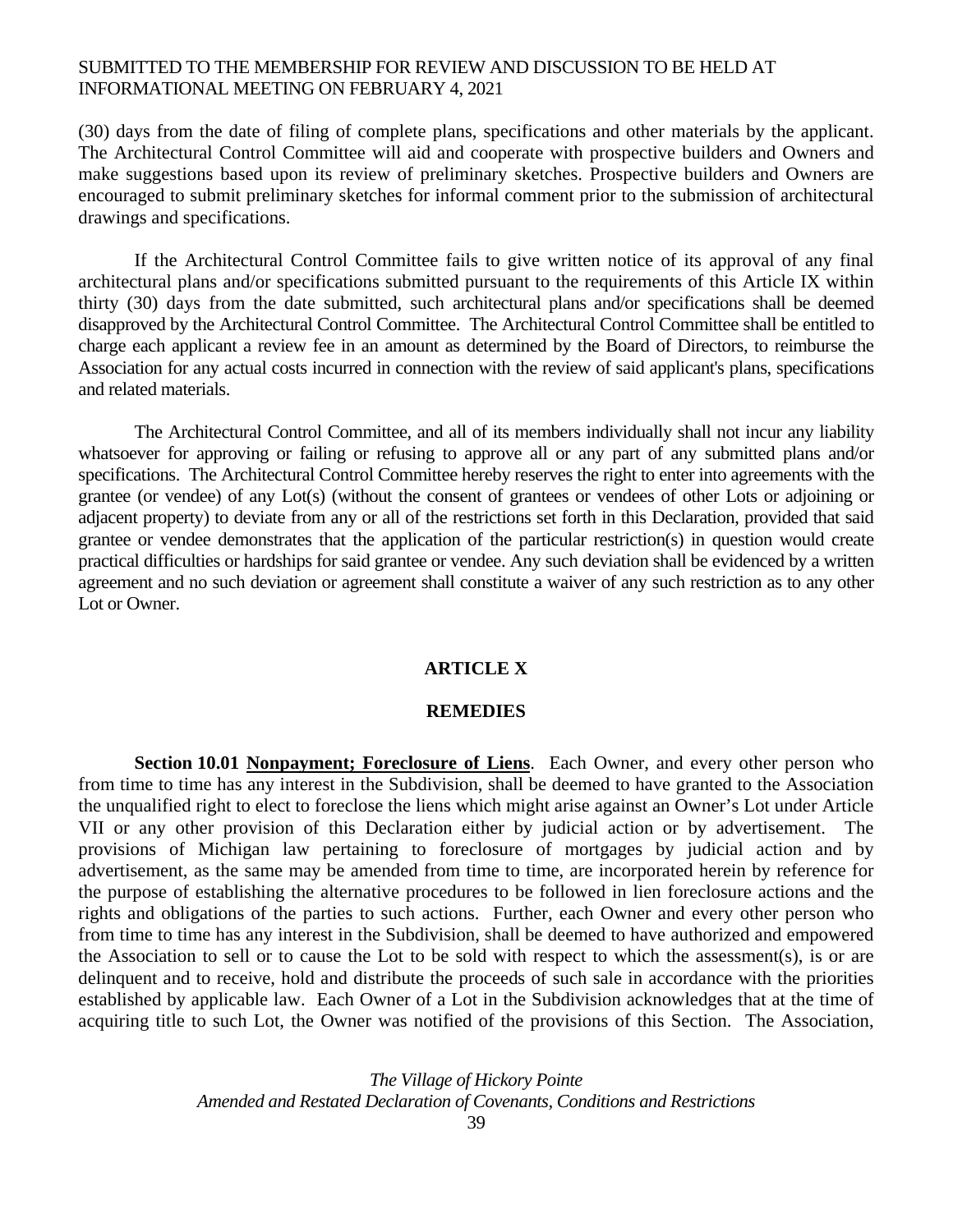acting on behalf of all Owners, may bid in at the foreclosure sale, and acquire, hold, lease, mortgage or convey the Lot.

 Notwithstanding the foregoing, a judicial foreclosure action shall not be commenced, nor shall any notice of foreclosure by advertisement be published, until the expiration of ten (10) days after mailing, by first class mail, postage prepaid, addressed to the delinquent Owner(s) at their last known address of a written notice that one or more installments of the annual assessment and/or a portion or all of an additional assessment levied against the pertinent Lot is or are delinquent and that the Association may invoke any of its remedies hereunder if the default is not cured within ten (10) days after the date of mailing. Such written notice shall be accompanied by or in the form of a written Affidavit of an authorized representative of the Association that sets forth:

- (i) the Affiant's capacity to make the Affidavit,
- (ii) the authority for the lien,
- (iii) the amount outstanding (exclusive of interest, costs, attorney fees and future

assessments),

- $(iv)$  the legal description of the subject Lot(s), and
- (v) the name(s) of the Owner(s) of record.

 The Affidavit may contain other information that the Association considers appropriate including but not limited to the amount of any unpaid interest, costs, attorney fees, future assessments and/or court costs. Such Affidavit shall be recorded in the office of the Washtenaw County Register of Deeds prior to commencement of any foreclosure proceeding, but it need not have been recorded as of the date of mailing to the Owner.

 If the delinquency is not cured within the ten (10) day period, the Association may take such remedial action as may be available to it hereunder or under Michigan law. In the event the Association elects to foreclose the lien by advertisement, the Association shall so notify the Owner and shall inform the Owner that they may request a judicial hearing by bringing suit against the Association.

 The expenses incurred in collecting unpaid assessments, including interest, costs, unpaid fines, actual attorney's fees (not limited to statutory fees), late charges and advances for taxes or other liens paid by the Association to protect its lien, shall be chargeable to the Owner in default including late charges, if any, and shall be secured by the lien on the Owner's Lot.

 The Association also may discontinue the furnishing of any utility or other services to an Owner in default upon seven (7) days' written notice to such Owner of its intention to do so. An Owner in default shall not be entitled to utilize any of the Community Pool Facilities, shall not be entitled to vote at any meeting of the Association, and shall not be entitled to run for election as a director or be appointed an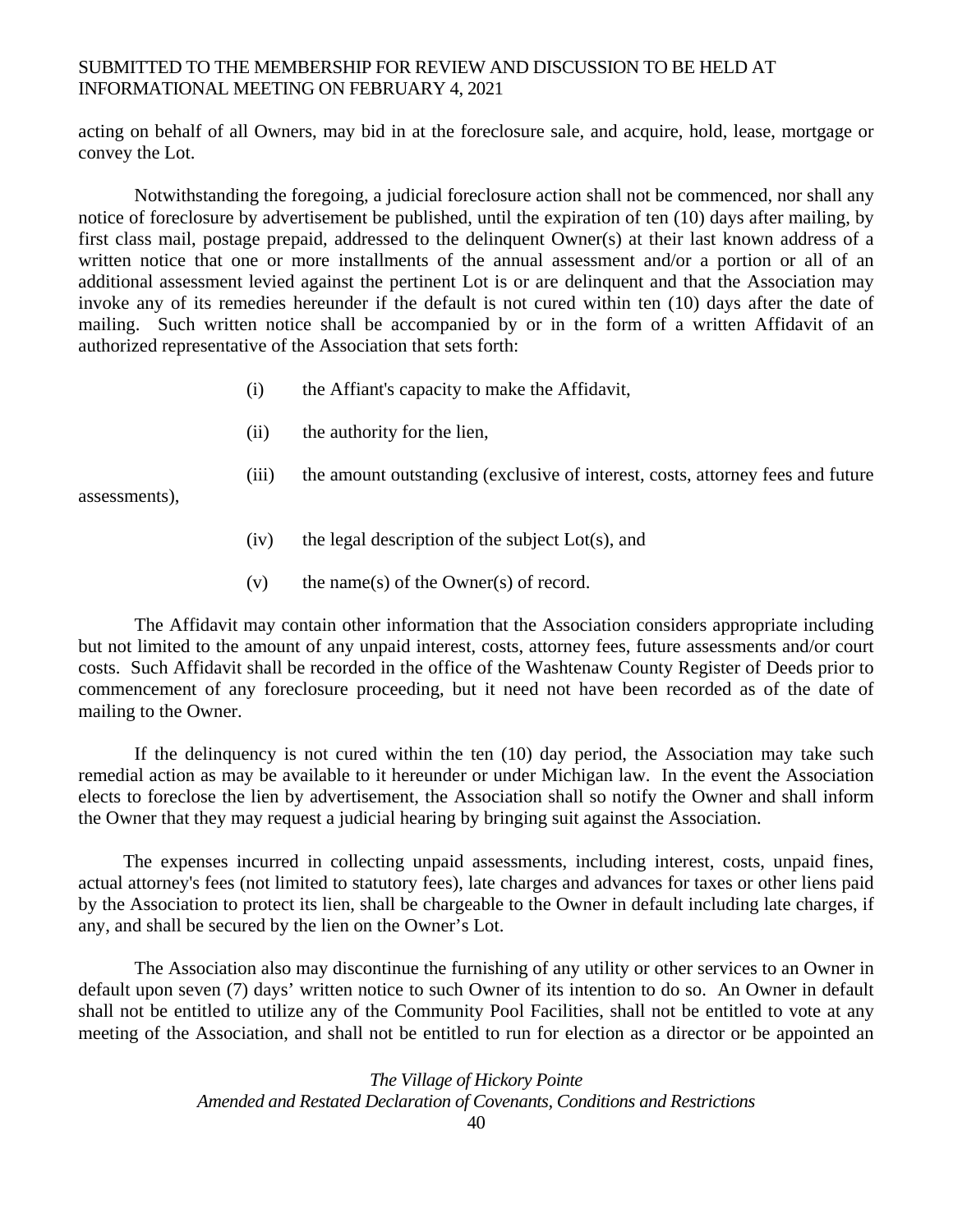officer of the Association so long as such default continues; provided, however, this provision shall not operate to deprive any Owner of ingress or egress to and from the Owner's Lot.

**Section 10.02** Other Defaults. The Association and any Owner shall have the right to enforce, by proceedings at law or in equity, all covenants, conditions, restrictions, reservations, liens and charges now or hereafter imposed by the provisions of this Declaration. Failure by the Association or any Owner to enforce any covenants or restrictions herein contained shall in no event deemed a waiver thereof or a waiver of any right to enforce the same at any time thereafter.

 Any default by a Member shall entitle the Association or another Member or Members to the following relief:

 **(a) Legal Action.** Failure to comply with any of the terms and provisions of this Declaration, including any of the rules and regulations promulgated by the Board of Directors of the Association hereunder, shall be grounds for relief, which may include without intending to limit the same, an action to recover sums due for damages, injunctive relief or any combination thereof, and such relief may be sought by the Association or, if appropriate, by an aggrieved Member or Members.

**(b) Recovery of Costs and Legal Fees**. In the event of a default of a Member and/or non-Member resident or guest, the Association shall be entitled to recover from the Member and/or non-Member resident or guest, the pre-litigation costs and attorney fees incurred in obtaining their compliance with the Documents. In any proceeding arising because of an alleged default by any Member, the Association, if successful, shall be entitled to recover the costs of the proceeding and such reasonable attorney fees, (not limited to statutory fees) as may be determined by the Court, but in no event shall any Member be entitled to recover such attorney fees. The Association, if successful, shall also be entitled to recoup the costs and attorney's fees incurred in defending any claim, counterclaim or other matter from the Member asserting the claim, counterclaim or other matter.

**(c) Assessment of Fines**. The violation of any of the provisions of this Declaration (except the nonpayment of assessments), the Articles of Incorporation, and/or any of rules and regulations promulgated by the Board of Directors, by any Member, in addition to the rights set forth above, shall be grounds for assessment by the Association of a monetary fine for such violation.

> **(i) Procedures.** Upon any violation being alleged by the Association, a written notice shall be sent to the offending Member describing the facts constituting the alleged violation and the specific restriction or rule alleged to have been violated. The Notice shall inform the Owner of his right to request a hearing before the Board to offer evidence in defense of the violation, and of the fact that if a hearing is requested it shall be held no later fifteen (15) days from the date of the notice. The Board shall issue a written notice of its determination within ten (10) days after the hearing and, upon finding that a violation has occurred; the Board of Directors may levy a fine for the violation in accordance with the following subsection.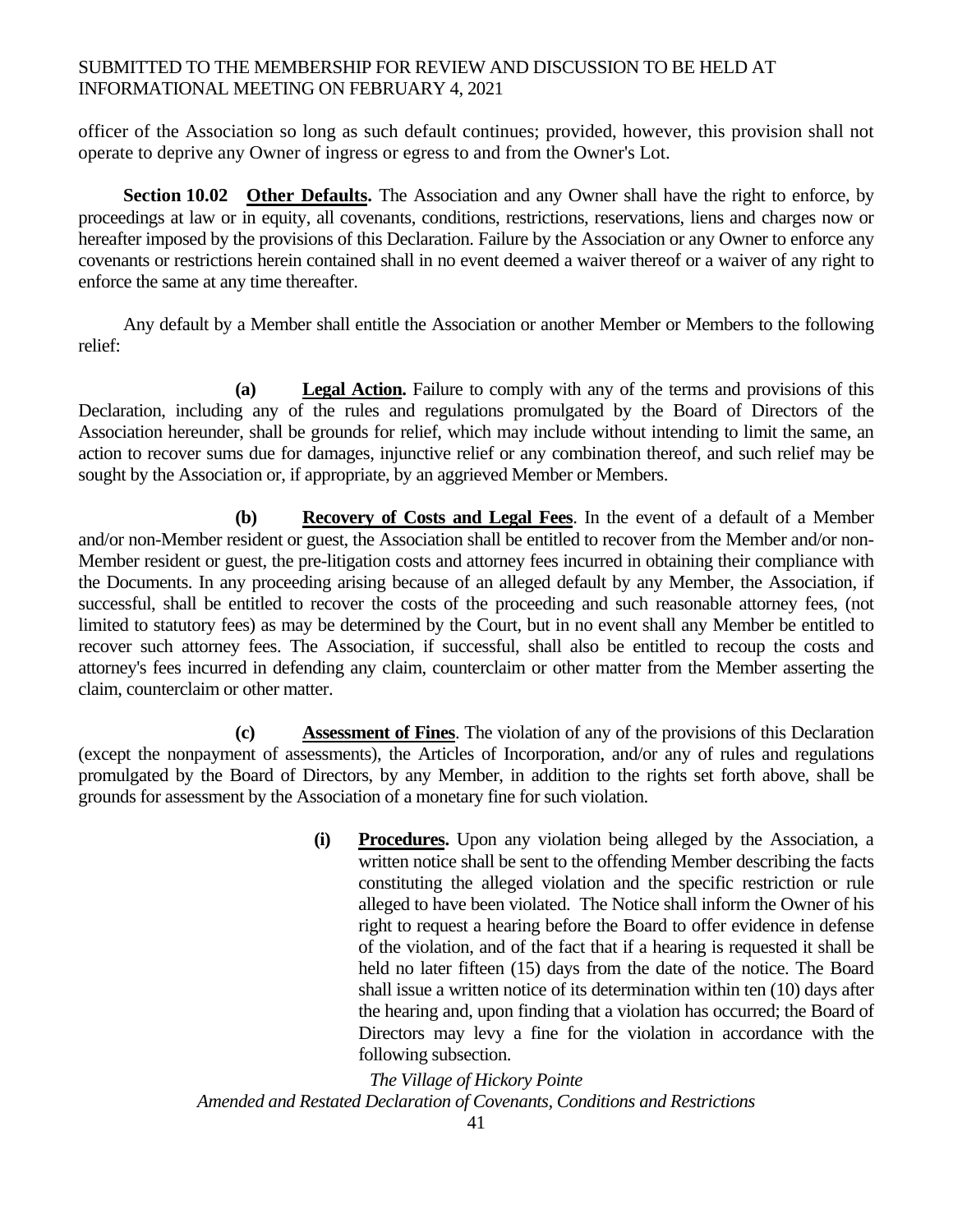**(ii) Fine Schedule.** Upon a determination that a material violation of any of the provisions of the Declaration, Articles, or Rules and Regulations has occurred, the following fines may be levied:

1<sup>st</sup> Violation **-** No fine shall be levied, unless the Board determines that the nature of the violation is such as to be best deterred if a fine is imposed for a first violation, in which event the fine amount shall be \$25.00.

| 2 <sup>nd</sup> Violation                 | \$50.00 fine         |
|-------------------------------------------|----------------------|
| 3rd Violation                             | \$75.00 fine         |
| 4 <sup>th</sup> Violation                 | \$125.00 fine        |
| 5 <sup>th</sup> and subsequent Violations | \$500.00 fine (each) |

 Pursuant to its rule-making powers hereunder, the Board of Directors may adopt a rule increasing the amounts stated in the above fine schedule, in its sole discretion. In the event that the Board establishes a rule amending the fine schedule stated herein, it shall give written notice of the new schedule to all members at least thirty (30) days before the new fines schedule becomes effective

**(d) Removal and Abatement.** The violation of any of the provisions of the Declaration or any rules or regulations adopted by the Board shall also give the Association, or its duly authorized agents, the right, in addition to the rights set forth above, to enter upon the Common Areas, or onto any Lot, where reasonably necessary, and summarily remove and abate, at the expense of the Owner in violation, any structure, thing or condition existing or maintained contrary to the provisions of the Declaration; provided, however, that judicial proceedings shall be instituted before items of construction are altered or demolished pursuant to this sub-section. This provision shall not be construed to authorize entry by the Association into the interior of any Dwelling in the Subdivision.

The Association shall have the right to enter upon any Lot for the purposes of mowing, cutting, weeding or removing any unsightly growth which in the opinion of the Association detracts from the overall attractiveness of the health and welfare of the Subdivision. The Association may enter upon the Lots for the purpose of removing any debris or other trash from the Lot. The Association shall be under no obligation to take such affirmative action. The Association shall provide the Owner seventy-two (72) hours' notice prior to entry on the Lot, except in the event of emergency threatening health or safety, in which case no prior notice shall be necessary. Any costs incurred in such action by the Association shall be chargeable against the Owner and shall constitute a lien against the Lot.

 The Association shall have no liability to any Owner arising out of the exercise of its removal and abatement power authorized herein. The Association may assess any and all expenses, attorney's fees and costs incurred arising out of or relating to the removal or abatement in the same manner as assessments under Article VII of this Declaration.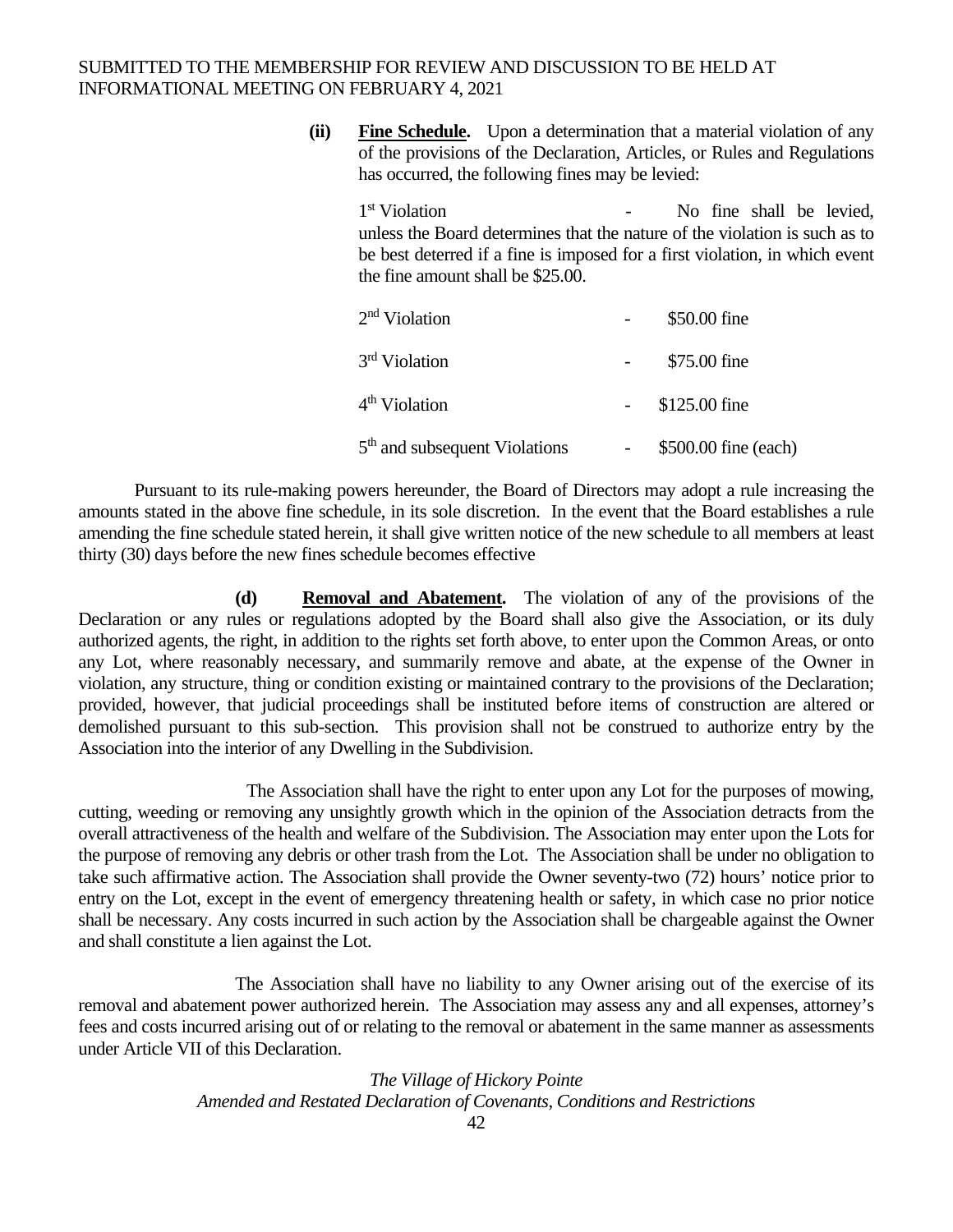**(e) Cumulative Rights, Remedies, and Privileges.** All rights, remedies and privileges granted to the Association or any Member or Members pursuant to this Declaration shall be deemed to be cumulative and the exercise of any one or more shall not be deemed to constitute an election of remedies, nor shall it preclude the party thus exercising the same from exercising such other and additional rights, remedies or privileges as may be available to such party at law or in equity.

# **ARTICLE XI**

#### **FINANCE & RECORDS**

Section 11.01 Fiscal Year. The fiscal year of the Association shall be set by resolution of the Board of Directors.

**Section 11.02 Accounts and Reports**. The following management standards of performance will be followed unless the Board by resolution specifically determines otherwise:

**(a)** accrual accounting, as defined by generally accepted accounting principles,

shall be employed;

**(b)** accounting and controls shall conform to generally accepted accounting

principles;

**(c)** cash accounts of the Association shall not be commingled with any other

accounts;

 **(d)** no remuneration shall be accepted by the managing agent from vendors, independent contractors, or others providing goods or services to the Association, whether in the form of commissions, finder's fees, service fees, prizes, gifts, or otherwise; anything of value received shall benefit the Association;

 **(e)** any financial or other interest which the managing agent may have in any firm providing goods or services to the Association shall be disclosed promptly to the Board of Directors; and

 **(f)** an annual report consisting of at least the following shall be distributed to all Members within one hundred twenty (120) days after the close of the fiscal year: (1) a balance sheet: (2) an operating (income) statement, and (3) a statement of changes in financial position for the fiscal year.

 The Association's Board of Directors shall engage a qualified, independent certified public accountant to perform a review or audit of the Association's books of account at least once every two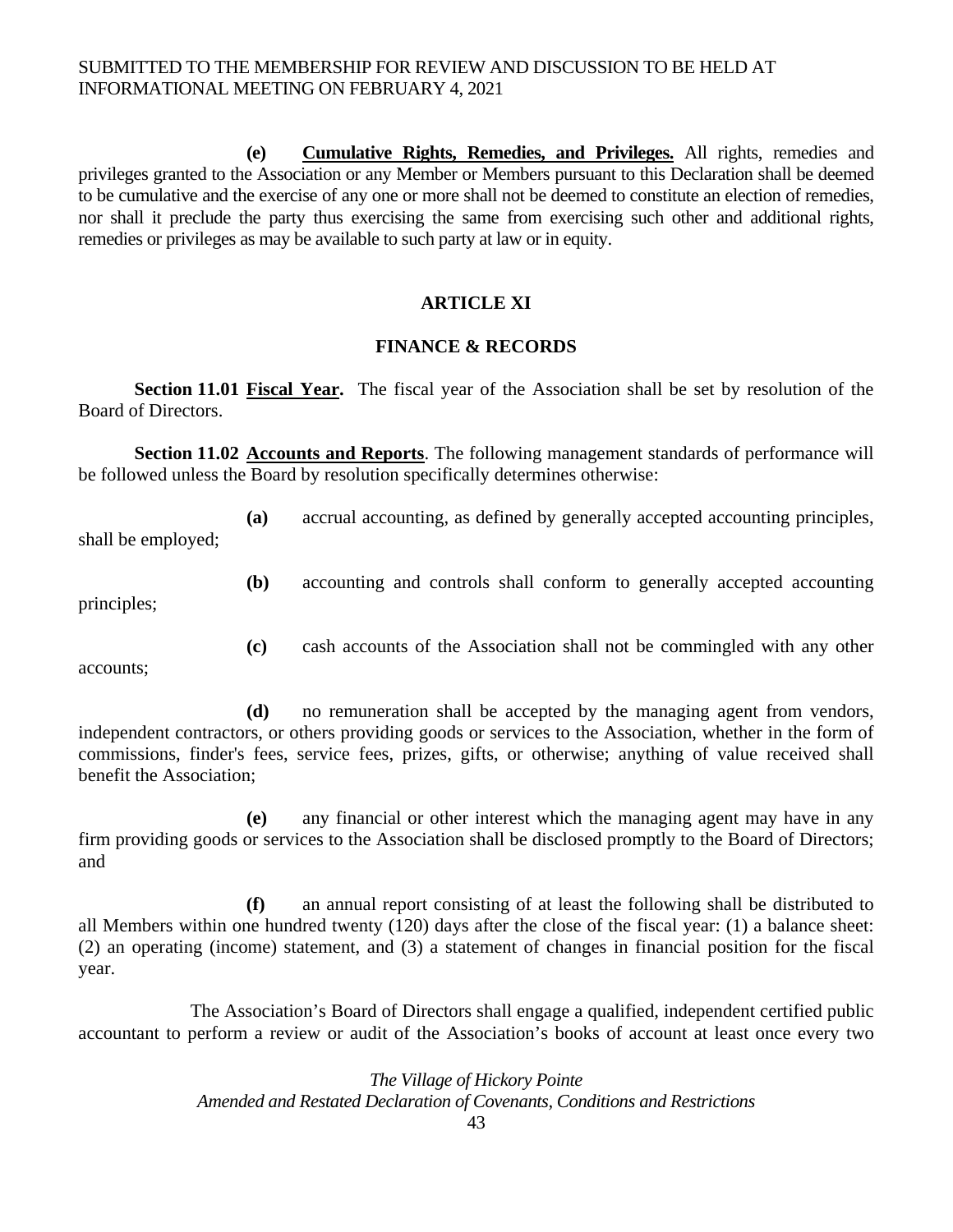years. The membership may also compel the Association to obtain a certified audit or review in any year in which sixty percent (60%) of the membership votes in favor of doing such an audit or review.

# **Section 11.03 Association's Books and Records.**

 **(a) Inspection by Members and Mortgagees.** The Declaration, membership register, books of account and minutes of meetings of the Members, the Board, and Committees shall be made available for inspection and copying by any Mortgagee, Member of the Association, or by his or her duly appointed representative at any reasonable time and for a purpose reasonably related to his or her interest as a Member at the office of the Association or at such other place within the Subdivision as the Board shall prescribe.

**(b) Rules for Inspection**. The Board shall establish reasonable rules with

**(i)** notice to be given to the custodian of the records;

**(ii)** hours and days of the week when such an inspection may be made;

and

respect to:

**(iii)** payment of the cost of reproducing copies of documents requested.

 Any rules adopted by the Board in regard to an Owner's right to inspect the Association's books and records shall comply with all relevant provisions of the Michigan Nonprofit Corporation Act, including (but not limited to) MCL § 450.2487, as amended.

 **(c) Inspection by Directors.** Every Director shall have the absolute right at any reasonable time to inspect all books, records, and documents of the Association and the physical properties owned or controlled by the Association. The right of inspection by a Director includes the right to make extracts and a copy of relevant documents at the expense of the Association.

Section 11.04 Depositories. The funds of the Association shall be initially deposited in such credit unions, banks or with insured securities brokers or invested in federally insured securities as may be designated by the directors and shall be withdrawn only upon the check or order of such officers, employees or agents as are designated by resolution of the Board of Directors from time to time. The funds may be invested from time to time in accounts or deposit certificates of such banks or credit unions as are insured by an agency of the federal government and may also be invested in interest-bearing obligations of the United States Government or in such other depositories as may be adequately insured in the discretion of the Board of Directors.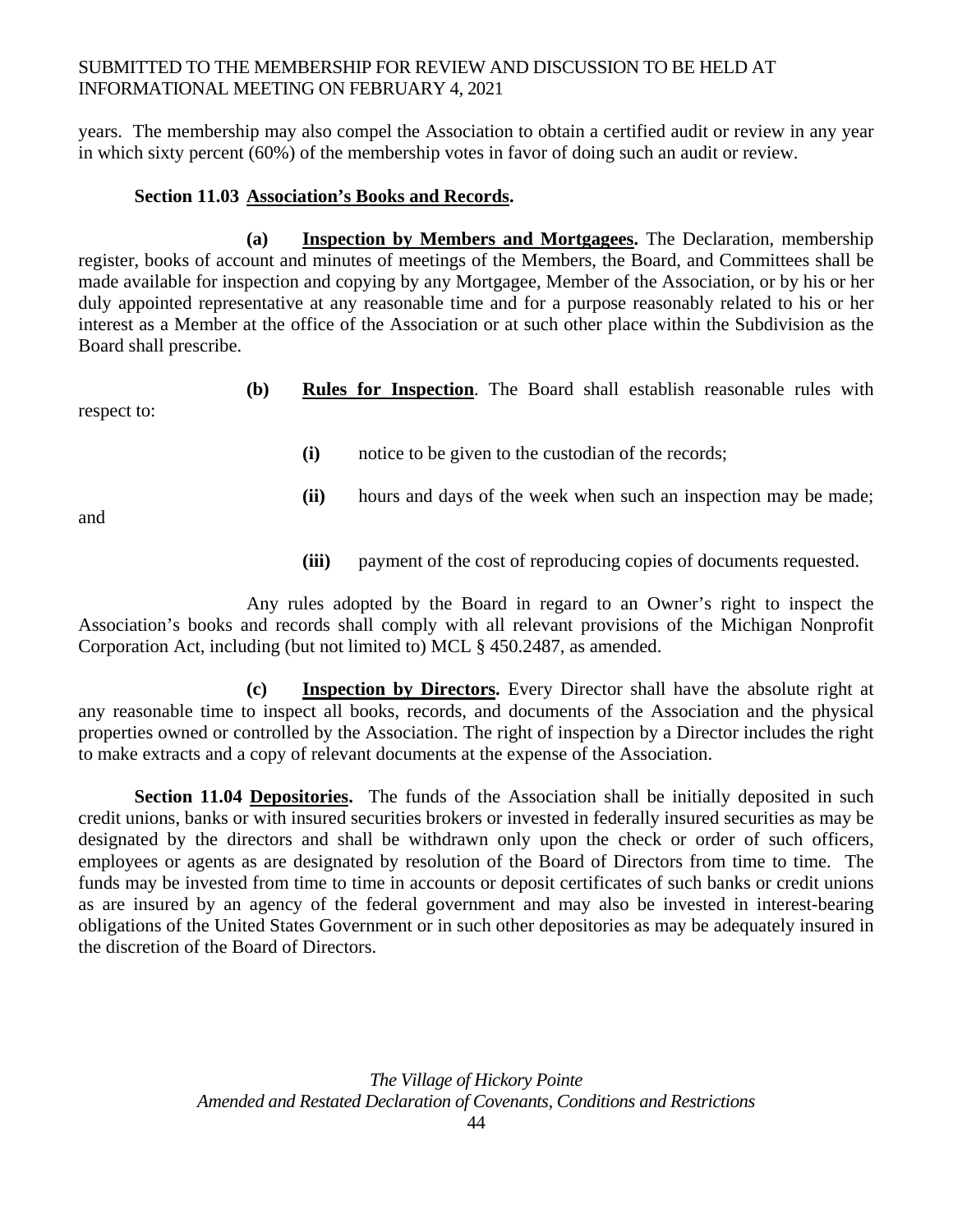# **ARTICLE XII**

# **INDEMNIFICATION OF OFFICERS AND DIRECTORS; DIRECTORS' AND OFFICERS' INSURANCE**

**Section 12.01 Indemnification of Directors and Officers.** Every director and every officer of the Association shall be indemnified by the Association against all expenses and liabilities, including actual and reasonable counsel fees and amounts paid in settlement incurred by or imposed upon the director or officer in connection with any threatened, pending or completed action, suit or proceeding, whether civil, criminal, administrative, or investigative and whether formal or informal, to which the director or officer may be a party or in which they may become involved by reason of their being or having been a director or officer of the Association, whether or not they are a director or officer at the time such expenses are incurred, except in such cases wherein the director or officer is adjudged guilty of willful or wanton misconduct or gross negligence in the performance of the director's or officer's duties, and except as otherwise prohibited by law; provided that, in the event of any claim for reimbursement or indemnification hereunder based upon a settlement by the director or officer seeking such reimbursement or indemnification, the indemnification herein shall apply only if the Board of Directors (with the director seeking reimbursement abstaining) approves such settlement and reimbursement as being in the best interest of the Association.

 The foregoing right of indemnification shall be in addition to and not exclusive of all other rights to which such director or officer may be entitled. At least ten (10) days prior to payment of any indemnification which it has approved, the Board of Directors shall notify all Owners thereof.

 **Section 12.02 Directors' and Officers' Insurance.** The Association shall provide liability insurance for every director and every officer of the Association for the same purposes provided above in Section 12.01 and in such amounts as may reasonably insure against potential liability arising out of the performance of their respective duties. With prior written consent of the Association, a director or an officer of the Association may waive any liability insurance for such director's or officer's personal benefit.

 No director or officer shall collect for the same expense or liability under Section 12.01 above and under this Section 12.02; however, to the extent that the liability insurance provided herein to a director or officer was not waived by such director or officer and is inadequate to pay any expenses or liabilities otherwise properly indemnifiable under the terms hereof, a director or officer shall be reimbursed or indemnified only for such excess amounts under Section 12.01 hereof.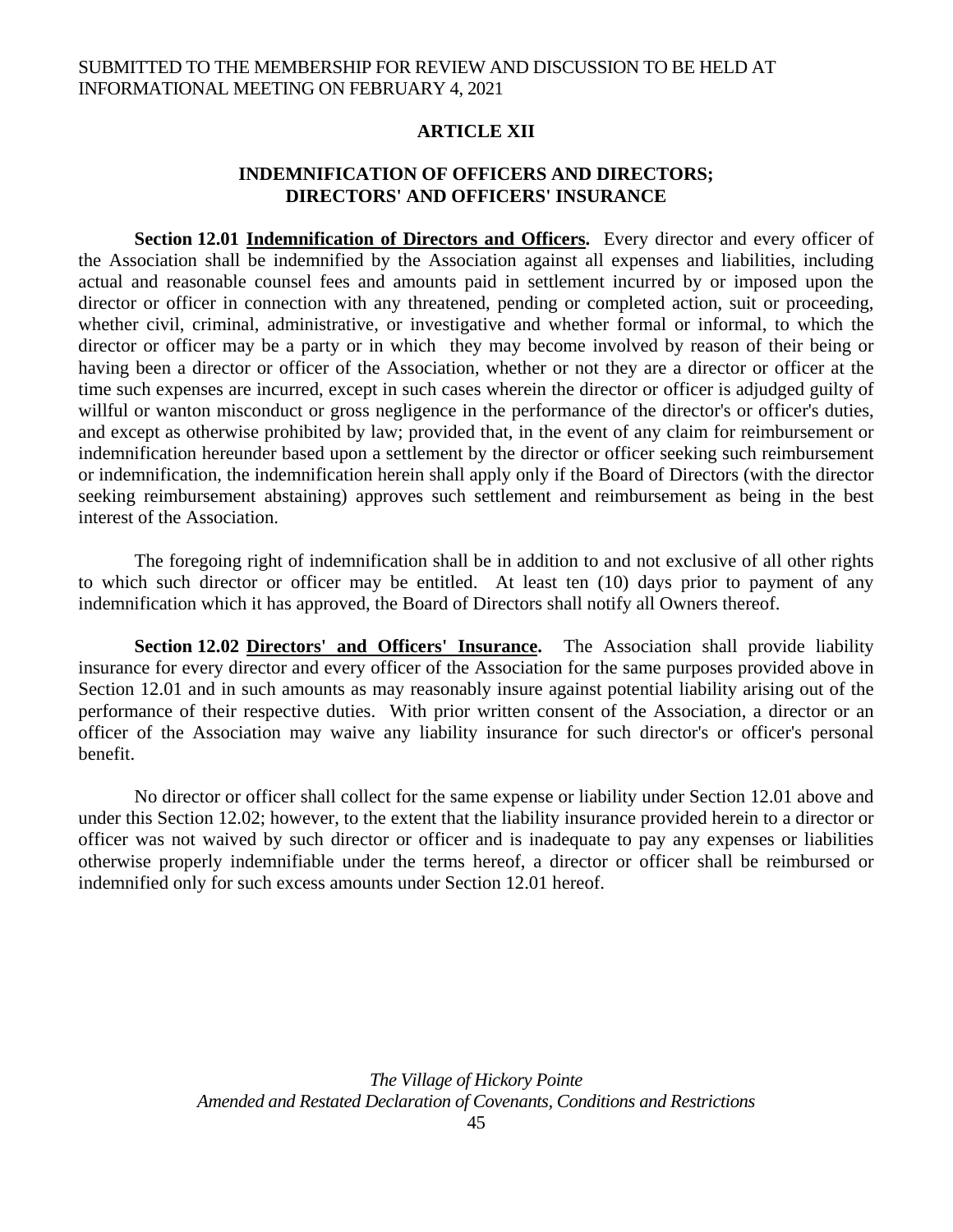# **ARTICLE XIII**

### **GENERAL PROVISIONS**

**Section 13.01 Amendments.** The covenants, conditions, restrictions and agreements of this Declaration may be amended at any time by the affirmative vote of those Members who represent at least sixty-six and two-thirds (66 and 2/3%) percent of those Lots in the Subdivision which are eligible to vote.

Notwithstanding the foregoing, any and all such amendments shall be subject to the approval of the Township, if such approval is required.

**Section 13.02 Term.** The covenants, conditions, restrictions and agreements of this Declaration shall continue in full force and effect and shall run with and bind the land for a period of thirty (30) years from the date this Declaration is recorded and shall thereafter automatically be extended for successive periods of ten (10) years each, unless terminated by the affirmative vote of the Members who represent at least sixty-six and two-thirds (66 2/3%) percent of the Lots in the Subdivision who are eligible to vote.

Notwithstanding anything to the contrary contained in this Declaration, the provisions of Sections 8.15 and 8.27 of this Declaration shall run forever, without right of termination or amendment unless modified or deleted pursuant to an amendment authorized by Section 13.01.

**Section 13.03 Enforcement**. The Association and any Owner shall have the right to enforce, by proceedings at law or in equity, all covenants, conditions, restriction, reservations, liens and charges now or hereafter imposed by the provisions of this Declaration against any person violating or attempting to violate any provision hereof, to prevent or abate such violations, to compel compliance with the terms hereof, to enter upon any portion of the Property to correct any condition or remove any building, structure or improvement erected, installed or maintained in violation of the terms hereof at the Owners expense, and to recover damages, including attorneys' fees and costs for such violation. Any such entry shall not constitute a trespass. Failure by the Association or any Owner to enforce any covenants or restrictions herein contained shall in no event be deemed a waiver thereof or a waiver of any right to enforce the same at any time thereafter.

**Section 13.04** Insurance Proceeds. All proceeds of any insurance maintained with respect to any assets of the Association and the Common Areas and all proceeds of any condemnation proceedings or sales in lieu of condemnation relating to the assets of the Association or the Common Areas shall be paid to the Association and shall be the property of the Association and not of its Members or any other persons or entities.

**Section 13.05 Severability**. The invalidation of anyone or more of the covenants, conditions, restrictions and agreements of this Declaration by judgment or court order, shall in no way affect the validity of any of the other provisions of this Declaration, and the same shall remain in full force and effect.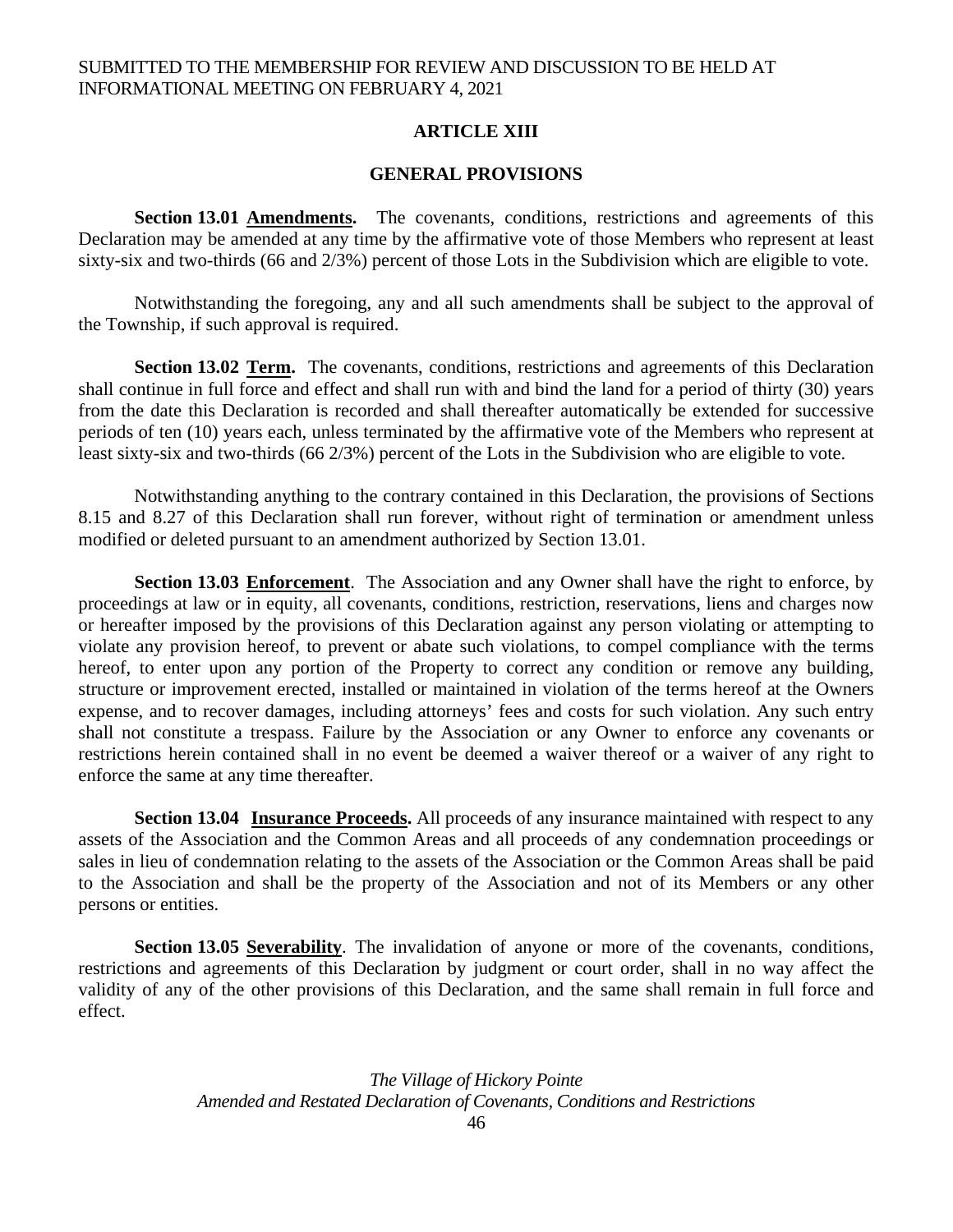**Section 13.06 Notices.** Each Owner shall file the correct mailing address of such Owner with the Association and shall promptly notify the Association in writing of any subsequent change of address. The Association shall maintain a file of such addresses. Unless otherwise provided in this Declaration, all notices, demands, bills, statements, or other communications under this Declaration shall be in writing and shall be deemed to have been duly given if delivered personally or if sent by United States Mail, first class postage prepaid:

- **(a)** if to a Member, at the address which the Member has designated in writing and filed with the Secretary or, if no such address has been designated, at the address of the Lot of such Member; or
- **(b)** if to the Association, the Board of Directors, or the managing agent; at the principal office of the Association or the managing agent, if any, or at such other address as shall be designated by notice in writing to the Members pursuant to this Section.

Notices may also be given via electronic transmission to the fullest extent permitted by the Michigan Nonprofit Corporation Act. The term "electronic transmission" shall have the same meaning as is set forth in the Nonprofit Corporation Act.

 **Section 13.07 Number and Gender.** As used in this Declaration, any gender shall include any other gender, the plural shall include the singular and the singular shall include the plural, whenever appropriate.

**Section 13.08 Execution of Additional Documents**. Each of the Owners, at no expense to itself, hereby agrees, at the request of the Association, to perform such further acts and execute all such further documents as may be required or desirable in the sole discretion of the Association to carry out the purposes of this Declaration.

**Section 13.09 Conflicts.** If there are conflicts between the provisions of Michigan law, the Articles of Incorporation, and this Declaration, the provisions of Michigan law, this Declaration, and the Articles of Incorporation (in that order) shall prevail.

 **Section 13.10 Munger Road – Special Assessment District and June 26, 2001 Amended Road Improvement Agreement.** Developer executed a petition for the paving of Munger Road, which is East of and adjacent to the Property. Developer then entered into an agreement dated June 26, 2001 with Pittsfield Township and the Board of County Road Commissioners of the County of Washtenaw (the "Amended Road Improvement Agreement") for the paving of that portion of Munger Road that is adjacent to any portion of the Property, and to thereby subject the Property and all Owners to a special assessment agreement (whether by consent judgment, consent agreement, petition or otherwise) provided that all future Owners of Lots within the Property shall pay a proportionate share of the cost of the paving of Munger Road as set forth above. The Amended Road Improvement Agreement was incorporated in the terms of an Amended Declaratory Judgment ("Judgment"), which was recorded with the Washtenaw County Register of Deeds on September 28, 2001, in Liber 4054, Pages 736. The Amended Road Improvement Agreement and Judgment run with the Property and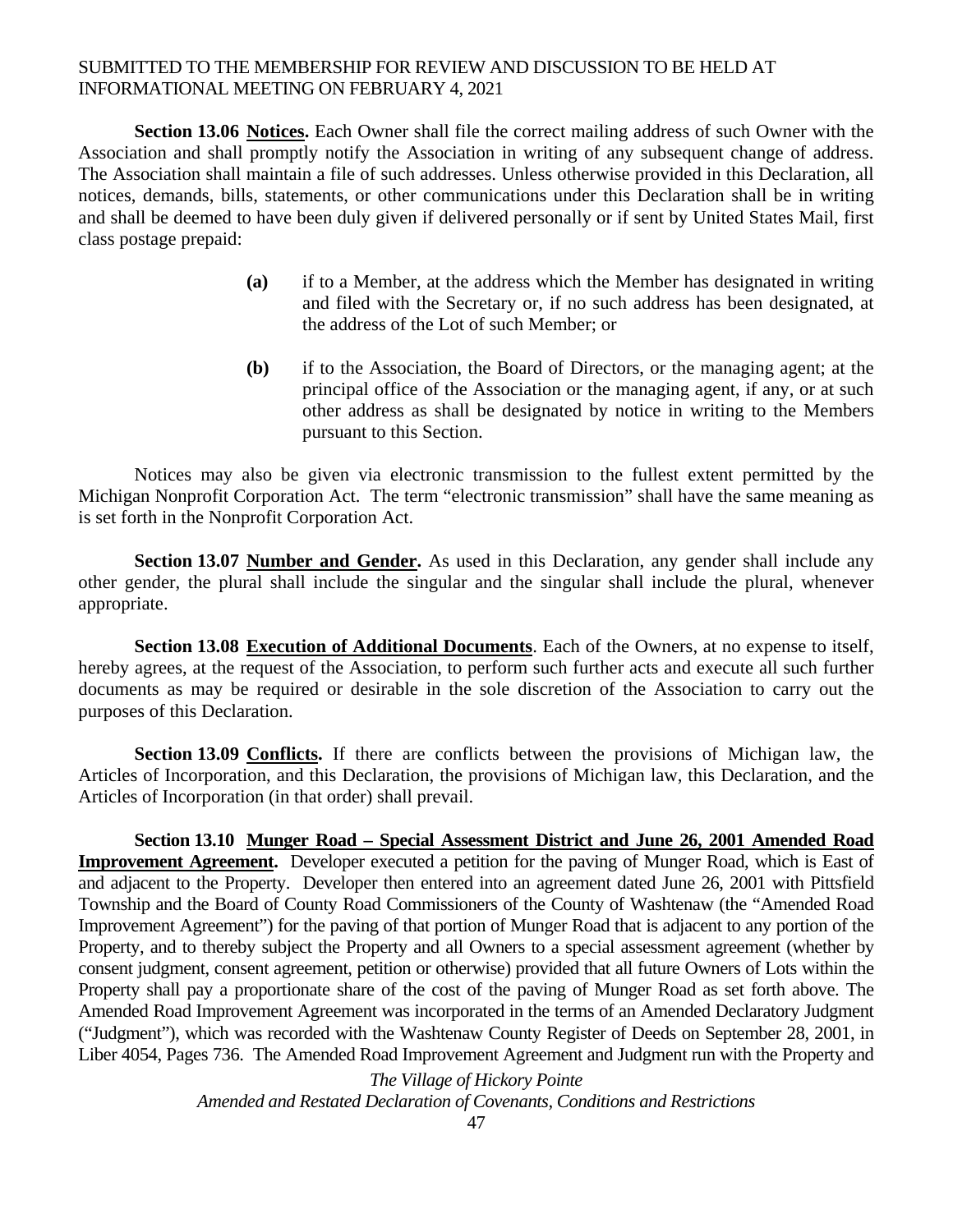are binding on all persons acquiring an interest in any Lot in the Subdivision, and all such persons acquiring any interest in the Lot, including, without limitation, all Owners and any lender with respect thereto, who shall be deemed irrevocably to have appointed Developer and its successors as agent and attorney-in-fact to make such agreements for the paving of Munger Road, to enter into such agreements, petitions, consent judgments or other arrangements as are required by Pittsfield Township, and to act on behalf of Owners and their lenders in any statutory or special assessment proceedings with respect to the paving of Munger Road.

 Furthermore, Developer executed an agreement or petition with Pittsfield Township for public lighting improvements benefitting the Property. The agreement or petition provided that the Developer and all future Owners of Lots within the Property shall pay a proportionate share of the cost of constructing, maintaining, repairing and replacing a street lighting system in the public rights-of-way in the Property. The Developer's agreement with Pittsfield Township regarding the street lighting system runs with the Property and is binding on all persons acquiring any interest in the Property, including without limitation, all Owners and their lenders with respect thereto, who shall be deemed irrevocably to have appointed Developer and its successors as agent and attorney-in-fact to make such dedication and to act on behalf of all Owners and their lenders in any statutory or special assessment proceedings with respect to a street lighting system serving the Property.

 **Section 13.11 Appointment of Association as Attorney in Fact.** All Owners, their successors and assigns hereby irrevocably appoint the Association and its Board of Directors as their agent and attorney in fact for the purpose of executing any document necessary to allow Association to do anything which the Association is entitled to do under the terms of this Declaration.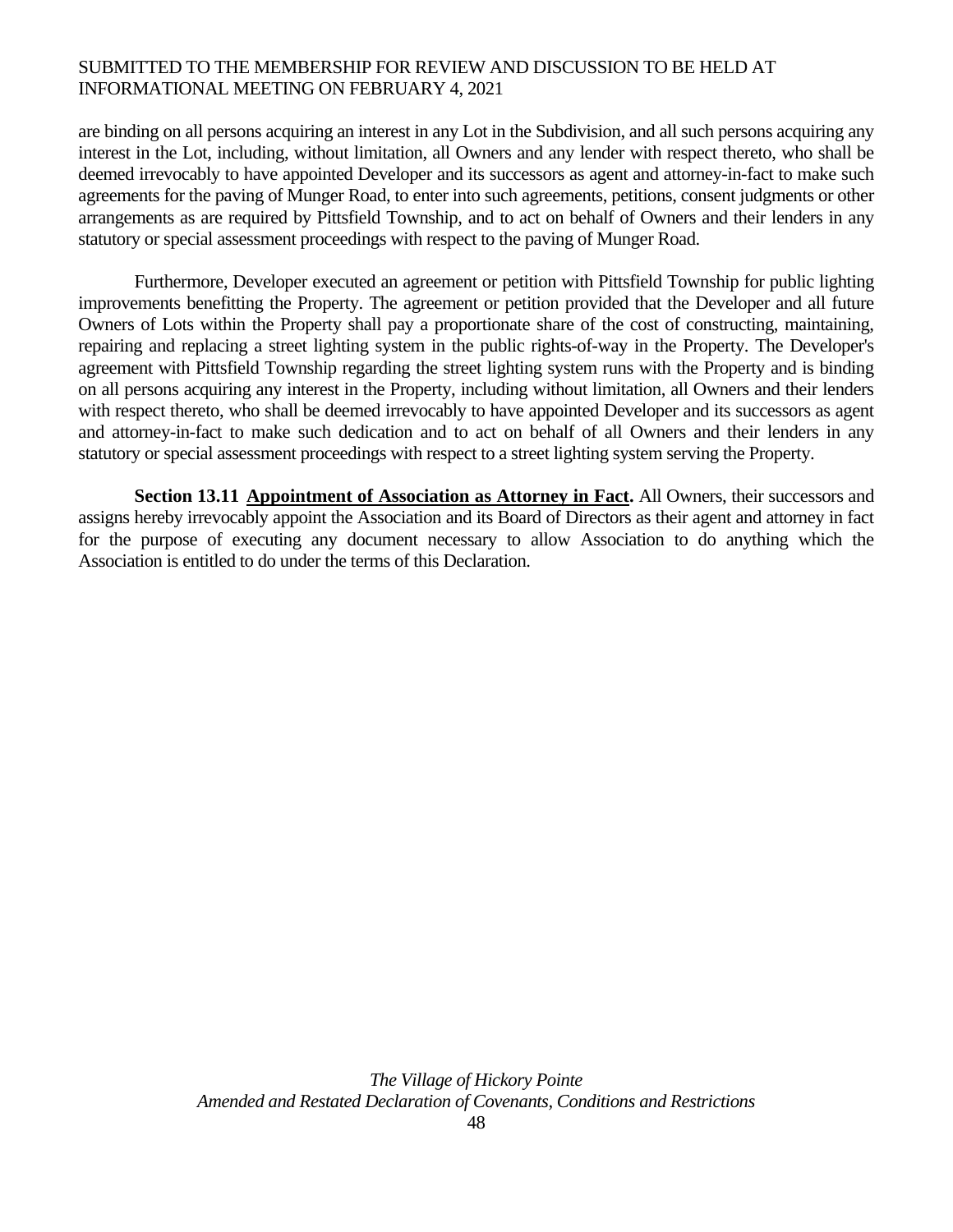#### **The Village of Hickory Pointe Homeowners Association**, **Inc.,** a Michigan nonprofit corporation

By: \_\_\_\_\_\_\_\_\_\_\_\_\_\_\_\_\_\_\_\_\_\_\_\_\_\_

Its: President

STATE OF MICHIGAN ) ) ss.

COUNTY OF WASHTENAW )

The foregoing Amended and Restated Declaration of Covenants, Conditions and Restrictions was acknowledged before me, a notary public on day of \_\_\_\_\_\_\_\_\_\_\_\_\_, 2021, by -, known to me to be the President of The Village of Hickory Pointe Homeowners Association, Inc., a Michigan nonprofit corporation, and that she has executed this Amended and Restated Declaration of Covenants, Conditions and Restrictions as her own free act and deed on behalf of the corporation.

|                         | Notary Public    |
|-------------------------|------------------|
|                         | County, Michigan |
| My commission expires:  |                  |
| Acting in the County of |                  |

PREPARED BY and WHEN RECORDED RETURN TO:

Gregory J. Fioritto (P61893) Zelmanski, Danner, & Fioritto, PLLC 44670 Ann Arbor Road, Ste. 170 Plymouth, MI 48170 (734) 459-0062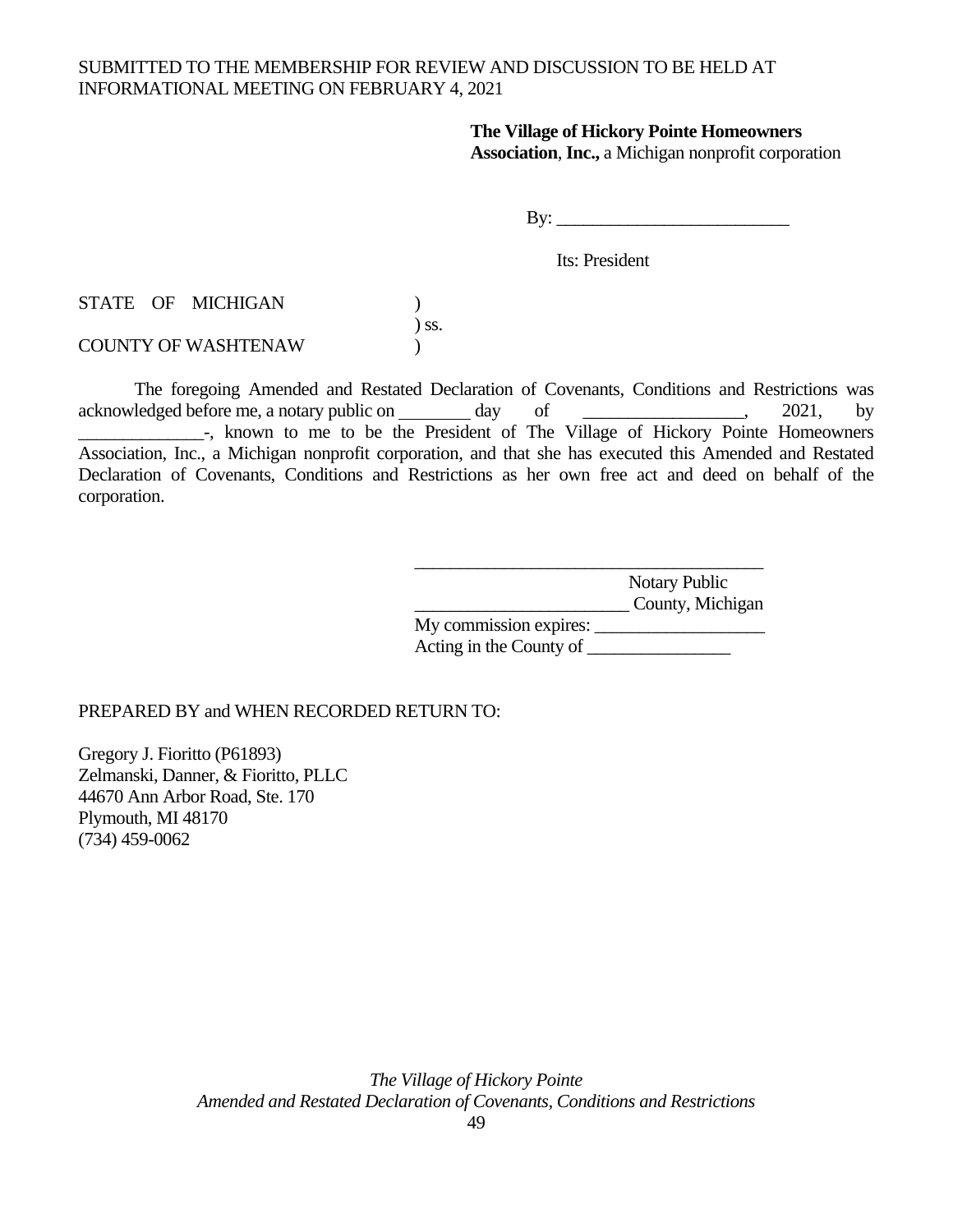#### **EXHIBIT A**

Part of the Northeast <sup>1</sup>/4 of section 24, Town 3 South, Range 6 East, Pittsfield Township, Washtenaw County, Michigan described as:

Beginning at a point on the southerly right-of-way line of Michigan Avenue (100 feet wide) distant S. 86°47'00" E. 638.64 feet along the North line of said Section 24 from the North ¼ corner of said Section 24; thence continuing along said North section line S. 86°47'00" E. 630.45 feet; thence S. 03°13'00" W. 209.00 feet; thence S. 86°47'00" E. 62.37 feet; thence S. 00°46'53" E. 786.82 feet; thence S. 47°39'55" W. 192.77 feet; thence N. 46°20'04" W. 29.58 feet; thence N. 53°08'20" W. 95.35 feet; thence N. 66°29'37" W. 95.35 feet; thence N. 80°15'52" W. 95.27 feet; thence N. 01°16'02" E. 12.07 feet; thence N.88°43'58" W. 930.25 feet to a point on the centerline of Crane Road; thence N. 01°16'02" E. 561.01 feet along said centerline of Crane Road to the intersection of said centerline with the southerly right-of-way line of Michigan Avenue (100 feet wide); thence the following two courses along said southerly right-of-way line of Michigan Avenue; 521.45 feet along the arc of a curve to the right having a radius of 4226.49 feet, a central angle of 07°04'08", and a long chord bearing N. 54°42'56" E. 521.12 feet; and N. 58°15'00" E. 261.94 feet to the point of beginning. Containing 28.02 acres of land, more or less.

Commencing at the Northeast corner of said Section 24, proceeding thence N. 86°47'00" W. 60.00 feet along the North line of Section 24 to a point on the Westerly right-of-way line of Munger Road (60 foot wide « R.O.W.), said point also being the Point of Beginning; thence S. 01°24'51" W., 851.40 feet along said Westerly right-of-way line; thence N. 86°47'00" W., 199.92 feet; thence N. 79°22'18" W., 210.71 feet; thence 20.40 feet along the arc of a curve to the left, having a radius of 583.00 feet, a central angle of 02°00'17" and a long chord bearing S. 11°06'01" W., 20.40 feet; thence N. 86°47'00" W., 844.23 feet to a point on the East line of Hickory Pointe Subdivision No.1; thence along said Easterly subdivision line the following 3 courses and distances (1) N. 00°46'53" W., 636.55 feet (2) N. 86°47'00" W., 62.37 feet (3) N. 03°13'03" E., 209.00 feet to a point on the North line of said Section 24, said point also being the Northeast corner of said Hickory Pointe Subdivision No.1; and thence S. 86°47'00" E., 1335.87 feet along said North section line to the Point of Beginning, Containing 24.91 acres of land, more or less.

Commencing at the North ¼ corner of said Section 24; thence S. 01°16'02"W., 1035.81 feet along the North-South <sup>1</sup>/4 line of Section 24, said line also being the centerline of Crane Road; thence S. 88°43'58"E., 43.00 feet to a point on the easterly right-of-way line of said Crane Road, said point also being the Southwest corner of "Hickory Pointe Subdivision No. 1" as recorded in Liber 31 of Plats, Pages 38-44, Washtenaw County Records, and also being the point of beginning; thence the following seven courses along the southerly point of said "Hickory Pointe Subdivision No. 1;"

(1) S.88°43'58"E., 887.25 feet; (2) S.01°16'02"W., 12.07 feet; (3) S.80°15'52"E., 95.27 feet; (4) S.66°29'37"E., 95.35 feet; (5) S.53°08'20"E., 95.35 feet; (6) S.46°20'04"E., 29.58 feet; and (7) N.47°39'55"E., 192.77 feet; thence S.02°00'37"E., 627.27 feet; thence 18.87 feet along the curve of an arc to the right, having a radius of 217.00 feet, a central angle of 04°58'55" and a long chord bearing S.83°55'24"W., 18.86 feet; thence S.02°57'46"W., 213.25 feet; thence N.87°09'58"W., 1139.89 feet; thence N. 01°46'58"E., 7.00 feet; thence N.87°09'58"W., l80.21 feet to a point on the East right-of-way line of said Crane road; and thence N.01°16'02"E., 803.40 feet to the point of beginning. Containing 67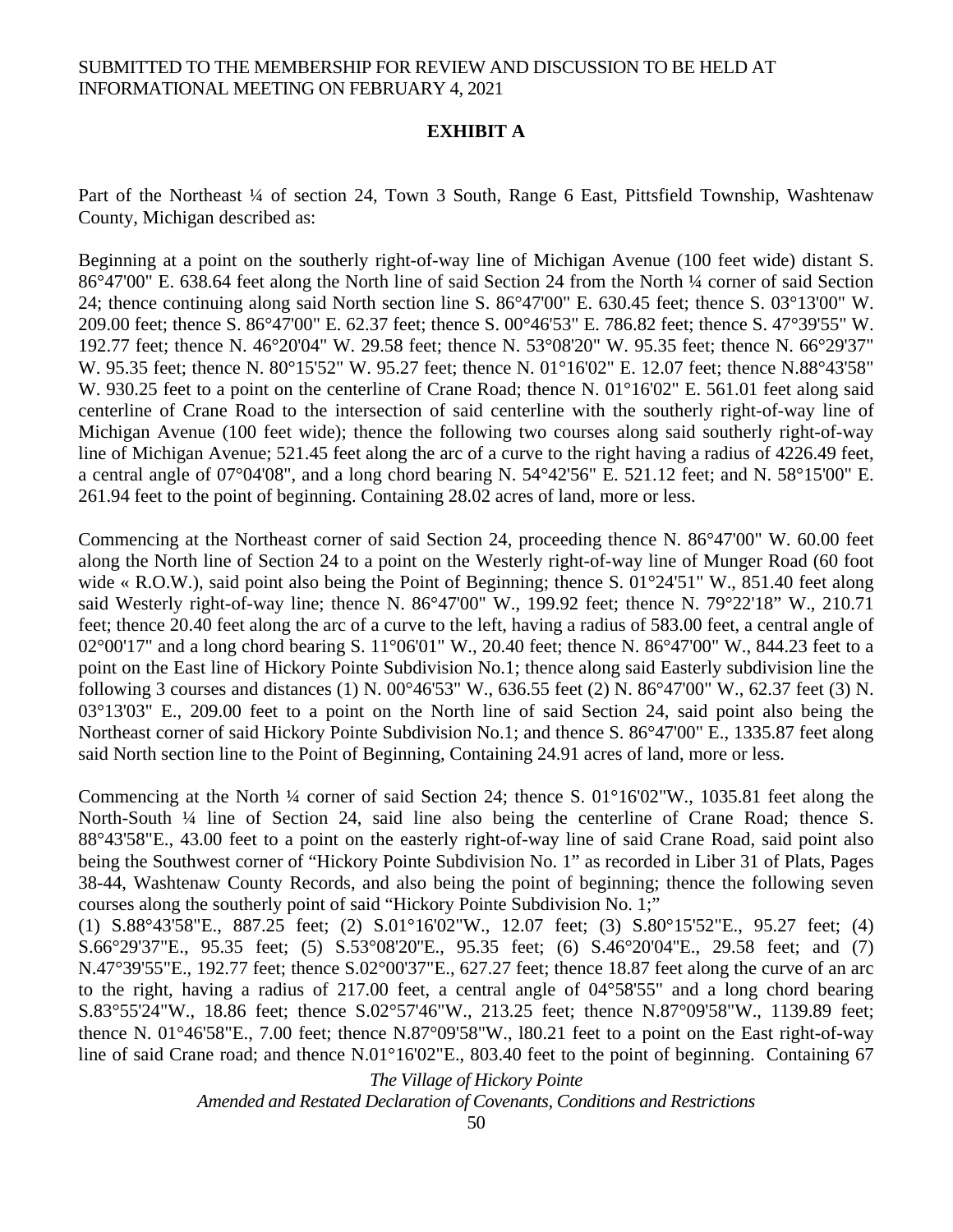lots numbered 127 through 193 inclusive, one out lot for future road, and two private parks, containing 24.60 acres of land, more or less.

Commencing at the Northeast corner of Section 24, T3S, R6E, Pittsfield Township, Washtenaw County, Michigan; N86°47'00''W 60.00 feet along the North line of Section 24 to a point on the Westerly Right of Way line of Munger Road (Variable Width), said point also being the Northeast corner of Hickory Pointe Subdivision No. 2, as recorded in Liber 32 of Plats, Page 10-18, Washtenaw County Records, Washtenaw County, Michigan; thence S.01°24'51"W 394.20 feet along said right-of-way line for a place of beginning; thence continuing S.01°24'5l"W 1431.41 feet; thence N.87°09'58"W 1236.67 feet to a point on the East line of Hickory Pointe Subdivision No. 3, as recorded in Liber XX of Plats, Page XX-XX, Washtenaw County Records, Washtenaw County, Michigan, said point also being the Southeast corner of said subdivision; thence continuing along the East line of said Hickory Point No. 3 the next three courses, thence N.02°57'46"E 213.25 feet; thence 18.87 feet along the arc of a 217.00-foot radius non-tangential circular curve to the left, with a central angle of 04°58'55", having a chord which bears N.83°55'24"E 18.86 feet; thence N.02°00'37"W 627.27 feet; thence N.00°46'53"W 130.31 feet along Hickory Pointe Subdivision No. 1, as recorded in Liber 31 of Plats, Page 38-44, Washtenaw County Records, Washtenaw County, Michigan; thence along said Hickory Pointe No. 2 the following six courses, S.89°02'39''E 379.67 feet; S.87°09'58"E 463.25 feet; thence 22.25 feet along the arc of a 583.00-foot radius circular curve to the right with a chord which bears N.11°06'01"E 22.25 feet; thence S.79°22'18"E 208.90 feet; thence N.14°49'1l"E 445.20 feet; thence N.05°35'16"E 15.71 feet; thence S.88°35'09"E 97.14 feet to the Place of Beginning, being part of the Northeast  $\frac{1}{4}$  of said Section 24, containing 29.37 acres of land, more or less, being subject to easements and restrictions of record, if any.